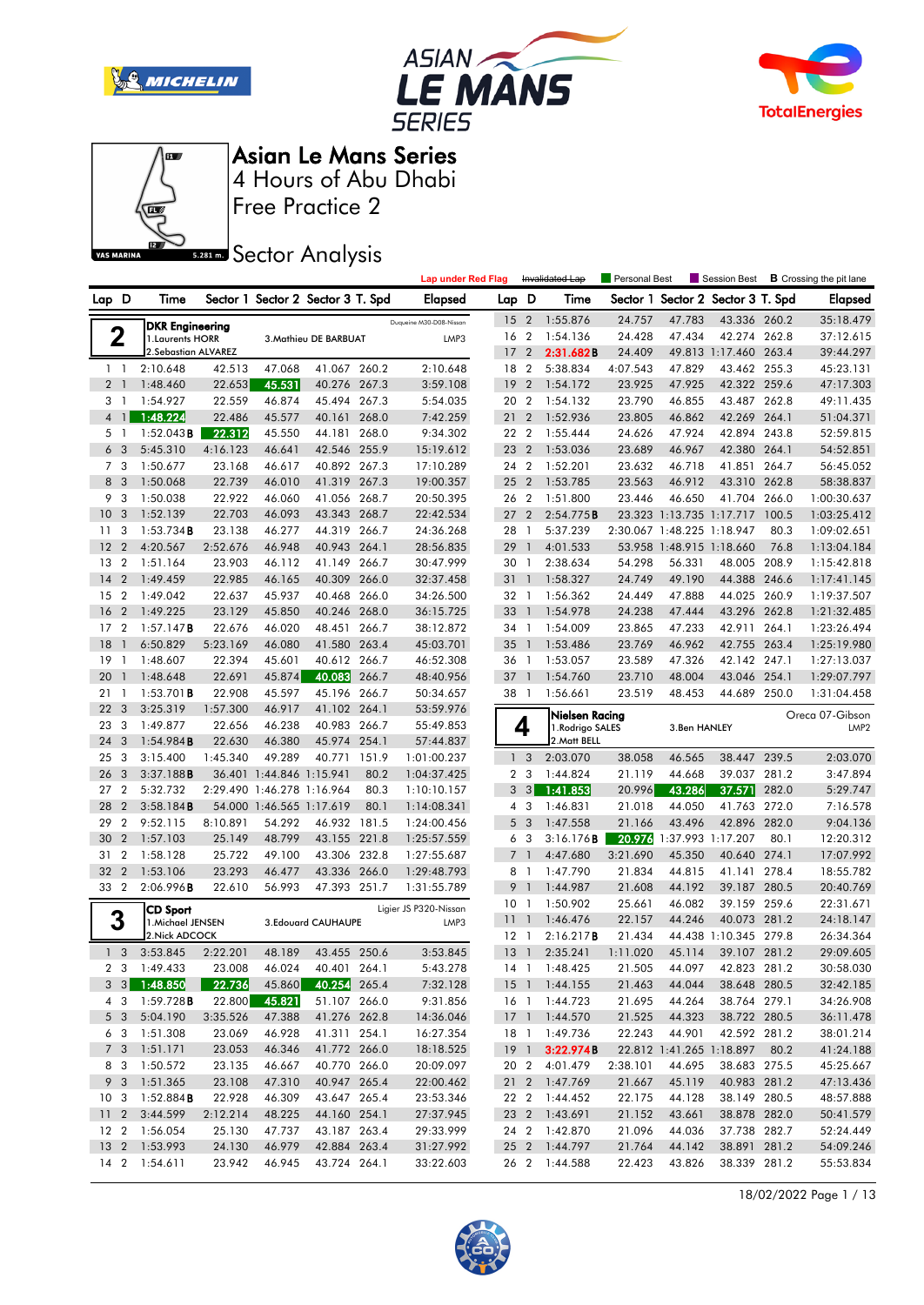







**Sector Analysis** 

|                 |                         |                                              |          |                            |                                   |       | <b>Lap under Red Flag</b> |                 |                | Invalidated Lap     | Personal Best     |                            | Session Best                      |       | <b>B</b> Crossing the pit lane |
|-----------------|-------------------------|----------------------------------------------|----------|----------------------------|-----------------------------------|-------|---------------------------|-----------------|----------------|---------------------|-------------------|----------------------------|-----------------------------------|-------|--------------------------------|
| Lap             | D                       | Time                                         |          |                            | Sector 1 Sector 2 Sector 3 T. Spd |       | <b>Elapsed</b>            | Lap D           |                | Time                |                   |                            | Sector 1 Sector 2 Sector 3 T. Spd |       | Elapsed                        |
| 27 <sub>2</sub> |                         | 1:48.136                                     | 21.150   | 44.617                     | 42.369 285.0                      |       | 57:41.970                 |                 | 3 <sub>3</sub> | 1:58.824B           | 25.346            | 47.711                     | 45.767 261.5                      |       | 6:21.886                       |
| 28              | $\overline{2}$          | 1:42.574                                     | 21.111   | 43.544                     | 37.919 282.7                      |       | 59:24.544                 |                 | 4 <sub>3</sub> | 4:15.961B           | 2:12.108          |                            | 49.886 1:13.967 220.4             |       | 10:37.847                      |
| 29              | $\overline{2}$          | 1:48.774B                                    | 21.854   | 43.934                     | 42.986 282.7                      |       | 1:01:13.318               | 5               | -3             | 3:06.871            | 1:04.507 1:18.392 |                            | 43.972 170.6                      |       | 13:44.718                      |
| 30              | 3                       | 5:47.030                                     |          | 2:42.415 1:46.751 1:17.864 |                                   | 79.1  | 1:07:00.348               |                 | 6 <sub>3</sub> | 1:53.144            | 23.951            | 47.241                     | 41.952 259.6                      |       | 15:37.862                      |
| 31              | 3                       | 4:00.415                                     |          | 54.209 1:47.458 1:18.748   |                                   | 80.0  | 1:11:00.763               |                 | 7 <sub>3</sub> | 1:55.749            | 23.825            | 47.005                     | 44.919 260.9                      |       | 17:33.611                      |
| 32              | 3                       | 3:33.396                                     |          | 54.770 1:47.977            | 50.649                            | 77.9  | 1:14:34.159               | 8               | 3              | 1:52.653            | 23.785            | 46.986                     | 41.882                            | 260.9 | 19:26.264                      |
| 33              | 3                       | 1:45.788                                     | 21.278   | 43.710                     | 40.800                            | 280.5 | 1:16:19.947               | 9               | 3              | $1:58.374$ <b>B</b> | 24.093            | 47.845                     | 46.436 245.5                      |       | 21:24.638                      |
| 34              | 3                       | 1:42.490                                     | 21.038   | 43.849                     | 37.603 282.0                      |       | 1:18:02.437               | 10              | -3             | 8:21.701            | 6:41.256          | 51.419                     | 49.026 247.7                      |       | 29:46.339                      |
| 35              | 3                       | 1:44.066                                     | 21.068   | 43.825                     | 39.173 283.5                      |       | 1:19:46.503               | 11 <sub>3</sub> |                | 1:55.230            | 24.007            | 47.592                     | 43.631 259.6                      |       | 31:41.569                      |
| 36              | -3                      | 1:50.995B                                    | 22.945   | 44.480                     | 43.570 279.8                      |       | 1:21:37.498               | 12 <sub>3</sub> |                | 1:53.245            | 23.926            | 47.221                     | 42.098 260.2                      |       | 33:34.814                      |
| 37              | $\overline{1}$          | 4:36.502                                     | 3:11.616 | 44.650                     | 40.236 279.1                      |       | 1:26:14.000               | 13              | -3             | 1:56.119B           | 23.890            | 47.317                     | 44.912 260.2                      |       | 35:30.933                      |
| 38              | -1                      | 1:48.022                                     | 22.154   | 44.627                     | 41.241                            | 279.8 | 1:28:02.022               | 14              | $\mathbf{1}$   | 10:40.522           | 9:08.178          | 48.591                     | 43.753 255.9                      |       | 46:11.455                      |
| 39              |                         | 1:48.622                                     | 24.325   | 44.386                     | 39.911                            | 282.0 | 1:29:50.644               | $15-1$          |                | 1:55.479            | 24.395            | 47.869                     | 43.215 257.8                      |       | 48:06.934                      |
| 40              | $\overline{1}$          | 1:46.763                                     | 21.810   | 45.944                     | 39.009 251.2                      |       | 1:31:37.407               | 16              | $\overline{1}$ | 1:54.843            | 24.387            | 47.522                     | 42.934 259.6                      |       | 50:01.777                      |
|                 |                         | <b>Haupt Racing Team</b>                     |          |                            |                                   |       | Mercedes AMG GT3          | 17              | $\overline{1}$ | 1:54.723            | 24.455            | 47.613                     | 42.655 260.9                      |       | 51:56.500                      |
|                 | 6                       | 1.Hubert HAUPT                               |          | 3. Arjun MAINI             |                                   |       | GT                        | 18              | $\overline{1}$ | 1:55.128            | 24.555            | 47.578                     | 42.995 260.2                      |       | 53:51.628                      |
|                 |                         | 2. Rory PENTTINEN                            |          |                            |                                   |       |                           | 19 1            |                | 1:55.211            | 24.347            | 47.612                     | 43.252 261.5                      |       | 55:46.839                      |
|                 | 1 <sub>3</sub>          | 3:14.780                                     | 1:41.435 | 49.164                     | 44.181 240.0                      |       | 3:14.780                  | 20              | $\overline{1}$ | 1:56.089            | 24.572            | 47.526                     | 43.991 261.5                      |       | 57:42.928                      |
| $\overline{2}$  | 3                       | 1:54.328                                     | 23.613   | 47.080                     | 43.635 260.2                      |       | 5:09.108                  | 21 1            |                | 1:55.434            | 24.384            | 47.989                     | 43.061 260.9                      |       | 59:38.362                      |
| 3               | $\overline{3}$          | 1:56.184                                     | 24.474   | 48.559                     | 43.151 258.4                      |       | 7:05.292                  | 22              | $\overline{1}$ | 2:09.433B           | 24.114            | 47.581                     | 57.738 260.9                      |       | 1:01:47.795                    |
| 4               | 3                       | 2:01.349B                                    | 23.696   | 46.811                     | 50.842 260.2                      |       | 9:06.641                  | 23 2            |                | 5:54.331B           |                   | 2:54.104 1:44.808 1:15.419 |                                   | 79.9  | 1:07:42.126                    |
|                 | 5 <sub>3</sub>          | 5:03.545                                     | 3:32.792 | 48.450                     | 42.303 251.2                      |       | 14:10.186                 | 24 2            |                | 4:05.644            |                   | 1:04.431 1:45.478 1:15.735 |                                   | 80.4  | 1:11:47.770                    |
| 6               | 3                       | 1:51.904                                     | 23.585   | 46.693                     | 41.626                            | 259.6 | 16:02.090                 | 25              | $\overline{2}$ | 3:11.632            |                   | 53.190 1:31.698            | 46.744                            | 77.6  | 1:14:59.402                    |
| 7 <sub>3</sub>  |                         | 1:54.386                                     | 24.998   | 47.363                     | 42.025 259.6                      |       | 17:56.476                 | 26 2            |                | 1:57.824            | 25.330            | 48.854                     | 43.640 257.1                      |       | 1:16:57.226                    |
| 8               | - 3                     | 1:55.741B                                    | 23.701   | 47.430                     | 44.610 260.2                      |       | 19:52.217                 | 27 2            |                | 1:54.478            | 24.226            | 47.224                     | 43.028 262.8                      |       | 1:18:51.704                    |
| 9               | $\mathbf{1}$            | 4:18.507                                     | 2:46.708 | 48.573                     | 43.226 257.1                      |       | 24:10.724                 | 28 2            |                | 1:54.236            | 24.087            | 47.128                     | 43.021                            | 263.4 | 1:20:45.940                    |
| 10              | $\overline{1}$          | 1:54.416                                     | 24.237   | 47.498                     | 42.681                            | 259.0 | 26:05.140                 | 29              | $\overline{2}$ | 1:56.812B           | 24.190            | 47.172                     | 45.450                            | 262.8 | 1:22:42.752                    |
| 11              | $\mathbf{1}$            | 1:54.100                                     | 24.221   | 47.125                     | 42.754 259.6                      |       | 27:59.240                 | 30              | $\overline{2}$ | 4:35.459            | 2:58.631          | 52.116                     | 44.712 170.1                      |       | 1:27:18.211                    |
| $12 \,$         | - 1                     | 1:54.628                                     | 24.275   | 47.378                     | 42.975 260.9                      |       | 29:53.868                 | 31 2            |                | 1:54.620            | 24.186            | 47.239                     | 43.195 260.2                      |       | 1:29:12.831                    |
| 13              | $\mathbf{1}$            | 1:54.324                                     | 24.203   | 47.186                     | 42.935 259.6                      |       | 31:48.192                 | 32 2            |                | 1:54.101            | 24.265            | 47.340                     | 42.496 261.5                      |       | 1:31:06.932                    |
| 14              | $\overline{1}$          | 1:54.279                                     | 24.165   | 47.321                     | 42.793 260.2                      |       | 33:42.471                 |                 |                | Nielsen Racing      |                   |                            |                                   |       | Ligier JS P320-Nissan          |
| 15              | $\mathbf{1}$            | 1:57.903                                     | 24.325   | 47.031                     | 46.547 259.6                      |       | 35:40.374                 |                 | 8              | 1. Anthony WELLS    |                   |                            |                                   |       | LMP3                           |
| 16              | $\overline{1}$          | 1:57.570                                     | 24.098   | 47.408                     | 46.064 259.6                      |       | 37:37.944                 |                 |                | 2.Colin NOBLE       |                   |                            |                                   |       |                                |
| 17              | $\mathbf{1}$            | 2:57.300B                                    |          | 24.110 1:16.446 1:16.744   |                                   | 97.7  | 40:35.244                 |                 | 1 <sub>2</sub> | 2:09.114            | 39.747            | 46.737                     | 42.630 262.1                      |       | 2:09.114                       |
| 18              | $\overline{2}$          | 7:54.080                                     | 6:17.143 | 49.732                     | 47.205                            | 255.3 | 48:29.324                 |                 | 2 <sub>2</sub> | 1:49.032            | 22.763            | 45.968                     | 40.301                            | 265.4 | 3:58.146                       |
| 19              | $\overline{2}$          | 1:55.640                                     | 24.856   | 48.055                     | 42.729 257.8                      |       | 50:24.964                 |                 | 3 <sub>2</sub> | 1:51.523            | 22.677            | 46.315                     | 42.531 266.7                      |       | 5:49.669                       |
| 20              | $\overline{2}$          | 1:57.400                                     | 23.945   | 48.809                     | 44.646 259.0                      |       | 52:22.364                 |                 | 4 <sup>2</sup> | 1:50.190            | 23.401            | 46.245                     | 40.544 266.0                      |       | 7:39.859                       |
| 21              | $\overline{2}$          | 1:55.348                                     | 24.070   | 47.451                     | 43.827 259.6                      |       | 54:17.712                 | 5               | $\overline{2}$ | 1:50.926            | 22.787            | 46.095                     | 42.044 266.0                      |       | 9:30.785                       |
| 22              | $\overline{2}$          | 1:54.973                                     | 24.226   | 47.668                     | 43.079                            | 258.4 | 56:12.685                 | 6               | $\overline{2}$ | 3:32.655            |                   | 54.464 1:44.130            | 54.061                            | 80.7  | 13:03.440                      |
| 23 2            |                         | 1:57.620                                     | 24.183   | 48.357                     | 45.080 259.0                      |       | 58:10.305                 |                 | 7 <sub>2</sub> | 1:49.638            | 22.751            | 46.087                     | 40.800 266.0                      |       | 14:53.078                      |
| 24              | $\overline{2}$          | 1:55.982                                     | 24.264   | 48.668                     | 43.050 259.0                      |       | 1:00:06.287               |                 | 8 2            | 1:49.251            | 22.648            | 46.049                     | 40.554 264.7                      |       | 16:42.329                      |
| 25 <sub>2</sub> |                         | 2:28.108B                                    | 24.265   |                            | 47.635 1:16.208 259.0             |       | 1:02:34.395               |                 | 9 2            | 1:54.652            | 22.772            | 47.567                     | 44.313 267.3                      |       | 18:36.981                      |
| 26 2            |                         | 5:27.525 <b>B</b> 2:25.339 1:45.720 1:16.466 |          |                            |                                   | 79.9  | 1:08:01.920               | 10 <sub>2</sub> |                | 1:51.589            | 22.592            | 47.779                     | 41.218 262.1                      |       | 20:28.570                      |
| $27-1$          |                         | 5:28.456B 2:24.630 1:46.711 1:17.115         |          |                            |                                   | 79.5  | 1:13:30.376               |                 |                | 11 2 1:49.096       | 22.718            | 46.001                     | 40.377 266.7                      |       | 22:17.666                      |
| 28 3            |                         | 3:47.797                                     | 2:13.942 | 50.281                     | 43.574 248.3                      |       | 1:17:18.173               | 12 <sub>2</sub> |                | 2:01.621B           | 24.028            | 47.574                     | 50.019 250.0                      |       | 24:19.287                      |
| 29              | $\mathbf{3}$            | 1:54.634                                     | 24.441   | 47.802                     | 42.391 256.5                      |       | 1:19:12.807               | 13 1            |                | 4:17.328            | 2:45.458          | 49.193                     | 42.677 263.4                      |       | 28:36.615                      |
| 30              | $\overline{\mathbf{3}}$ | 1:52.856                                     | 24.004   | 46.959                     | 41.893 259.6                      |       | 1:21:05.663               | 14 1            |                | 1:53.316            | 23.561            | 47.211                     | 42.544 264.7                      |       | 30:29.931                      |
| 31 3            |                         | 1:57.148B                                    | 23.943   | 46.971                     | 46.234 259.0                      |       | 1:23:02.811               |                 |                | 15 1 1:54.264       | 23.931            | 47.458                     | 42.875 263.4                      |       | 32:24.195                      |
|                 |                         | Inception Racing                             |          |                            |                                   |       | McLaren 720S GT3          | $16-1$          |                | 1:53.096            | 23.527            | 47.146                     | 42.423 264.1                      |       | 34:17.291                      |
|                 | 7                       | 1. Brendan IRIBE                             |          |                            | 3.Ben BARNICOAT                   |       | GT                        | 17 1            |                | 1:52.913            | 23.403            | 47.373                     | 42.137 265.4                      |       | 36:10.204                      |
|                 |                         | 2.Ollie MILLROY                              |          |                            |                                   |       |                           | 18 1            |                | 2:00.917 <b>B</b>   | 23.316            | 47.118                     | 50.483 258.4                      |       | 38:11.121                      |
| 1 <sub>3</sub>  |                         | 2:28.300                                     | 51.778   | 48.252                     | 48.270 242.7                      |       | 2:28.300                  | 19 1            |                | 7:17.494            | 5:43.827          | 47.979                     | 45.688 262.1                      |       | 45:28.615                      |
|                 | 2 <sub>3</sub>          | 1:54.762                                     | 24.350   | 47.238                     | 43.174 260.2                      |       | 4:23.062                  | 20 1            |                | 1:52.439            | 23.264            | 47.022                     | 42.153 262.1                      |       | 47:21.054                      |

18/02/2022 Page 2 / 13

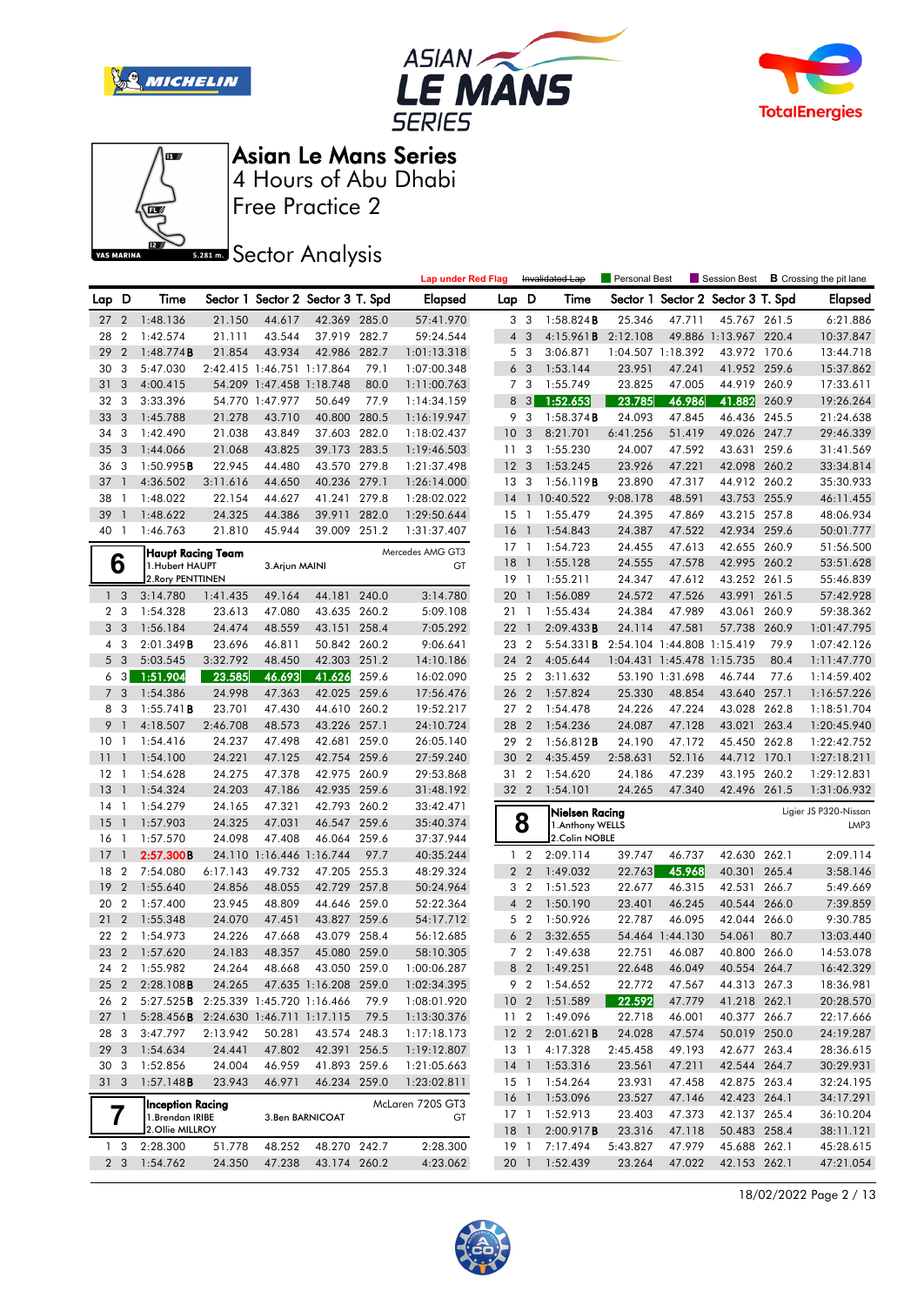







Free Practice 2

## **Sector Analysis**

|                |                  |                               |                                  |                          |                                   |       | <b>Lap under Red Flag</b> |                 |                | Invalidated Lap                    | Personal Best |                            | Session Best                   |       | <b>B</b> Crossing the pit lane |
|----------------|------------------|-------------------------------|----------------------------------|--------------------------|-----------------------------------|-------|---------------------------|-----------------|----------------|------------------------------------|---------------|----------------------------|--------------------------------|-------|--------------------------------|
| Lap D          |                  | Time                          |                                  |                          | Sector 1 Sector 2 Sector 3 T. Spd |       | <b>Elapsed</b>            | Lap             | D              | Time                               | Sector 1      |                            | Sector 2 Sector 3 T. Spd       |       | <b>Elapsed</b>                 |
| 211            |                  | 1:53.499                      | 23.679                           | 47.476                   | 42.344 260.9                      |       | 49:14.553                 | 13 <sup>3</sup> |                | 5:20.935                           | 3:50.946      | 46.985                     | 43.004 259.6                   |       | 45:36.569                      |
| 22             | $\overline{1}$   | 2:02.013B                     | 23.723                           | 47.058                   | 51.232 263.4                      |       | 51:16.566                 | 14 <sup>3</sup> |                | 1:50.035                           | 23.028        | 46.272                     | 40.735 262.1                   |       | 47:26.604                      |
| 23             | $\mathbf{1}$     | 5:39.847                      | 4:10.882                         | 47.020                   | 41.945 261.5                      |       | 56:56.413                 | 15 <sub>3</sub> |                | 1:50.295                           | 22.914        | 46.298                     | 41.083 262.8                   |       | 49:16.899                      |
| 24             | $\mathbf{1}$     | 1:54.156                      | 24.754                           | 47.294                   | 42.108 260.2                      |       | 58:50.569                 | 16 <sub>3</sub> |                | 1:52.682                           | 23.258        | 46.686                     | 42.738                         | 259.0 | 51:09.581                      |
| 25             | $\overline{1}$   | 1:53.757                      | 23.744                           | 47.729                   | 42.284 259.6                      |       | 1:00:44.326               | 17              | 3              | 1:50.489                           | 22.964        | 46.010                     | 41.515 264.7                   |       | 53:00.070                      |
| 26             | $\mathbf{1}$     | 3:16.308                      |                                  | 23.523 1:37.380 1:15.405 |                                   | 80.6  | 1:04:00.634               | 18 3            |                | 1:55.304                           | 23.755        | 47.409                     | 44.140 263.4                   |       | 54:55.374                      |
| 27             | $\mathbf{1}$     | 3:57.966B                     |                                  | 52.984 1:46.300 1:18.682 |                                   | 80.2  | 1:07:58.600               | 19              | 3              | 1:50.004                           | 22.923        | 45.975                     | 41.106 264.7                   |       | 56:45.378                      |
| 28             | $\mathbf{1}$     | 7:18.022                      | 5:11.995 1:21.370                |                          | 44.657                            | 196.0 | 1:15:16.622               | 20 3            |                | 1:51.693                           | 23.522        | 46.681                     | 41.490                         | 252.3 | 58:37.071                      |
| 29             | $\overline{1}$   | 1:51.929                      | 23.530                           | 46.748                   | 41.651 263.4                      |       | 1:17:08.551               | 21              | 3              | 1:52.118                           | 22.754        | 46.015                     | 43.349 263.4                   |       | 1:00:29.189                    |
| 30             | $\mathbf{1}$     | 2:00.075B                     | 23.308                           | 46.632                   | 50.135 264.7                      |       | 1:19:08.626               | 22 3            |                | 2:50.551B                          |               |                            | 22.703 1:10.823 1:17.025 206.9 |       | 1:03:19.740                    |
| 31             | $\overline{2}$   | 3:53.118                      | 2:24.685                         | 47.053                   | 41.380 259.0                      |       | 1:23:01.744               | 23              | $\mathbf{1}$   | 5:41.781                           |               | 2:35.069 1:48.144 1:18.568 |                                | 79.6  | 1:09:01.521                    |
| 32             | 2                | 1:48.923                      | 22.905                           | 46.025                   | 39.993                            | 264.7 | 1:24:50.667               | 24 1            |                | 4:01.654                           |               | 54.354 1:48.223 1:19.077   |                                | 77.9  | 1:13:03.175                    |
| 33             | $\overline{2}$   | 1:51.710                      | 22.742                           | 46.092                   | 42.876 265.4                      |       | 1:26:42.377               | 25              | $\overline{1}$ | 2:34.765                           | 54.563        | 55.444                     | 44.758 218.2                   |       | 1:15:37.940                    |
| 34             | $\overline{2}$   | 1:49.393                      | 22.779                           | 46.110                   | 40.504                            | 263.4 | 1:28:31.770               | 26 1            |                | 1:55.391                           | 24.102        | 47.811                     | 43.478 260.2                   |       | 1:17:33.331                    |
| 35             | $\overline{2}$   | 1:49.136                      | 22.769                           | 46.119                   | 40.248 267.3                      |       | 1:30:20.906               | $27-1$          |                | 1:55.155                           | 24.100        | 47.686                     | 43.369                         | 261.5 | 1:19:28.486                    |
|                |                  | <b>Dinamic Motorsport</b>     |                                  |                          |                                   |       | Porsche 911 GT3 R         | 28              | $\overline{1}$ | 1:54.720                           | 24.312        | 47.558                     | 42.850 262.1                   |       | 1:21:23.206                    |
|                | 2                | 1. Giorgio RODA               |                                  | 3. Philipp SAGER         |                                   |       | GT                        | 29              | $\mathbf{1}$   | 1:53.533                           | 23.595        | 47.361                     | 42.577 263.4                   |       | 1:23:16.739                    |
|                |                  | 2. Benjamin BARKER            |                                  |                          |                                   |       |                           | 30 1            |                | 1:53.156                           | 23.975        | 46.910                     | 42.271                         | 263.4 | 1:25:09.895                    |
| $1\quad$       |                  | 3:25.172                      | 1:50.179                         | 49.588                   | 45.405                            | 256.5 | 3:25.172                  | 31 1            |                | 1:55.175                           | 25.121        | 47.450                     | 42.604                         | 262.1 | 1:27:05.070                    |
| 2 <sub>1</sub> |                  | 1:55.725                      | 24.382                           | 47.520                   | 43.823 261.5                      |       | 5:20.897                  | 32              | $\overline{1}$ | 1:54.596                           | 23.657        | 47.150                     | 43.789                         | 264.1 | 1:28:59.666                    |
| 3              | $\mathbf{1}$     | 2:05.078B                     | 25.152                           | 48.834                   | 51.092 223.6                      |       | 7:25.975                  | 33 1            |                | 1:55.973                           | 25.708        | 47.611                     | 42.654 263.4                   |       | 1:30:55.639                    |
| 41             |                  | 7:33.159                      | 5:56.229                         | 53.810                   | 43.120 223.6                      |       | 14:59.134                 |                 |                |                                    |               |                            |                                |       | Ferrari 488 GT3                |
| 5 <sub>1</sub> |                  | 1:54.243                      | 24.072                           | 47.458                   | 42.713 261.5                      |       | 16:53.377                 | 1               | 7              | <b>AF Corse</b><br>1. Louis PRETTE |               |                            | 3. Conrad GRUNEWALD            |       | GT                             |
| 6              | $\overline{1}$   | 1:53.539                      | 24.063                           | 47.201                   | 42.275 262.1                      |       | 18:46.916                 |                 |                | 2. Vincent ABRIL                   |               |                            |                                |       |                                |
| 7 <sub>1</sub> |                  | 1:53.703                      | 23.790                           | 47.347                   | 42.566 262.8                      |       | 20:40.619                 |                 | 1 <sub>2</sub> | 2:59.946                           | 1:19.252      | 48.607                     | 52.087 254.7                   |       | 2:59.946                       |
| 8              | $\overline{1}$   | 2:01.764B                     | 25.738                           | 48.156                   | 47.870 261.5                      |       | 22:42.383                 |                 | 2 <sub>2</sub> | 1:54.197                           | 24.146        | 47.737                     | 42.314 258.4                   |       | 4:54.143                       |
| 9              | $\overline{2}$   | 4:53.057                      | 3:19.139                         | 48.023                   | 45.895 257.1                      |       | 27:35.440                 | 3               | $\overline{2}$ | 1:53.803                           | 23.852        | 47.397                     | 42.554                         | 259.0 | 6:47.946                       |
| 10             | $\overline{2}$   | 1:56.835                      | 23.808                           | 47.622                   | 45.405 262.1                      |       | 29:32.275                 |                 | 4 <sup>2</sup> | 2:04.884                           | 23.808        | 47.733                     | 53.343 259.6                   |       | 8:52.830                       |
| 11             | $\overline{2}$   | 1:52.781                      | 23.769                           | 46.727                   | 42.285 260.9                      |       | 31:25.056                 |                 | 5 <sub>2</sub> | 3:10.817B                          |               | 23.899 1:30.899 1:16.019   |                                | 79.9  | 12:03.647                      |
| $12 \,$        | $\overline{2}$   | 1:54.935                      | 24.078                           | 47.457                   | 43.400 256.5                      |       | 33:19.991                 |                 | 6 <sub>2</sub> | 7:43.399                           | 6:11.558      | 48.582                     | 43.259 252.3                   |       | 19:47.046                      |
| 13             | $\overline{2}$   | 1:57.252B                     | 23.857                           | 46.805                   | 46.590 260.9                      |       | 35:17.243                 |                 | 7 <sub>2</sub> | 2:00.062                           | 23.985        | 47.503                     | 48.574                         | 257.8 | 21:47.108                      |
| 14             | $\overline{2}$   | 4:09.337B                     | 2:10.831                         |                          | 47.353 1:11.153 257.8             |       | 39:26.580                 |                 | 8 2            | 1:53.323                           | 23.652        | 47.482                     | 42.189 257.8                   |       | 23:40.431                      |
| 15             | $\overline{2}$   | 6:23.334                      | 4:43.138                         | 49.458                   | 50.738 258.4                      |       | 45:49.914                 |                 | 9 <sub>2</sub> | 1:54.003                           | 23.887        | 47.416                     | 42.700 259.0                   |       | 25:34.434                      |
| 16             | $\overline{2}$   | 1:53.722                      | 24.200                           | 47.042                   | 42.480 260.9                      |       | 47:43.636                 | 10 <sub>2</sub> |                | 1:57.523B                          | 24.789        | 47.843                     | 44.891                         | 258.4 | 27:31.957                      |
| 17             | $\overline{2}$   | 1:52.715                      | 23.594                           | 46.884                   | 42.237                            | 261.5 | 49:36.351                 | 11              | $\overline{2}$ | 4:18.751                           | 2:42.249      | 48.203                     | 48.299                         | 260.2 | 31:50.708                      |
| 18             | $\overline{2}$   | 1:56.575B                     | 24.243                           | 47.473                   | 44.859 260.9                      |       | 51:32.926                 | 12              | $\overline{2}$ | 1:54.883                           | 23.965        | 47.463                     | 43.455 260.9                   |       | 33:45.591                      |
| 19             | 3                | 4:12.858                      | 2:39.090                         | 49.175                   | 44.593 251.2                      |       | 55:45.784                 | 13              | $\overline{2}$ | 1:57.573B                          | 23.761        | 47.649                     | 46.163 260.2                   |       | 35:43.164                      |
| 20             | - 3              | 1:56.140                      | 24.493                           | 47.645                   | 44.002 260.2                      |       | 57:41.924                 | 14              |                | 2 10:46.338                        | 9:13.810      | 49.517                     | 43.011                         | 252.9 | 46:29.502                      |
|                |                  |                               |                                  |                          |                                   |       | Ligier JS P320-Nissan     | 15              | $\overline{2}$ | 2:03.641                           | 23.780        | 47.230                     | 52.631                         | 257.8 | 48:33.143                      |
| 1              | $\boldsymbol{3}$ | 1. James DAYSON               | <b>Inter Europol Competition</b> |                          | 3.Guilherme MOURA DE OLI          |       | LMP3                      | 16 <sub>2</sub> |                | 1:52.914                           | 23.697        | 47.439                     | 41.778 257.8                   |       | 50:26.057                      |
|                |                  | $\blacksquare$ 2.Nicolas PINO |                                  |                          |                                   |       |                           |                 |                | 17 2 1:54.908                      | 23.610        | 47.645                     | 43.653 259.0                   |       | 52:20.965                      |
|                |                  | $1 \quad 2 \quad 2:50.061$    | 1:14.700                         | 50.370                   | 44.991 217.3                      |       | 2:50.061                  |                 |                | 18 2 1:56.158 <b>B</b>             | 23.643        | 47.379                     | 45.136 257.8                   |       | 54:17.123                      |
|                |                  | 2 2 1:51.230                  | 23.426                           | 46.551                   | 41.253 263.4                      |       | 4:41.291                  | 19 1            |                | 3:43.478                           | 2:11.432      | 49.128                     | 42.918 256.5                   |       | 58:00.601                      |
|                |                  | 3 2 1:54.438 <b>B</b>         | 23.037                           | 46.838                   | 44.563 268.7                      |       | 6:35.729                  |                 |                | 20 1 1:53.089                      | 23.818        | 47.294                     | 41.977 257.1                   |       | 59:53.690                      |
|                |                  | 4 2 8:42.900                  | 7:09.128                         | 47.331                   | 46.441 267.3                      |       | 15:18.629                 |                 |                | 21 1 2:18.532 <b>B</b>             | 23.681        |                            | 47.144 1:07.707 259.0          |       | 1:02:12.222                    |
|                |                  | 5 2 1:48.375                  | 22.586                           | 45.834                   | 39.955 269.3                      |       | 17:07.004                 |                 |                | 22 1 14:12.725                     | $\ldots$      | 48.447                     | 42.682 252.9                   |       | 1:16:24.947                    |
|                |                  | 6 2 1:55.936 <b>B</b>         | 22.409                           | 46.287                   | 47.240 270.0                      |       | 19:02.940                 |                 |                | 23 1 1:56.572                      | 24.231        | 47.571                     | 44.770 256.5                   |       | 1:18:21.519                    |
|                |                  | 7 2 4:12.828                  | 2:36.883                         | 48.428                   | 47.517 197.1                      |       | 23:15.768                 |                 |                | 24 1 1:56.018 <b>B</b>             | 23.780        | 47.274                     | 44.964 256.5                   |       | 1:20:17.537                    |
|                |                  | 8 2 1:48.162                  | 22.393                           | 45.464                   | 40.305 269.3                      |       | 25:03.930                 |                 |                | 25 3 3:07.624                      | 1:36.899      | 47.771                     | 42.954 257.1                   |       | 1:23:25.161                    |
|                |                  | 9 2 1:48.481                  | 22.430                           | 45.822                   | 40.229 270.0                      |       | 26:52.411                 |                 |                | 26 3 1:53.548                      | 23.982        | 47.235                     | 42.331 257.1                   |       | 1:25:18.709                    |
|                |                  | 10 2 1:57.589 <b>B</b>        | 23.713                           | 47.077                   | 46.799 263.4                      |       | 28:50.000                 |                 |                | 27 3 1:53.575                      | 23.928        | 47.216                     | 42.431 257.8                   |       | 1:27:12.284                    |
|                |                  | 11 3 8:35.675                 | 7:07.416                         | 47.004                   | 41.255 251.2                      |       | 37:25.675                 |                 |                | 28 3 1:53.766                      | 24.005        | 47.182                     | 42.579 259.0                   |       | 1:29:06.050                    |
|                |                  | 12 3 2:49.959B                |                                  |                          | 23.144 1:09.387 1:17.428 258.4    |       | 40:15.634                 |                 |                | 29 3 1:56.385                      | 24.355        | 47.528                     | 44.502 258.4                   |       | 1:31:02.435                    |

18/02/2022 Page 3 / 13

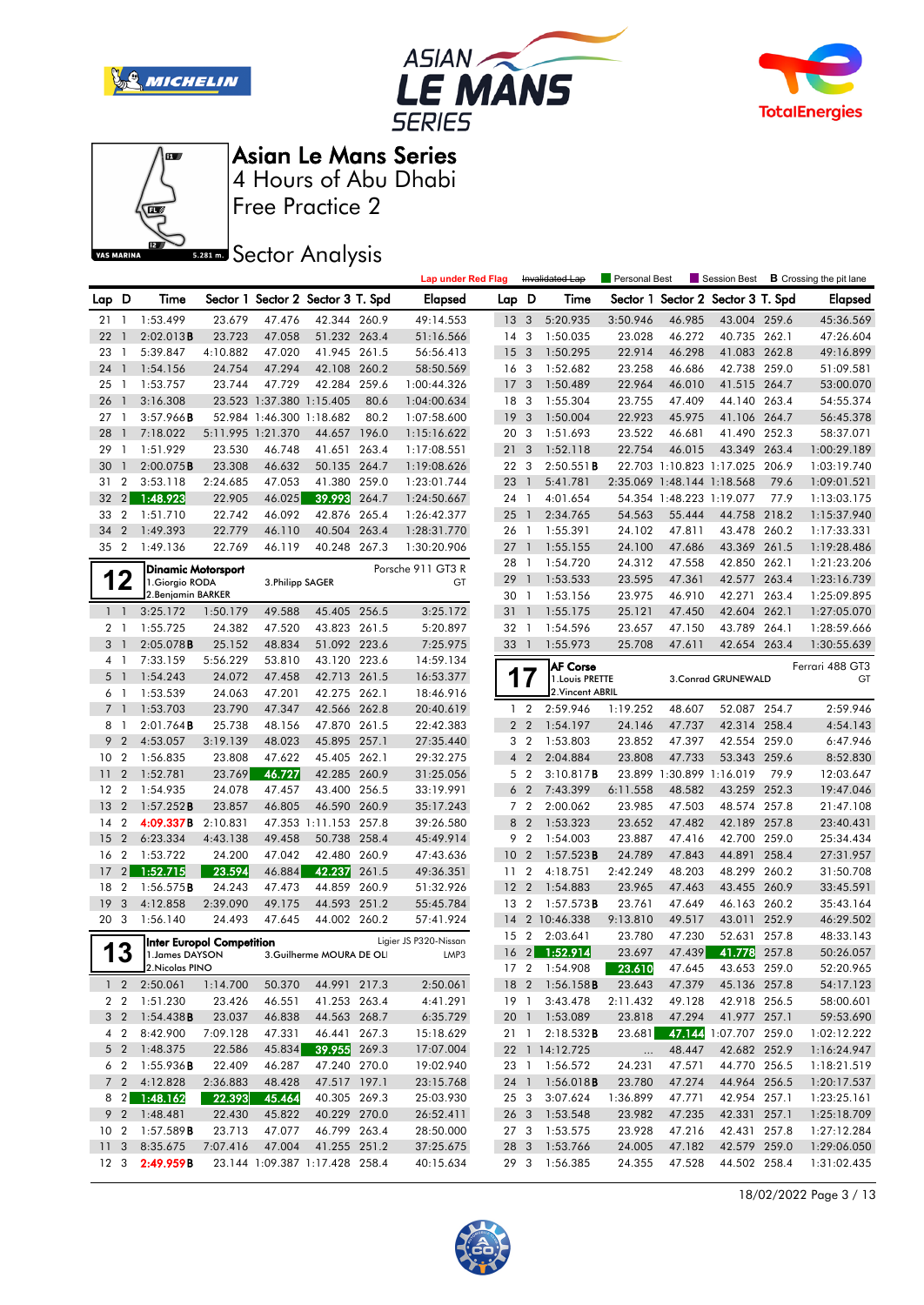







# **Sector Analysis**

|                 |                |                                         |                                   |                          |                                   |       | <b>Lap under Red Flag</b>      |                 |                          | Invalidated Lap                    | <b>Personal Best</b> |                            | Session Best                    |       | <b>B</b> Crossing the pit lane |
|-----------------|----------------|-----------------------------------------|-----------------------------------|--------------------------|-----------------------------------|-------|--------------------------------|-----------------|--------------------------|------------------------------------|----------------------|----------------------------|---------------------------------|-------|--------------------------------|
| Lap D           |                | Time                                    |                                   |                          | Sector 1 Sector 2 Sector 3 T. Spd |       | <b>Elapsed</b>                 | Lap D           |                          | Time                               | Sector 1             |                            | Sector 2 Sector 3 T. Spd        |       | <b>Elapsed</b>                 |
|                 |                |                                         |                                   |                          |                                   |       | Mercedes AMG GT3               | $14-1$          |                          | 1:55.562                           | 24.189               | 47.305                     | 44.068 260.2                    |       | 31:43.794                      |
|                 | 20             | 1.Valentin PIERBURG                     | <b>SPS Automotive Performance</b> |                          | 3. Mikael GRENIER                 |       | GT AM                          | 15              | $\overline{1}$           | 2:02.990                           | 24.994               | 50.995                     | 47.001                          | 209.7 | 33:46.784                      |
|                 |                | 2.John LOGGIE                           |                                   |                          |                                   |       |                                | 16 1            |                          | 1:54.763                           | 23.851               | 47.800                     | 43.112 253.5                    |       | 35:41.547                      |
|                 | 1 <sub>3</sub> | 2:44.362                                | 1:08.348                          | 51.684                   | 44.330 234.3                      |       | 2:44.362                       | 17              | $\overline{1}$           | 2:02.626B                          | 25.922               | 47.614                     | 49.090 257.8                    |       | 37:44.173                      |
| $\overline{2}$  | 3              | 1:53.142                                | 23.883                            | 47.226                   | 42.033                            | 258.4 | 4:37.504                       | 18              | $\overline{2}$           | 9:21.866                           | 7:51.713             | 48.121                     | 42.032 259.0                    |       | 47:06.039                      |
| 3 <sub>3</sub>  |                | 1:58.177                                | 23.689                            | 51.119                   | 43.369 259.0                      |       | 6:35.681                       | 19              | $\overline{2}$           | 1:51.710                           | 23.296               | 46.887                     | 41.527 260.9                    |       | 48:57.749                      |
|                 | 4 3            | 1:52.653                                | 23.644                            | 47.073                   | 41.936 259.0                      |       | 8:28.334                       | 20 2            |                          | 1:51.204                           | 23.088               | 46.468                     | 41.648 262.8                    |       | 50:48.953                      |
| 5               | $\overline{3}$ | 2:47.193B                               |                                   |                          | 24.126 1:05.341 1:17.726 260.2    |       | 11:15.527                      | 21              | $\overline{2}$           | 1:51.572                           | 23.146               | 46.794                     | 41.632 263.4                    |       | 52:40.525                      |
| 6               | 3              | 7:09.375                                | 5:36.709                          | 48.576                   | 44.090                            | 249.4 | 18:24.902                      | 22 2            |                          | 1:53.071                           | 23.224               | 47.031                     | 42.816 262.1                    |       | 54:33.596                      |
| $\overline{7}$  | 3              | 1:53.509                                | 23.468                            | 47.207                   | 42.834 258.4                      |       | 20:18.411                      | 23 2            |                          | 1:57.449B                          | 23.150               | 46.916                     | 47.383 262.8                    |       | 56:31.045                      |
| 8               | 3              | 1:52.144                                | 23.504                            | 46.722                   | 41.918 262.1                      |       | 22:10.555                      | 24 2            |                          | 4:19.008                           | 2:45.799             | 50.179                     | 43.030 191.2                    |       | 1:00:50.053                    |
| 9               | $\mathbf{3}$   | 2:00.024B                               | 23.646                            | 47.021                   | 49.357                            | 260.2 | 24:10.579                      | 25 <sub>2</sub> |                          | 3:31.684B                          |                      | 25.865 1:46.013 1:19.806   |                                 | 79.9  | 1:04:21.737                    |
| 10              | $\overline{2}$ | 3:46.471                                | 2:11.156                          | 50.005                   | 45.310 255.9                      |       | 27:57.050                      | 26 2            |                          | 5:49.511                           |                      | 2:46.997 1:45.666 1:16.848 |                                 | 79.7  | 1:10:11.248                    |
| 11              | $\overline{2}$ | 1:58.643                                | 25.212                            | 48.195                   | 45.236 257.8                      |       | 29:55.693                      | 27              | $\overline{2}$           | 3:55.328                           |                      | 53.746 1:46.827 1:14.755   |                                 | 79.4  | 1:14:06.576                    |
| 12              | $\overline{2}$ | 1:56.549                                | 24.923                            | 48.168                   | 43.458 257.8                      |       | 31:52.242                      | 28              | $\overline{2}$           | 1:54.503                           | 23.590               | 47.328                     | 43.585 260.9                    |       | 1:16:01.079                    |
| 13              | $\overline{2}$ | 1:56.229                                | 24.629                            | 47.884                   | 43.716 258.4                      |       | 33:48.471                      | 29              | $\overline{2}$           | 1:50.587                           | 22.969               | 46.723                     | 40.895 261.5                    |       | 1:17:51.666                    |
| 14              | $\overline{2}$ | 1:55.629                                | 24.734                            | 47.645                   | 43.250 258.4                      |       | 35:44.100                      | 30              | $\overline{2}$           | 1:50.763                           | 22.959               | 46.612                     | 41.192                          | 263.4 | 1:19:42.429                    |
| 15              | $\overline{2}$ | 1:55.821                                | 24.348                            | 47.596                   | 43.877                            | 259.6 | 37:39.921                      | 31              | $\overline{2}$           | 1:53.052                           | 23.093               | 47.111                     | 42.848 262.1                    |       | 1:21:35.481                    |
| 16              | $\overline{2}$ | 3:10.775B                               |                                   | 24.474 1:23.603 1:22.698 |                                   | 76.9  | 40:50.696                      | 32 2            |                          | 1:57.169B                          | 22.936               | 46.717                     | 47.516 264.7                    |       | 1:23:32.650                    |
| 17              | $\overline{2}$ | 4:48.542                                | 3:16.263                          | 48.747                   | 43.532 255.3                      |       | 45:39.238                      |                 |                          |                                    |                      |                            |                                 |       | Duqueine M30-D08-Nissan        |
| 18              | $\overline{2}$ | 1:55.844                                | 24.631                            | 47.875                   | 43.338                            | 258.4 | 47:35.082                      |                 | 22                       | Rinaldi Racing<br>1. Leonard WEISS |                      | 3. Hendrik STILL           |                                 |       | LMP3                           |
| 19              | $\overline{2}$ | 1:55.521                                | 24.417                            | 47.958                   | 43.146 255.9                      |       | 49:30.603                      |                 |                          | 2.Torsten KRATZ                    |                      |                            |                                 |       |                                |
| 20              | $\overline{2}$ | 1:55.087                                | 24.520                            | 47.579                   | 42.988 258.4                      |       | 51:25.690                      |                 | $1\quad$                 | 2:21.396                           | 50.235               | 48.737                     | 42.424 243.2                    |       | 2:21.396                       |
| 21              | $\overline{2}$ | 1:55.082                                | 24.454                            | 47.564                   | 43.064 257.1                      |       | 53:20.772                      |                 | 2 <sub>1</sub>           | 1:53.181                           | 23.590               | 47.276                     | 42.315 259.6                    |       | 4:14.577                       |
| 22              | $\overline{2}$ | 2:02.028B                               | 24.694                            | 47.500                   | 49.834                            | 257.8 | 55:22.800                      | 3 <sup>1</sup>  |                          | 1:51.791                           | 23.376               | 46.723                     | 41.692 258.4                    |       | 6:06.368                       |
| 23              | $\overline{1}$ | 3:48.118                                | 2:13.044                          | 49.625                   | 45.449 254.7                      |       | 59:10.918                      |                 | 4 1                      | 1:50.405                           | 23.140               | 46.179                     | 41.086 269.3                    |       | 7:56.773                       |
| 24              | - 1            | 1:59.988B                               | 24.593                            | 48.241                   | 47.154 255.3                      |       | 1:01:10.906                    | 5               | $\overline{\phantom{a}}$ | $2:07.060$ <b>B</b>                | 23.222               | 46.197                     | 57.641                          | 268.0 | 10:03.833                      |
| 25              | $\mathbf{1}$   | 5:30.172B                               | 2:24.323 1:47.346 1:18.503        |                          |                                   | 79.1  | 1:06:41.078                    |                 | 6 1                      | 5:53.720                           | 4:21.703             | 47.928                     | 44.089 264.7                    |       | 15:57.553                      |
| 26              | -1             | 5:35.266B                               | 2:29.630 1:47.760 1:17.876        |                          |                                   | 78.8  | 1:12:16.344                    | 7 <sup>1</sup>  |                          | 1:49.798                           | 22.964               | 46.047                     | 40.787                          | 266.7 | 17:47.351                      |
| 27              | $\mathbf{1}$   | 3:45.269                                | 2:11.045                          | 48.646                   | 45.578 255.3                      |       | 1:16:01.613                    |                 | 8 1                      | 1:51.298                           | 23.623               | 46.613                     | 41.062 268.0                    |       | 19:38.649                      |
| 28              | -1             | 1:55.592                                | 24.751                            | 47.581                   | 43.260 259.0                      |       | 1:17:57.205                    | 9 1             |                          | 1:49.681                           | 22.972               | 46.069                     | 40.640 268.7                    |       | 21:28.330                      |
| 29              | $\mathbf{1}$   | 1:55.661                                | 24.250                            | 47.997                   | 43.414 257.1                      |       | 1:19:52.866                    | 10 <sub>1</sub> |                          | 1:50.650                           | 23.141               | 46.490                     | 41.019 269.3                    |       | 23:18.980                      |
| 30              | 1              | 1:59.093B                               | 24.228                            | 48.655                   | 46.210 257.8                      |       | 1:21:51.959                    | 11              | -1                       | 1:51.079                           | 23.443               | 46.642                     | 40.994 268.0                    |       | 25:10.059                      |
| 31              | 3              | 3:42.870                                | 2:11.870                          | 47.445                   | 43.555 257.8                      |       | 1:25:34.829                    | 12 <sub>1</sub> |                          | 1:49.545                           | 22.879               | 45.966                     | 40.700 267.3                    |       | 26:59.604                      |
| 32              | 3              | 1:58.962                                | 23.703                            | 47.497                   | 47.762 258.4                      |       | 1:27:33.791                    | 13              | $\overline{1}$           | 1:56.046B                          | 22.937               | 46.748                     | 46.361                          | 269.3 | 28:55.650                      |
| 33              | 3              | 1:52.449                                | 23.781                            | 47.092                   | 41.576                            | 261.5 | 1:29:26.240                    | 14              | 3                        | 5:08.863                           | 3:37.531             | 47.120                     | 44.212                          | 246.6 | 34:04.513                      |
| 34 3            |                | $1:57.787$ <b>B</b>                     | 23.781                            | 46.995                   | 47.011                            | 260.2 | 1:31:24.027                    | 15              | $\overline{3}$           | 1:51.046                           | 22.957               | 46.933                     | 41.156 264.7                    |       | 35:55.559                      |
|                 |                |                                         |                                   |                          |                                   |       | Ginetta G61-LT-P315-EVO-Nissan | 16              | 3                        | 1:50.638                           | 22.893               | 46.523                     | 41.222 264.1                    |       | 37:46.197                      |
| 21              |                | Konrad Motorsport<br>1.Gabriele RINDONE |                                   | 3. Shaun THONG           |                                   |       | LMP3                           | 17              | 3                        | 3:13.499B                          |                      | 22.960 1:31.432 1:19.107   |                                 | 81.0  | 40:59.696                      |
|                 |                | 2.Jordan GROGOR                         |                                   |                          |                                   |       |                                | 18              | $\mathbf{3}$             | 5:02.342                           | 3:18.918             | 49.186                     | 54.238 217.3                    |       | 46:02.038                      |
|                 | 1 <sup>3</sup> | 2:24.779                                | 49.959                            | 49.235                   | 45.585 244.9                      |       | 2:24.779                       | 19 <sub>3</sub> |                          | 2:00.607                           | 23.038               | 53.620                     | 43.949 229.3                    |       | 48:02.645                      |
|                 |                | 2 3 1:53.072                            | 23.401                            | 47.154                   | 42.517 261.5                      |       | 4:17.851                       |                 |                          | 20 3 1:58.304                      | 23.765               | 49.509                     | 45.030 219.1                    |       | 50:00.949                      |
|                 |                | 3 3 1:50.706                            | 23.057                            | 46.685                   | 40.964 262.8                      |       | 6:08.557                       |                 |                          | 21 3 1:49.255                      | 22.724               | 46.030                     | 40.501 266.7                    |       | 51:50.204                      |
|                 |                | 4 3 1:50.692                            | 23.122                            | 46.821                   | 40.749 263.4                      |       | 7:59.249                       |                 |                          | 22 3 1:48.731                      | 22.639               | 45.685                     | 40.407 266.7                    |       | 53:38.935                      |
|                 | $5\quad3$      | 2:05.554                                | 22.813                            | 46.682                   | 56.059 264.1                      |       | 10:04.803                      |                 |                          | 23 3 2:01.687                      | 23.368               | 53.823                     | 44.496 177.0                    |       | 55:40.622                      |
|                 | 6 3            | 3:17.029                                |                                   | 53.687 1:40.384          | 42.958 79.8                       |       | 13:21.832                      |                 |                          | 24 3 1:48.915                      | 22.661               |                            | 45.880 40.374 266.0             |       | 57:29.537                      |
|                 |                | 7 3 1:52.354                            | 23.398                            | 47.744                   | 41.212 261.5                      |       | 15:14.186                      |                 |                          | 25 3 1:54.863 <b>B</b>             | 22.678               | 46.844                     | 45.341 262.1                    |       | 59:24.400                      |
|                 | 8 3            | 1:51.084                                | 22.881                            | 47.140                   | 41.063 264.7                      |       | 17:05.270                      |                 |                          | 26 2 14:50.829                     |                      |                            | $\ldots$ 1:47.575 1:11.138 79.1 |       | 1:14:15.229                    |
|                 | 9 3            | 1:52.249                                | 22.812                            | 46.705                   | 42.732 264.1                      |       | 18:57.519                      |                 |                          | 27 2 2:07.890                      | 25.839               | 53.395                     | 48.656 219.5                    |       | 1:16:23.119                    |
| 10 <sub>3</sub> |                | 1:54.739 <b>B</b>                       | 23.051                            | 46.763                   | 44.925 263.4                      |       | 20:52.258                      |                 |                          | 28 2 1:54.908                      | 24.139               | 47.773                     | 42.996 250.6                    |       | 1:18:18.027                    |
|                 |                | 11 1 4:27.282                           | 2:53.402                          | 50.501                   | 43.379 254.7                      |       | 25:19.540                      |                 |                          | 29 2 1:51.276                      | 23.332               | 46.547                     | 41.397 266.7                    |       | 1:20:09.303                    |
|                 |                | 12 1 1:54.145                           | 24.112                            | 47.612                   | 42.421 260.9                      |       | 27:13.685                      |                 |                          | 30 2 1:49.984                      | 22.977               | 46.202                     | 40.805 268.0                    |       | 1:21:59.287                    |
|                 |                | 13 1 2:34.547                           |                                   | 24.023 1:26.015          | 44.509 214.3                      |       | 29:48.232                      |                 |                          | 31 2 1:50.517                      | 23.118               | 46.118                     | 41.281 268.0                    |       | 1:23:49.804                    |

18/02/2022 Page 4 / 13

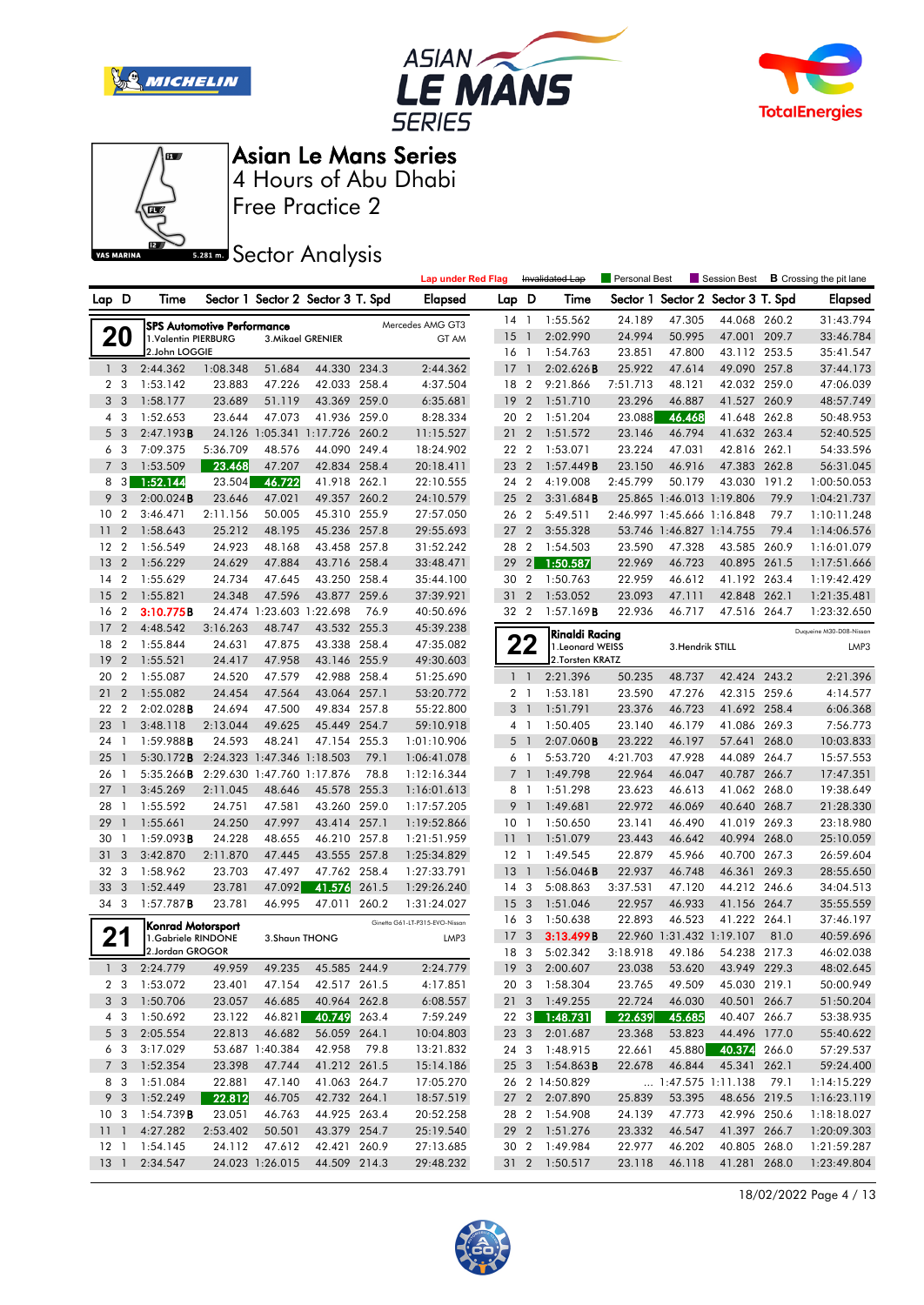







Free Practice 2

## **Sector Analysis**

|                |                |                            |          |                            |                                   |       | <b>Lap under Red Flag</b> |                 |                   | Invalidated Lap     | Personal Best |                            | Session Best                      |       | <b>B</b> Crossing the pit lane |
|----------------|----------------|----------------------------|----------|----------------------------|-----------------------------------|-------|---------------------------|-----------------|-------------------|---------------------|---------------|----------------------------|-----------------------------------|-------|--------------------------------|
| Lap D          |                | Time                       |          |                            | Sector 1 Sector 2 Sector 3 T. Spd |       | Elapsed                   | Lap D           |                   | Time                |               |                            | Sector 1 Sector 2 Sector 3 T. Spd |       | <b>Elapsed</b>                 |
| 32 2           |                | 1:50.113                   | 23.216   | 46.016                     | 40.881 268.7                      |       | 1:25:39.917               | 10 <sub>1</sub> |                   | 1:53.810            | 23.750        | 47.679                     | 42.381 260.2                      |       | 24:03.207                      |
| 33             | $\overline{2}$ | 1:51.497                   | 22.875   | 46.643                     | 41.979                            | 269.3 | 1:27:31.414               | 11 <sub>1</sub> |                   | 1:53.136            | 23.826        | 47.375                     | 41.935 260.2                      |       | 25:56.343                      |
| 34             | $\overline{2}$ | 1:53.890                   | 22.971   | 47.454                     | 43.465                            | 261.5 | 1:29:25.304               | 12              | $\overline{1}$    | 1:53.643            | 24.232        | 47.517                     | 41.894 260.9                      |       | 27:49.986                      |
| 35             | $\overline{2}$ | 1:51.570                   | 23.509   | 46.437                     | 41.624 270.7                      |       | 1:31:16.874               | 13              | $\overline{1}$    | 1:54.779            | 24.083        | 47.764                     | 42.932 260.9                      |       | 29:44.765                      |
|                |                | <b>United Autosports</b>   |          |                            |                                   |       | Oreca 07 - Gibson         | 14              | $\overline{1}$    | 1:57.710B           | 24.238        | 47.443                     | 46.029 260.9                      |       | 31:42.475                      |
|                | 23             | 1. Joshua PIERSON          |          |                            |                                   |       | LMP <sub>2</sub>          | $15-1$          |                   | 3:23.164            | 1:52.954      | 48.106                     | 42.104 259.0                      |       | 35:05.639                      |
|                |                | 2. Paul DI RESTA           |          |                            |                                   |       |                           | 16              | $\overline{1}$    | 1:57.082B           | 24.334        | 47.448                     | 45.300 260.9                      |       | 37:02.721                      |
|                | $1\quad2$      | 2:08.255                   | 42.713   | 45.639                     | 39.903 251.7                      |       | 2:08.255                  | 17 <sub>3</sub> |                   | 8:04.364            | 6:33.323      | 48.561                     | 42.480                            | 254.1 | 45:07.085                      |
|                | 2 <sub>2</sub> | 1:43.094                   | 21.107   | 43.606                     | 38.381                            | 282.7 | 3:51.349                  | 18              | - 3               | 1:52.888            | 23.869        | 47.034                     | 41.985 260.2                      |       | 46:59.973                      |
|                | 3 <sub>2</sub> | 1:42.149                   | 21.155   | 43.382                     | 37.612 283.5                      |       | 5:33.498                  | 19 <sup>3</sup> |                   | 1:52.398            | 23.544        | 46.939                     | 41.915 261.5                      |       | 48:52.371                      |
| $\overline{4}$ | $\overline{2}$ | $1:48.863$ B               | 20.922   | 43.500                     | 44.441                            | 285.0 | 7:22.361                  | 20 <sub>3</sub> |                   | 1:52.472            | 23.317        | 46.691                     | 42.464 262.8                      |       | 50:44.843                      |
| 5              |                | 2 10:09.686                | 8:41.893 | 44.890                     | 42.903                            | 260.9 | 17:32.047                 | 21              | 3                 | 1:52.535            | 23.327        | 47.379                     | 41.829                            | 260.9 | 52:37.378                      |
|                | $6\quad2$      | 1:40.754                   | 20.596   | 42.717                     | 37.441                            | 285.0 | 19:12.801                 | 22 <sub>3</sub> |                   | 1:51.352            | 23.199        | 46.458                     | 41.695 262.1                      |       | 54:28.730                      |
|                | 7 <sub>2</sub> | 1:46.649                   | 21.240   | 44.006                     | 41.403 283.5                      |       | 20:59.450                 | 23              | -3                | $1:54.702$ <b>B</b> | 23.142        | 46.444                     | 45.116                            | 262.1 | 56:23.432                      |
| 8              | $\overline{2}$ | 1:47.826                   | 20.613   | 42.837                     | 44.376                            | 285.0 | 22:47.276                 | 24              | $\overline{1}$    | 3:46.741            | 2:15.628      | 48.162                     | 42.951                            | 257.1 | 1:00:10.173                    |
| 9              | $\overline{2}$ | $1:45.001$ <b>B</b>        | 21.100   | 43.114                     | 40.787 285.0                      |       | 24:32.277                 | 25              | $\mathbf{1}$      | 2:36.724B           | 23.799        |                            | 56.941 1:15.984                   | 259.6 | 1:02:46.897                    |
| 10             | $\mathbf{1}$   | 5:50.297                   | 4:26.872 | 45.035                     | 38.390 276.9                      |       | 30:22.574                 | 26              |                   | 5:26.624            |               | 2:24.466 1:45.558 1:16.600 |                                   | 79.9  | 1:08:13.521                    |
| 11             | -1             | 1:44.390                   | 21.628   | 44.163                     | 38.599 279.1                      |       | 32:06.964                 | 27 <sub>1</sub> |                   | 3:55.972            |               | 53.593 1:45.510 1:16.869   |                                   | 79.8  | 1:12:09.493                    |
| 12             | $\overline{1}$ | 1:43.713                   | 22.118   | 43.725                     | 37.870 282.7                      |       | 33:50.677                 | 28              | $\overline{1}$    | 3:01.680            |               | 53.695 1:23.241            | 44.744                            | 80.1  | 1:15:11.173                    |
| 13             | $\mathbf{1}$   | 1:46.892                   | 21.586   | 44.900                     | 40.406 266.0                      |       | 35:37.569                 | 29              | $\overline{1}$    | 1:54.310            | 24.352        | 47.549                     | 42.409                            | 257.8 | 1:17:05.483                    |
| 14             | $\overline{1}$ | 1:44.302                   | 21.048   | 44.086                     | 39.168 273.4                      |       | 37:21.871                 | 30              | $\overline{1}$    | 1:57.657B           | 24.282        | 47.700                     | 45.675 259.6                      |       | 1:19:03.140                    |
| 15             | -1             | 2:32.594B                  | 21.205   |                            | 54.476 1:16.913 283.5             |       | 39:54.465                 | 31              | 3                 | 3:44.004            | 2:12.495      | 49.194                     | 42.315                            | 258.4 | 1:22:47.144                    |
| <b>16</b>      | $\overline{1}$ | 5:06.548                   | 3:43.126 | 44.953                     | 38.469 249.4                      |       | 45:01.013                 | 32 <sub>3</sub> |                   | 1:53.773            | 24.616        | 47.434                     | 41.723                            | 259.6 | 1:24:40.917                    |
| 17             | $\mathbf{1}$   | 1:43.049                   | 20.938   | 43.592                     | 38.519 281.2                      |       | 46:44.062                 | 33              | 3                 | 1:50.763            | 23.137        | 46.700                     | 40.926                            | 261.5 | 1:26:31.680                    |
| 18             | $\mathbf{1}$   | 1:42.915                   | 21.028   | 43.345                     | 38.542 280.5                      |       | 48:26.977                 | 34 <sub>3</sub> |                   | 1:50.168            | 22.863        | 46.429                     | 40.876 261.5                      |       | 1:28:21.848                    |
| 19             | $\mathbf{1}$   | 1:47.044                   | 20.866   | 43.640                     | 42.538 282.0                      |       | 50:14.021                 | 35 <sub>3</sub> |                   | 1:52.059            | 23.275        | 46.307                     | 42.477 263.4                      |       | 1:30:13.907                    |
| 20             | $\mathbf{1}$   | 1:42.695                   | 21.314   | 43.530                     | 37.851 284.2                      |       | 51:56.716                 |                 |                   | <b>CD Sport</b>     |               |                            |                                   |       | Ligier JS P320-Nissan          |
| 21             | $\mathbf{1}$   | 1:42.512                   | 21.284   | 43.262                     | 37.966 282.0                      |       | 53:39.228                 | 27              |                   | 1. Christophe CRESP |               | 3. Steven PALETTE          |                                   |       | LMP3                           |
| 22             | $\overline{1}$ | 1:44.029                   | 21.074   | 43.385                     | 39.570 285.7                      |       | 55:23.257                 |                 |                   | 2. Antoine DOQUIN   |               |                            |                                   |       |                                |
| 23             | $\mathbf{1}$   | 1:42.807                   | 20.984   | 43.587                     | 38.236 276.9                      |       | 57:06.064                 | $\mathbf{1}$    | 3                 | 3:37.112            | 1:58.151      | 54.243                     | 44.718 219.5                      |       | 3:37.112                       |
| 24             | $\overline{1}$ | 1:44.619                   | 22.353   | 43.989                     | 38.277 282.7                      |       | 58:50.683                 | 2               | $\lceil 3 \rceil$ | 1:49.263            | 22.734        | 46.162                     | 40.367                            | 262.8 | 5:26.375                       |
| 25             | $\overline{1}$ | 1:44.541                   | 22.392   | 44.258                     | 37.891 278.4                      |       | 1:00:35.224               | 3 <sub>3</sub>  |                   | 1:52.822            | 22.839        | 47.011                     | 42.972 238.9                      |       | 7:19.197                       |
| 26             | $\overline{1}$ | 2:50.453                   |          | 21.082 1:12.270 1:17.101   |                                   | 82.2  | 1:03:25.677               |                 | 43                | 1:53.757            | 22.693        | 46.522                     | 44.542 262.8                      |       | 9:12.954                       |
| 27             | $\mathbf{1}$   | 3:56.340B                  |          | 53.820 1:45.405 1:17.115   |                                   | 80.1  | 1:07:22.017               | 5 <sub>3</sub>  |                   | 3:32.647B           |               | 28.827 1:45.579 1:18.241   |                                   | 79.8  | 12:45.601                      |
| 28             | $\overline{2}$ | 6:19.078B                  |          | 3:15.676 1:46.311 1:17.091 |                                   | 79.9  | 1:13:41.095               | 6 1             |                   | 6:57.724            | 5:22.638      | 49.736                     | 45.350                            | 257.8 | 19:43.325                      |
| 29             | $\mathbf{1}$   | 4:25.575                   | 2:59.928 | 46.825                     | 38.822 225.0                      |       | 1:18:06.670               | $\overline{7}$  | $\mathbf{1}$      | 1:56.191            | 24.414        | 47.605                     | 44.172 261.5                      |       | 21:39.516                      |
| 30             | $\overline{1}$ | 1:44.695                   | 21.163   | 43.695                     | 39.837 276.9                      |       | 1:19:51.365               | 8 1             |                   | 1:54.501            | 24.180        | 47.331                     | 42.990 262.1                      |       | 23:34.017                      |
| 31             | $\overline{1}$ | $1:52.602$ <b>B</b>        | 21.728   | 44.373                     | 46.501 265.4                      |       | 1:21:43.967               | 9               | $\overline{1}$    | 1:55.067            | 24.003        | 47.402                     | 43.662 263.4                      |       | 25:29.084                      |
| 32             | $\overline{2}$ | 2:46.323B                  | 1:21.124 | 43.548                     | 41.651                            | 281.2 | 1:24:30.290               | 10              | -1                | 1:55.701            | 25.261        | 47.255                     | 43.185                            | 264.1 | 27:24.785                      |
| 33 1           |                | 2:56.032 <b>B</b> 1:28.335 |          | 45.144                     | 42.553 261.5                      |       | 1:27:26.322               | 11              | $\overline{1}$    | 1:55.239            | 23.890        | 48.248                     | 43.101 264.7                      |       | 29:20.024                      |
|                | 34 2           | 2:48.118 <b>B</b> 1:22.363 |          | 43.582                     | 42.173 282.7                      |       | 1:30:14.440               |                 | $12-1$            | 1:53.853            | 23.937        | 47.079                     | 42.837 264.7                      |       | 31:13.877                      |
|                |                | G-Drive Racing             |          |                            |                                   |       | Ligier JS P320-Nissan     |                 |                   | 13 1 1:54.012       | 23.835        | 47.160                     | 43.017 265.4                      |       | 33:07.889                      |
|                | 26             | 1. Fabrice ROSSELLO        |          |                            | 3. Viacheslav GUTAK               |       | LMP3                      | 14 1            |                   | 1:56.647            | 24.875        | 48.174                     | 43.598 260.2                      |       | 35:04.536                      |
|                |                | 2. Xavier LLOVERAS         |          |                            |                                   |       |                           |                 |                   | 15 1 1:53.704       | 23.973        | 46.833                     | 42.898 264.7                      |       | 36:58.240                      |
|                | $1\quad 2$     | 2:12.930                   | 41.100   | 48.894                     | 42.936 257.1                      |       | 2:12.930                  | 16 1            |                   | 2:22.646B           | 23.637        |                            | 47.489 1:11.520 265.4             |       | 39:20.886                      |
|                |                | 2 2 1:50.701               | 23.054   | 47.134                     | 40.513 259.0                      |       | 4:03.631                  |                 |                   | 17 2 5:58.817       | 4:29.022      | 47.597                     | 42.198 260.2                      |       | 45:19.703                      |
|                | 3 <sub>2</sub> | 1:50.837                   | 22.807   | 45.913                     | 42.117 262.1                      |       | 5:54.468                  | 18 2            |                   | 1:52.802            | 23.368        | 46.456                     | 42.978 264.1                      |       | 47:12.505                      |
|                |                | 4 2 1:49.947               | 22.831   | 45.751                     | 41.365 264.7                      |       | 7:44.415                  |                 |                   | 19 2 1:50.114       | 23.081        | 46.389                     | 40.644 264.1                      |       | 49:02.619                      |
|                | 5 2            | 1:53.914B                  | 22.826   | 46.554                     | 44.534 263.4                      |       | 9:38.329                  | 20 2            |                   | 1:50.186            | 22.940        | 46.425                     | 40.821 264.1                      |       | 50:52.805                      |
|                | 6 <sub>2</sub> | 5:13.650                   | 3:40.734 | 48.237                     | 44.679 262.1                      |       | 14:51.979                 |                 |                   | 21 2 2:31.274       | 22.858        |                            | 46.613 1:21.803 265.4             |       | 53:24.079                      |
|                |                | 7 2 1:49.749               | 22.891   | 46.448                     | 40.410 263.4                      |       | 16:41.728                 | 22 2            |                   | 1:51.010            | 22.935        | 46.194                     | 41.881 267.3                      |       | 55:15.089                      |
|                |                | 8 2 1:53.486 <b>B</b>      | 22.848   | 46.091                     | 44.547 264.1                      |       | 18:35.214                 |                 |                   | 23 2 1:50.149       | 23.094        | 46.347                     | 40.708 265.4                      |       | 57:05.238                      |
|                | 9 1            | 3:34.183                   | 1:59.341 | 51.007                     | 43.835 237.9                      |       | 22:09.397                 |                 |                   | 24 2 1:51.048       | 23.162        | 47.079                     | 40.807 265.4                      |       | 58:56.286                      |

18/02/2022 Page 5 / 13

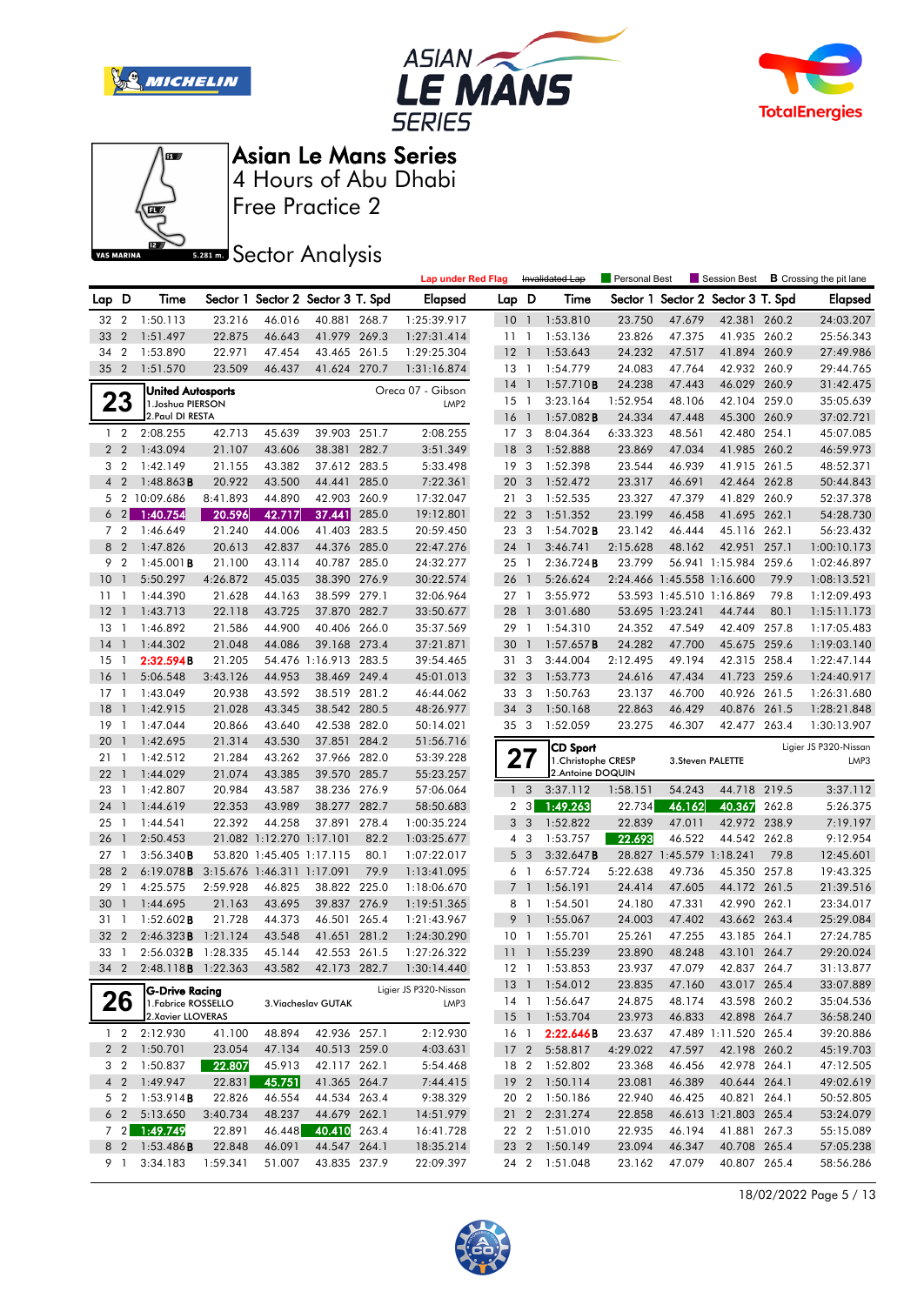







Free Practice 2

### **Sector Analysis**

|                 |                         |                                        |                            |                            |                                   |       | <b>Lap under Red Flag</b> |                 |                         | Invalidated Lap       | Personal Best             |                            | Session Best                      |       | <b>B</b> Crossing the pit lane |
|-----------------|-------------------------|----------------------------------------|----------------------------|----------------------------|-----------------------------------|-------|---------------------------|-----------------|-------------------------|-----------------------|---------------------------|----------------------------|-----------------------------------|-------|--------------------------------|
| Lap D           |                         | Time                                   |                            |                            | Sector 1 Sector 2 Sector 3 T. Spd |       | <b>Elapsed</b>            | Lap D           |                         | Time                  |                           |                            | Sector 1 Sector 2 Sector 3 T. Spd |       | Elapsed                        |
| 25              | $\overline{2}$          | $1:58.506$ <b>B</b>                    | 22.758                     | 48.029                     | 47.719                            | 189.8 | 1:00:54.792               |                 | $1\quad1$               | 3:50.404              | 2:06.964                  | 52.631                     | 50.809                            | 240.0 | 3:50.404                       |
| 26              | $\overline{2}$          | 5:25.257B                              | 2:23.786 1:44.958 1:16.513 |                            |                                   | 79.9  | 1:06:20.049               |                 | $2 \mid$                | 2:06.566              | 26.353                    | 48.609                     | 51.604 262.1                      |       | 5:56.970                       |
| 27              | 3                       | 5:26.829                               |                            | 2:23.794 1:46.460 1:16.575 |                                   | 79.7  | 1:11:46.878               |                 | 3 1                     | 4:54.355B             | 25.279                    |                            | 48.977 3:40.099                   | 241.6 | 10:51.325                      |
| 28              | 3                       | 3:12.105                               |                            | 53.692 1:32.049            | 46.364                            | 79.6  | 1:14:58.983               |                 |                         | <b>Graff Racing</b>   |                           |                            |                                   |       | Oreca 07-Gibson                |
| 29              | 3                       | 1:52.095                               | 23.677                     | 46.889                     | 41.529 258.4                      |       | 1:16:51.078               |                 | 39                      | 1. David DROUX        |                           |                            | 3. Sébastien PAGE                 |       | LMP <sub>2</sub> AM            |
| 30              | 3                       | 1:53.015                               | 23.348                     | 46.471                     | 43.196 265.4                      |       | 1:18:44.093               |                 |                         | 2. Eric TROUILLET     |                           |                            |                                   |       |                                |
| 31              | 3                       | 1:51.774                               | 22.929                     | 46.476                     | 42.369 264.7                      |       | 1:20:35.867               |                 | 1 <sup>3</sup>          | 2:12.125              | 42.289                    | 47.936                     | 41.900 227.8                      |       | 2:12.125                       |
| 32              | - 3                     | 1:50.561                               | 23.079                     | 46.323                     | 41.159 263.4                      |       | 1:22:26.428               |                 | 2 <sub>3</sub>          | 1:48.095              | 22.114                    | 44.903                     | 41.078 266.0                      |       | 4:00.220                       |
| 33              | 3                       | 1:50.028                               | 22.952                     | 46.196                     | 40.880 264.7                      |       | 1:24:16.456               | 3               | $\overline{\mathbf{3}}$ | 1:53.276B             | 21.937                    | 45.442                     | 45.897 277.6                      |       | 5:53.496                       |
| 34              | 3                       | 1:50.216                               | 23.036                     | 46.248                     | 40.932 265.4                      |       | 1:26:06.672               |                 | $4-1$                   | 6:39.165              |                           | 3:42.133 1:40.981 1:16.051 |                                   | 80.4  | 12:32.661                      |
| 35              | 3                       | 1:53.640                               | 24.082                     | 47.065                     | 42.493 249.4                      |       | 1:28:00.312               |                 | $5-1$                   | 1:52.903              | 22.125                    | 46.089                     | 44.689 281.2                      |       | 14:25.564                      |
| 36              | 3                       | 1:50.002                               | 22.821                     | 46.270                     | 40.911 265.4                      |       | 1:29:50.314               |                 | 6 1                     | 1:44.307              | 21.059                    | 43.964                     | 39.284 282.0                      |       | 16:09.871                      |
| 37 <sub>3</sub> |                         | 1:53.702                               | 25.060                     | 47.671                     | 40.971                            | 266.7 | 1:31:44.016               |                 | 7 <sup>1</sup>          | 1:43.336              | 21.185                    | 44.612                     | 37.539                            | 280.5 | 17:53.207                      |
|                 |                         | Walkenhorst Motorsport                 |                            |                            |                                   |       | BMW M4 GT3                | 8               | $\overline{1}$          | $1:48.713$ B          | 20.889                    | 43.676                     | 44.148 285.7                      |       | 19:41.920                      |
|                 | 34                      | 1. Chandler HULL                       |                            |                            | 3. Nicky CATSBURG                 |       | GT                        | 9               | $\overline{3}$          | 3:40.894              | 2:13.796                  | 46.615                     | 40.483 281.2                      |       | 23:22.814                      |
|                 |                         | 2. Jonathan MILLER                     |                            |                            |                                   |       |                           | 10 <sup>3</sup> |                         | 1:50.746              | 23.042                    | 45.647                     | 42.057 280.5                      |       | 25:13.560                      |
|                 | 1 <sub>3</sub>          | 3:22.976                               | 1:50.178                   | 47.868                     | 44.930 260.9                      |       | 3:22.976                  | 11 <sub>3</sub> |                         | 1:46.833              | 22.302                    | 44.681                     | 39.850 280.5                      |       | 27:00.393                      |
|                 | $2 \quad 3$             | 1:52.160                               | 23.853                     | 46.480                     | 41.827                            | 266.7 | 5:15.136                  | 12 <sup>3</sup> |                         | $1:52.016$ B          | 22.252                    | 44.867                     | 44.897 281.2                      |       | 28:52.409                      |
|                 | 3 <sub>3</sub>          | 2:06.131                               | 23.735                     | 50.519                     | 51.877 268.0                      |       | 7:21.267                  | 13              | $\overline{2}$          | 4:37.936              | 3:10.119                  | 46.551                     | 41.266 261.5                      |       | 33:30.345                      |
|                 | $4\quad3$               | 2:09.441B                              | 23.792                     | 47.524                     | 58.125 266.7                      |       | 9:30.708                  | 14 2            |                         | 1:48.457              | 22.060                    | 44.935                     | 41.462 276.9                      |       | 35:18.802                      |
|                 | 5 <sub>2</sub>          | 6:08.865                               | 4:38.113                   | 47.730                     | 43.022 260.2                      |       | 15:39.573                 | 15              | $\overline{2}$          | 1:50.473              | 24.151                    | 45.535                     | 40.787 256.5                      |       | 37:09.275                      |
|                 | 6 <sub>2</sub>          | 1:54.668                               | 24.304                     | 47.357                     | 43.007 265.4                      |       | 17:34.241                 | 16 2            |                         | 2:21.121B             | 21.982                    |                            | 44.900 1:14.239                   | 280.5 | 39:30.396                      |
|                 | 7 <sub>2</sub>          | 1:54.283                               | 24.304                     | 47.033                     | 42.946 266.0                      |       | 19:28.524                 | 17              | $\overline{2}$          | 5:36.981              | 4:09.833                  | 45.743                     | 41.405 259.6                      |       | 45:07.377                      |
|                 | 8 2                     | 1:54.257                               | 24.111                     | 47.172                     | 42.974 264.7                      |       | 21:22.781                 | 18 2            |                         | 1:47.389              | 22.372                    | 44.777                     | 40.240 279.1                      |       | 46:54.766                      |
| 9               | $\overline{2}$          | 1:55.463                               | 24.540                     | 47.309                     | 43.614 264.7                      |       | 23:18.244                 | 19 <sup>2</sup> |                         | 1:46.748              | 21.801                    | 44.746                     | 40.201 280.5                      |       | 48:41.514                      |
| 10              | $\overline{2}$          | 1:55.031                               | 24.077                     | 47.789                     | 43.165 265.4                      |       | 25:13.275                 | 20              | $\overline{2}$          | 1:48.967              | 23.651                    | 44.737                     | 40.579 278.4                      |       | 50:30.481                      |
| 11              | $\overline{2}$          | 1:54.845                               | 24.384                     | 47.282                     | 43.179 265.4                      |       | 27:08.120                 | 21              | $\overline{2}$          | 1:46.463              | 21.879                    | 44.470                     | 40.114 282.7                      |       | 52:16.944                      |
| 12              | $\overline{2}$          | 1:54.416                               | 24.051                     | 47.314                     | 43.051 265.4                      |       | 29:02.536                 | 22 2            |                         | 1:52.673B             | 22.095                    | 44.691                     | 45.887 281.2                      |       | 54:09.617                      |
| 13              | $\overline{2}$          | 1:55.443                               | 24.354                     | 47.300                     | 43.789 264.7                      |       | 30:57.979                 | 23 3            |                         | 3:35.296              | 2:10.037                  | 45.456                     | 39.803 279.1                      |       | 57:44.913                      |
| 14              | $\overline{2}$          | $1:58.823$ <b>B</b>                    | 24.677                     | 47.139                     | 47.007 264.7                      |       | 32:56.802                 | 24 3            |                         | 3:08.350B             |                           |                            | 22.393 1:15.279 1:30.678 279.8    |       | 1:00:53.263                    |
| 15              | $\mathbf{1}$            | 3:42.868                               | 2:10.890                   | 47.972                     | 44.006 260.2                      |       | 36:39.670                 |                 |                         |                       | <b>Optimum Motorsport</b> |                            |                                   |       | McLaren 720S GT3               |
| 16              | $\mathbf{1}$            | 2:07.405B                              | 24.533                     | 47.610                     | 55.262 264.7                      |       | 38:47.075                 |                 | 42                      | 1. Nick MOSS          |                           | 3.Joe OSBORNE              |                                   |       | GT                             |
| 17              | $\mathbf{1}$            | 7:36.021                               | 6:03.077                   | 48.422                     | 44.522 262.8                      |       | 46:23.096                 |                 |                         | 2.Andrew WATSON       |                           |                            |                                   |       |                                |
| 18              | $\mathbf{1}$            | 1:55.864                               | 24.598                     | 47.892                     | 43.374 264.1                      |       | 48:18.960                 |                 | 1 <sup>3</sup>          | 2:30.137              | 55.353                    | 48.239                     | 46.545 248.3                      |       | 2:30.137                       |
| 19              | - 1                     | 1:55.598                               | 24.508                     | 47.519                     | 43.571 264.1                      |       | 50:14.558                 |                 | 2 <sub>3</sub>          | 1:56.688              | 24.176                    | 48.107                     | 44.405 257.1                      |       | 4:26.825                       |
| 20              | $\mathbf{1}$            | 1:55.381                               | 24.345                     | 47.682                     | 43.354 264.7                      |       | 52:09.939                 | 3               | $\overline{\mathbf{3}}$ | 1:54.929              | 24.581                    | 47.577                     | 42.771 257.8                      |       | 6:21.754                       |
| 21              | $\mathbf{1}$            | 1:58.342                               | 24.468                     | 48.858                     | 45.016 264.7                      |       | 54:08.281                 |                 | 4 3                     | 1:53.840              | 24.001                    | 47.655                     | 42.184 257.8                      |       | 8:15.594                       |
| 22              | $\overline{1}$          | 1:58.420                               | 26.609                     | 47.965                     | 43.846 264.1                      |       | 56:06.701                 | 5               | $\overline{\mathbf{3}}$ | 2:23.154B             | 23.960                    |                            | 47.572 1:11.622 259.0             |       | 10:38.748                      |
| 23              | $\overline{1}$          | 1:56.110                               | 24.638                     | 47.542                     | 43.930 265.4                      |       | 58:02.811                 |                 | 6 3                     | 3:38.148              | 2:04.382                  | 47.816                     | 45.950 254.1                      |       | 14:16.896                      |
|                 |                         | 24 1 1:55.571                          | 24.442                     | 47.440                     | 43.689 264.7                      |       | 59:58.382                 |                 | 7 <sub>3</sub>          | 1:55.251              | 24.042                    | 47.767                     | 43.442 257.8                      |       | 16:12.147                      |
|                 |                         | 25 1 2:22.754B                         | 24.501                     |                            | 47.538 1:10.715 264.1             |       | 1:02:21.136               |                 |                         | 8 3 1:56.190 <b>B</b> | 24.248                    | 47.449                     | 44.493 258.4                      |       | 18:08.337                      |
|                 |                         | 26 3 14:17.246                         | $\ldots$                   | 48.051                     | 43.270 262.1                      |       | 1:16:38.382               |                 | 9 3                     | 4:01.486              | 2:27.866                  | 47.744                     | 45.876 260.2                      |       | 22:09.823                      |
| 27 3            |                         | 1:54.308                               | 24.320                     | 47.197                     | 42.791 266.0                      |       | 1:18:32.690               | 10 <sub>3</sub> |                         | 1:58.493              | 24.245                    | 47.511                     | 46.737 259.0                      |       | 24:08.316                      |
| 28              | $\mathbf{3}$            | 1:53.599                               | 23.973                     | 46.786                     | 42.840 266.7                      |       | 1:20:26.289               | 11 <sub>3</sub> |                         | 1:53.694              | 24.346                    | 47.258                     | 42.090 257.1                      |       | 26:02.010                      |
| 29              | $\mathbf{3}$            | 1:53.523                               | 24.221                     | 46.757                     | 42.545 268.7                      |       | 1:22:19.812               | 12 3            |                         | 1:55.961 <b>B</b>     | 24.058                    | 47.390                     | 44.513 259.0                      |       | 27:57.971                      |
| 30              | $\mathbf{3}$            | 1:53.373                               | 23.967                     | 46.780                     | 42.626 267.3                      |       | 1:24:13.185               | 13              | $\overline{1}$          | 3:45.311              | 2:11.708                  | 49.305                     | 44.298 259.0                      |       | 31:43.282                      |
| 31 3            |                         | 1:53.284                               | 24.002                     | 46.770                     | 42.512 267.3                      |       | 1:26:06.469               |                 | 14 1                    | 1:57.313              | 24.667                    | 47.862                     | 44.784 257.8                      |       | 33:40.595                      |
| 32              | $\overline{\mathbf{3}}$ | 1:55.149                               | 24.065                     | 46.974                     | 44.110 268.0                      |       | 1:28:01.618               | $15-1$          |                         | 1:57.689              | 24.711                    | 47.977                     | 45.001 258.4                      |       | 35:38.284                      |
| 33              | $\mathbf{3}$            | 1:55.486                               | 24.556                     | 46.900                     | 44.030 268.7                      |       | 1:29:57.104               | 16 1            |                         | 1:56.158              | 24.917                    | 47.906                     | 43.335 257.8                      |       | 37:34.442                      |
| 34 3            |                         | 1:53.437                               | 23.918                     | 46.871                     | 42.648 266.7                      |       | 1:31:50.541               | $17-1$          |                         | 2.50.681B             |                           |                            | 24.536 1:02.927 1:23.218 257.8    |       | 40:25.123                      |
|                 |                         | Walkenhorst Motorsport                 |                            |                            |                                   |       | BMW M4 GT3                | 18 1            |                         | 4:56.958              | 3:23.739                  | 48.864                     | 44.355 256.5                      |       | 45:22.081                      |
|                 | 35                      | 1. Friedrich VON BOHLEN 3. Jorg BREUER |                            |                            |                                   |       | GT AM                     | $19-1$          |                         | 1:57.721              | 24.517                    | 49.225                     | 43.979 257.1                      |       | 47:19.802                      |
|                 |                         | 2. Henry WALKENHORST                   |                            |                            |                                   |       |                           | 20 1            |                         | 1:56.948              | 24.573                    | 48.610                     | 43.765 232.3                      |       | 49:16.750                      |

18/02/2022 Page 6 / 13

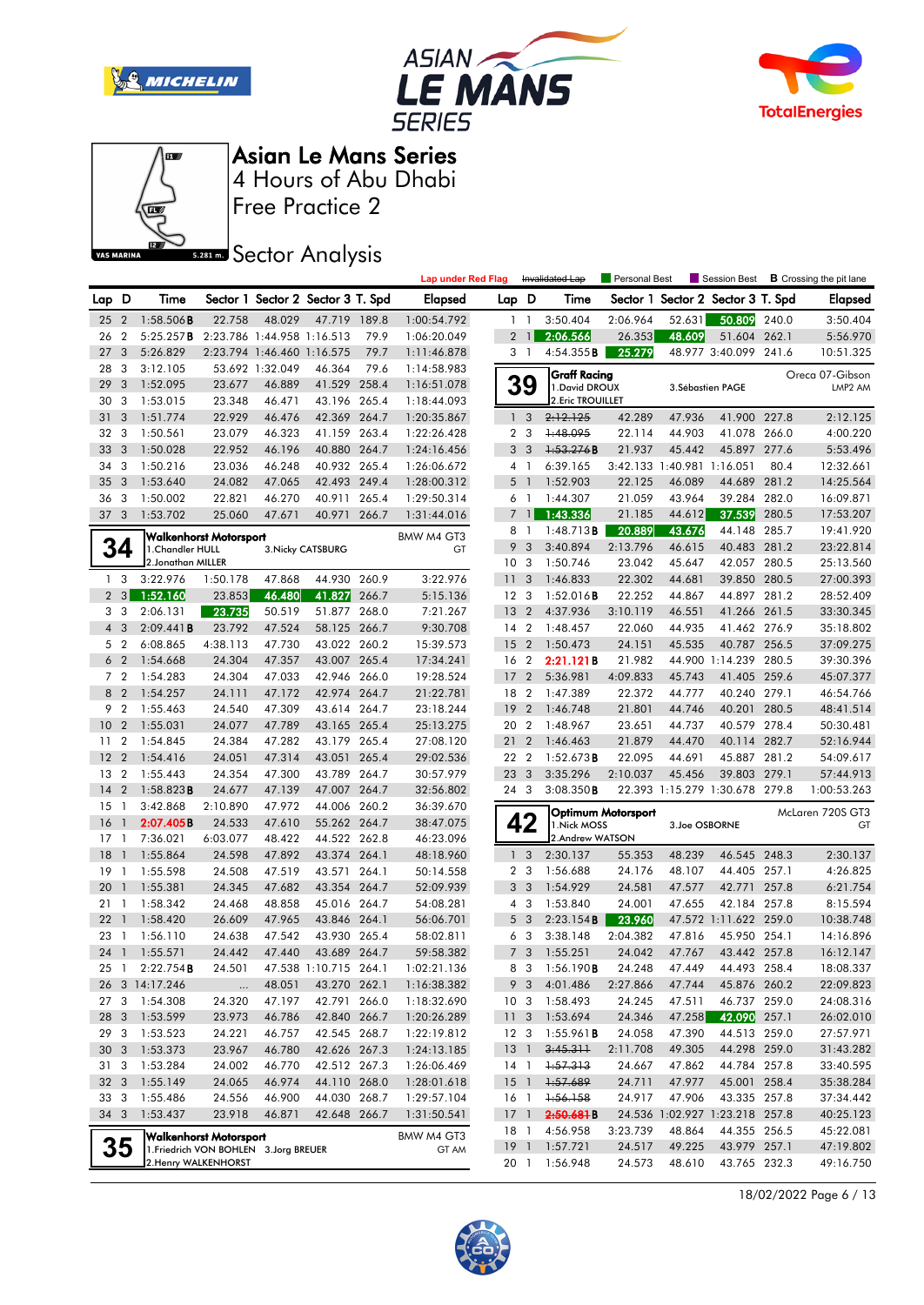







**Sector Analysis** 

|                 |                          |                        |          |                          |                                   |       | <b>Lap under Red Flag</b> |                 |                | Invalidated Lap          | Personal Best              |               | Session Best                      |       | <b>B</b> Crossing the pit lane |
|-----------------|--------------------------|------------------------|----------|--------------------------|-----------------------------------|-------|---------------------------|-----------------|----------------|--------------------------|----------------------------|---------------|-----------------------------------|-------|--------------------------------|
| Lap D           |                          | Time                   |          |                          | Sector 1 Sector 2 Sector 3 T. Spd |       | <b>Elapsed</b>            | Lap D           |                | Time                     |                            |               | Sector 1 Sector 2 Sector 3 T. Spd |       | <b>Elapsed</b>                 |
| $21 \quad 1$    |                          | 1:55.979               | 24.693   | 47.858                   | 43.428 258.4                      |       | 51:12.729                 | 36 <sub>3</sub> |                | 1:48.795                 | 21.868                     | 44.883        | 42.044 279.8                      |       | 1:31:12.982                    |
| 22              | $\mathbf{1}$             | 1:55.315               | 24.627   | 47.637                   | 43.051 259.6                      |       | 53:08.044                 |                 |                |                          | Saalocin by Kox Racing     |               |                                   |       | Porsche 911 GT3 R              |
| 23              | $\overline{1}$           | 1:55.738               | 24.880   | 47.812                   | 43.046 259.0                      |       | 55:03.782                 |                 | 48             | 1. Nico PRONK            |                            | 3. Peter KOX  |                                   |       | GT                             |
| 24 1            |                          | 1:55.207               | 24.516   | 47.556                   | 43.135 259.6                      |       | 56:58.989                 |                 |                | 2.Stephane KOX           |                            |               |                                   |       |                                |
| 25              | $\overline{\phantom{a}}$ | 2:05.611B              | 26.036   | 48.360                   | 51.215 257.8                      |       | 59:04.600                 |                 | 1 <sub>3</sub> | 3:55.566                 | 2:21.028                   | 49.921        | 44.617 250.0                      |       | 3:55.566                       |
| 26              | $\overline{2}$           | 5:04.844               |          |                          | 2:08.715 1:40.554 1:15.575        | 80.0  | 1:04:09.444               |                 | 2 <sub>3</sub> | 1:53.889                 | 24.271                     | 47.181        | 42.437                            | 259.0 | 5:49.455                       |
| 27              | $\overline{2}$           | 3:54.143               |          | 53.134 1:45.214 1:15.795 |                                   | 80.2  | 1:08:03.587               |                 | 3 <sub>3</sub> | 1:57.297                 | 24.985                     | 47.347        | 44.965 259.6                      |       | 7:46.752                       |
| 28              | $\overline{2}$           | 3:54.743               |          | 53.100 1:45.266 1:16.377 |                                   | 79.9  | 1:11:58.330               | $\overline{4}$  | 3              | 2:05.292B                | 24.273                     | 47.255        | 53.764 256.5                      |       | 9:52.044                       |
| 29              | $\overline{2}$           | 3:06.793               |          | 53.636 1:24.695          | 48.462                            | 79.9  | 1:15:05.123               |                 | 5 <sub>1</sub> | 6:35.388                 | 4:54.543                   | 50.795        | 50.050 256.5                      |       | 16:27.432                      |
| 30              | $\overline{2}$           | 1:58.238               | 24.542   | 47.342                   | 46.354 259.0                      |       | 1:17:03.361               |                 | 6 <sup>1</sup> | 2:03.339                 | 26.466                     | 49.369        | 47.504 255.3                      |       | 18:30.771                      |
| 31              | $\overline{2}$           | 1:55.018               | 24.115   | 47.218                   | 43.685 259.6                      |       | 1:18:58.379               |                 | 7 1            | 2:06.556                 | 27.176                     | 51.752        | 47.628                            | 247.7 | 20:37.327                      |
| 32              | $2\vert$                 | 1:53.534               | 24.131   | 47.155                   | 42.248 259.0                      |       | 1:20:51.913               |                 | 8 <sup>1</sup> | 2:04.620                 | 26.446                     | 49.505        | 48.669 255.3                      |       | 22:41.947                      |
| 33              | $\overline{2}$           | 1:57.186B              | 23.963   | 48.294                   | 44.929 260.2                      |       | 1:22:49.099               | 9 1             |                | 2:04.249                 | 27.131                     | 49.519        | 47.599 253.5                      |       | 24:46.196                      |
| 34              | $\overline{2}$           | 5:46.961               | 4:14.242 | 49.888                   | 42.831                            | 192.9 | 1:28:36.060               | 10 <sub>1</sub> |                | 2:02.977                 | 26.184                     | 49.321        | 47.472 253.5                      |       | 26:49.173                      |
| 35 2            |                          | 1:54.832               | 24.235   | 48.147                   | 42.450 240.0                      |       | 1:30:30.892               | 11              | $\overline{1}$ | 2:06.076                 | 26.674                     | 50.053        | 49.349 252.9                      |       | 28:55.249                      |
|                 |                          | ARC Bratislava         |          |                          |                                   |       | Ligier JSP217-Gibson      | $12-1$          |                | 2:06.176                 | 26.667                     | 49.466        | 50.043 255.3                      |       | 31:01.425                      |
| 44              |                          | 1. Miroslav KONOPKA    |          | 3.John CORBETT           |                                   |       | LMP2 AM                   | $13-1$          |                | 2:05.975                 | 27.827                     | 49.672        | 48.476 254.1                      |       | 33:07.400                      |
|                 |                          | 2. Neale MUSTON        |          |                          |                                   |       |                           | $14-1$          |                | 2:13.900B                | 27.982                     | 50.968        | 54.950 251.2                      |       | 35:21.300                      |
| $1\quad$        |                          | 2:47.942               | 1:13.744 | 49.350                   | 44.848 204.5                      |       | 2:47.942                  | 15 2            |                | 5:55.116B                | 2:47.775 1:38.397 1:28.944 |               |                                   | 82.5  | 41:16.416                      |
| $\overline{2}$  | $\overline{1}$           | $+50.165$              | 23.566   | 45.491                   | 41.108 276.2                      |       | 4:38.107                  | 16              | $\overline{2}$ | 4:59.805                 | 3:24.425                   | 48.686        | 46.694 254.1                      |       | 46:16.221                      |
| 3 1             |                          | 1:50.374               | 23.321   | 46.085                   | 40.968 276.2                      |       | 6:28.481                  | 17 <sub>2</sub> |                | 1:57.092                 | 25.126                     | 47.902        | 44.064 256.5                      |       | 48:13.313                      |
| $\overline{4}$  | $\overline{1}$           | 1:52.878               | 24.930   | 46.186                   | 41.762 276.2                      |       | 8:21.359                  | 18              | $\overline{2}$ | 1:57.264                 | 25.034                     | 48.248        | 43.982 253.5                      |       | 50:10.577                      |
| 5 1             |                          | 2,32,482B              | 23.008   |                          | 46.837 1:22.637 279.1             |       | 10:53.841                 | 19 <sup>2</sup> |                | 1:56.655                 | 24.911                     | 47.871        | 43.873 259.6                      |       | 52:07.232                      |
| 6               | $\overline{1}$           | 3:57.722               | 2:24.495 | 47.336                   | 45.891 269.3                      |       | 14:51.563                 | 20              | $\overline{2}$ | 2:01.790                 | 25.268                     | 48.310        | 48.212 256.5                      |       | 54:09.022                      |
| $7^{\circ}$     | $\mathbf{1}$             | +:48.076               | 22.875   | 44.994                   | 40.207 278.4                      |       | 16:39.639                 | 21 2            |                | 1:59.336                 | 26.675                     | 48.125        | 44.536 257.8                      |       | 56:08.358                      |
| 8               | $\mathbf{1}$             | 1:51.885               | 22.631   | 45.164                   | 44.090 279.8                      |       | 18:31.524                 | 22              | $\overline{2}$ | 1:56.404                 | 25.235                     | 47.604        | 43.565                            | 256.5 | 58:04.762                      |
| 9               | $\mathbf{1}$             | $+55.183B$             | 24.003   | 45.818                   | 45.362 274.1                      |       | 20:26.707                 | 23 2            |                | 1:55.888                 | 24.777                     | 47.644        | 43.467 257.8                      |       | 1:00:00.650                    |
| 10              | $\mathbf{1}$             | 6:00.533               | 4:32.415 | 45.877                   | 42.241 275.5                      |       | 26:27.240                 | 24              | $\overline{2}$ | 2:26.552B                | 24.688                     |               | 47.606 1:14.258 257.8             |       | 1:02:27.202                    |
| 11              | $\mathbf{1}$             | +:47.286               | 22.625   | 44.779                   | 39.882 275.5                      |       | 28:14.526                 |                 |                | 25 1 15:05.923           | $\ldots$                   | 49.852        | 47.554 250.6                      |       | 1:17:33.125                    |
| 12              | $\mathbf{1}$             | $+48.405$              | 22.479   | 45.537                   | 40.389 278.4                      |       | 30:02.931                 | 26 1            |                | 2:04.226                 | 26.721                     | 49.692        | 47.813 254.7                      |       | 1:19:37.351                    |
| 13              | -1                       | $+55.34+$              | 23.920   | 46.875                   | 44.546 271.4                      |       | 31:58.272                 | 27 1            |                | 2:08.348                 | 27.262                     | 50.983        | 50.103 231.8                      |       | 1:21:45.699                    |
| 14              | $\mathbf{1}$             | $+50.411$              | 22.641   | 45.252                   | 42.518 277.6                      |       | 33:48.683                 | 28 1            |                | 2:03.818                 | 26.499                     | 49.955        | 47.364 253.5                      |       | 1:23:49.517                    |
| 15              | $\mathbf{1}$             | +:49.896               | 22.887   | 45.464                   | 41.545 275.5                      |       | 35:38.579                 | 29 1            |                | 2:05.665                 | 26.707                     | 49.359        | 49.599                            | 254.7 | 1:25:55.182                    |
| 16              | $\mathbf{1}$             | 1:48.687               | 22.650   | 45.593                   | 40.444 276.2                      |       | 37:27.266                 | 30              | $\overline{1}$ | 2:21.403B                | 27.936                     | 54.494        | 58.973                            | 183.4 | 1:28:16.585                    |
| $17-1$          |                          | 2.51.441B              |          |                          | 22.449 1:08.931 1:20.061 237.4    |       | 40:18.707                 | 31 1            |                | 2:47.065                 | 1:05.399                   | 50.989        | 50.677 252.3                      |       | 1:31:03.650                    |
| 18              | $\mathbf{1}$             | 5:55.907               | 4:26.268 | 46.213                   | 43.426 271.4                      |       | 46:14.614                 |                 |                | <b>High Class Racing</b> |                            |               |                                   |       | Oreca 07-Gibson                |
| 19              | $\overline{1}$           | 1:48.377               | 22.365   | 45.371                   | 40.641 276.9                      |       | 48:02.991                 |                 | 49             | 1. Dennis ANDERSEN       |                            | 3.Kevin WEEDA |                                   |       | LMP2 AM                        |
| 20              | $\overline{1}$           | 1:56.173B              | 24.388   | 45.964                   | 45.821 272.0                      |       | 49:59.164                 |                 |                | 2.Anders FJORDBACH       |                            |               |                                   |       |                                |
| 21              | $\overline{1}$           | 4:26.089               | 2:41.005 | 50.297                   | 54.787 260.2                      |       | 54:25.253                 |                 | 1 <sub>3</sub> | 2:32.445                 | 1:02.596                   | 47.058        | 42.791 274.8                      |       | 2:32.445                       |
|                 | 22 1                     | 1:50.366               | 22.709   | 44.941                   | 42.716 276.9                      |       | 56:15.619                 |                 | 2 <sub>3</sub> | 1:50.806                 | 22.372                     | 47.053        | 41.381 266.7                      |       | 4:23.251                       |
|                 |                          | 23 1 1:58.924 <b>B</b> |          |                          | 22.739 45.881 50.304 278.4        |       | 58:14.543                 |                 |                | 3 3 1:50.718             | 23.438                     |               | 45.896 41.384 275.5               |       | 6:13.969                       |
|                 | 24 3                     | 5:08.675               |          |                          | 2:32.901 1:18.918 1:16.856 112.3  |       | 1:03:23.218               |                 |                | 4 3 1:48.961             | 22.468                     |               | 45.324 41.169 278.4               |       | 8:02.930                       |
| 25 <sub>3</sub> |                          | 3:57.762               |          |                          | 53.410 1:46.987 1:17.365          | 80.2  | 1:07:20.980               |                 | $5\quad3$      | 2:22.526B                | 23.361                     |               | 45.922 1:13.243 278.4             |       | 10:25.456                      |
|                 |                          | 26 3 3:57.279          |          |                          | 53.346 1:46.505 1:17.428          | 80.2  | 1:11:18.259               |                 |                | 6 3 5:08.955             | 3:42.191                   | 45.766        | 40.998 274.1                      |       | 15:34.411                      |
| 27 3            |                          | 3:29.382               |          | 53.545 1:46.548          | 49.289                            | 79.8  | 1:14:47.641               |                 |                | 7 3 1:48.085             | 22.221                     | 45.252        | 40.612 275.5                      |       | 17:22.496                      |
|                 |                          | 28 3 1:56.998          | 24.678   | 48.084                   | 44.236 226.9                      |       | 1:16:44.639               |                 | 8 3            | 1:48.338                 | 22.191                     | 44.984        | 41.163 275.5                      |       | 19:10.834                      |
|                 |                          | 29 3 1:51.604          | 23.392   | 46.127                   | 42.085 274.8                      |       | 1:18:36.243               |                 | 9 3            | 1:49.377                 | 22.237                     | 45.016        | 42.124 279.1                      |       | 21:00.211                      |
|                 |                          | 30 3 1:50.244          | 22.777   | 45.439                   | 42.028 278.4                      |       | 1:20:26.487               |                 |                | 10 3 1:47.954            | 21.853                     | 45.439        | 40.662 273.4                      |       | 22:48.165                      |
| 31 3            |                          | 1:47.752               | 22.563   | 45.269                   | 39.920 277.6                      |       | 1:22:14.239               |                 |                | 11 3 1:47.278            | 21.895                     | 45.020        | 40.363 279.1                      |       | 24:35.443                      |
|                 |                          | 32 3 1:46.887          | 22.066   | 45.157                   | 39.664 267.3                      |       | 1:24:01.126               | 12 <sup>3</sup> |                | 1:46.868                 | 21.778                     | 44.685        | 40.405 278.4                      |       | 26:22.311                      |
|                 |                          | 33 3 1:48.071          | 22.288   | 45.447                   | 40.336 277.6                      |       | 1:25:49.197               |                 |                | 13 3 1:46.831            | 21.803                     | 45.193        | 39.835 279.1                      |       | 28:09.142                      |
|                 |                          | 34 3 1:46.725          | 22.266   | 44.945                   | 39.514 275.5                      |       | 1:27:35.922               |                 |                | 14 3 1:54.195 <b>B</b>   | 21.862                     | 45.062        | 47.271 277.6                      |       | 30:03.337                      |
|                 |                          | 35 3 1:48.265          | 21.994   | 44.980                   | 41.291 278.4                      |       | 1:29:24.187               |                 |                | 15 1 4:58.810            | 3:30.104                   | 46.802        | 41.904 270.7                      |       | 35:02.147                      |

18/02/2022 Page 7 / 13

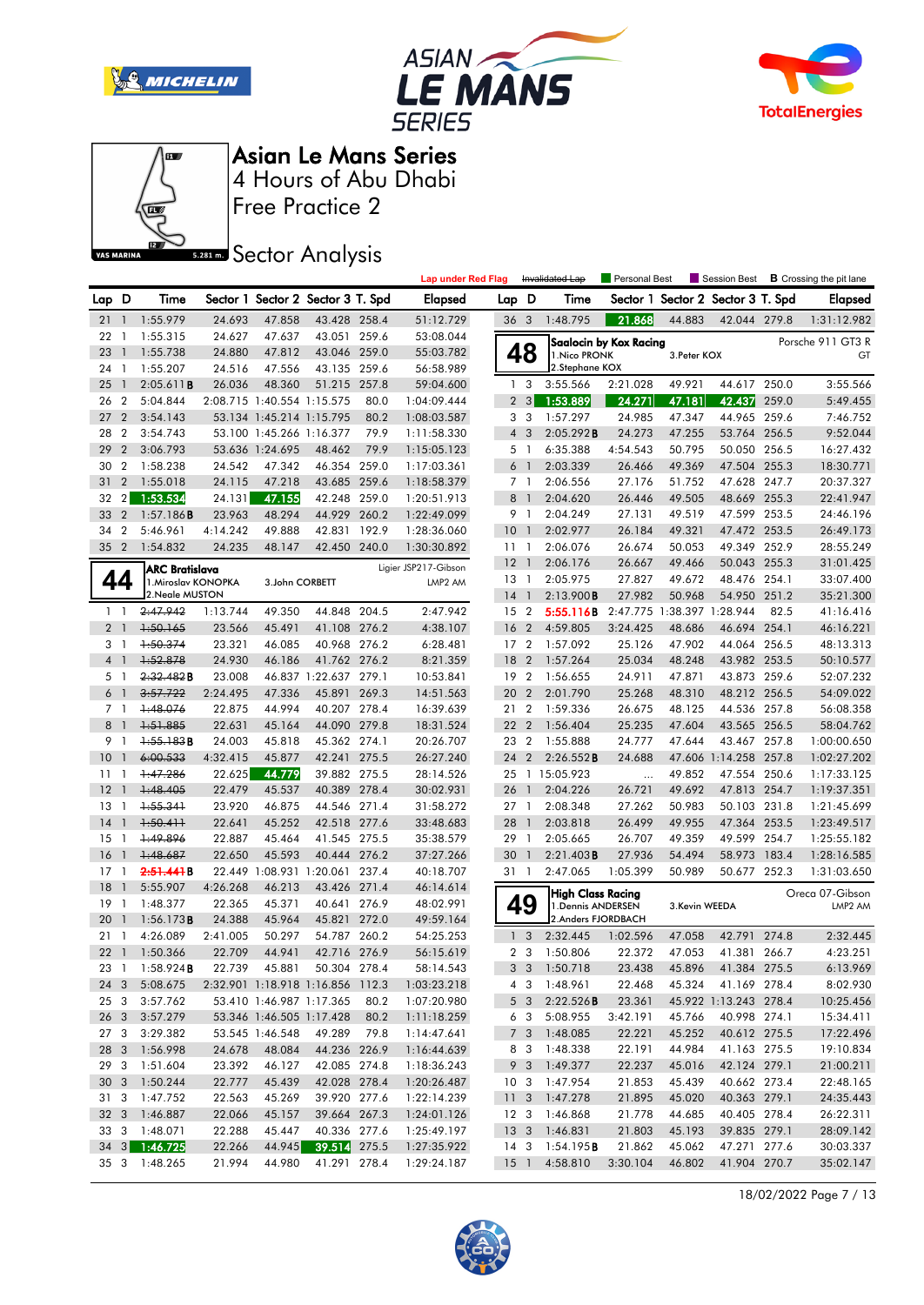







Free Practice 2

**Sector Analysis** 

|                 |                         |                   |                          |                            |                                   |       | <b>Lap under Red Flag</b> |                 |                         | Invalidated Lap                                   | Personal Best |                          |                                   |       | Session Best <b>B</b> Crossing the pit lane |
|-----------------|-------------------------|-------------------|--------------------------|----------------------------|-----------------------------------|-------|---------------------------|-----------------|-------------------------|---------------------------------------------------|---------------|--------------------------|-----------------------------------|-------|---------------------------------------------|
| Lap D           |                         | Time              |                          |                            | Sector 1 Sector 2 Sector 3 T. Spd |       | <b>Elapsed</b>            | Lap D           |                         | Time                                              |               |                          | Sector 1 Sector 2 Sector 3 T. Spd |       | <b>Elapsed</b>                              |
| $16-1$          |                         | 1:48.735          | 22.418                   | 45.462                     | 40.855 274.8                      |       | 36:50.882                 | 27 <sub>3</sub> |                         | 3:20.256                                          |               | 24.653 1:40.188 1:15.415 |                                   | 79.9  | 1:04:07.422                                 |
| 17              | $\overline{1}$          | 2:59.653B         |                          |                            | 22.273 1:18.509 1:18.871 276.2    |       | 39:50.535                 | 28 3            |                         | 3:54.778                                          |               | 53.350 1:45.666 1:15.762 |                                   | 79.8  | 1:08:02.200                                 |
| 18              | $\overline{1}$          | 6:11.989          | 4:44.637                 | 46.315                     | 41.037 272.7                      |       | 46:02.524                 | 29 3            |                         | 3:55.281B                                         |               | 53.351 1:45.759 1:16.171 |                                   | 79.8  | 1:11:57.481                                 |
| 19              | $\overline{1}$          | 1:49.683          | 22.759                   | 46.063                     | 40.861 276.9                      |       | 47:52.207                 | 30              | $\overline{2}$          | 3:53.115                                          | 2:15.683      | 50.877                   | 46.555 228.8                      |       | 1:15:50.596                                 |
| 20              | $\overline{1}$          | 1:49.472          | 22.549                   | 45.796                     | 41.127 276.9                      |       | 49:41.679                 | 31 2            |                         | 1:58.380                                          | 25.469        | 48.483                   | 44.428 257.8                      |       | 1:17:48.976                                 |
| 21              | $\overline{1}$          | 1:49.495          | 22.374                   | 45.091                     | 42.030 279.1                      |       | 51:31.174                 | 32 2            |                         | 1:57.537                                          | 24.997        | 48.320                   | 44.220 254.7                      |       | 1:19:46.513                                 |
| 22              | - 1                     | 1:49.922          | 23.293                   | 45.591                     | 41.038 277.6                      |       | 53:21.096                 | 33 2            |                         | 2:22.675                                          |               | 25.136 1:12.159          | 45.380 255.9                      |       | 1:22:09.188                                 |
| 23              | -1                      | 1:49.061          | 22.601                   | 45.274                     | 41.186 276.9                      |       | 55:10.157                 | 34              | $\overline{2}$          | 1:56.737                                          | 25.060        | 47.741                   | 43.936 259.0                      |       | 1:24:05.925                                 |
| 24              | $\overline{1}$          | 1:49.147          | 22.263                   | 45.434                     | 41.450 276.9                      |       | 56:59.304                 | 35 2            |                         | 1:57.129                                          | 24.891        | 48.019                   | 44.219 264.1                      |       | 1:26:03.054                                 |
| 25              | $\overline{1}$          | 1:50.391          | 22.544                   | 45.117                     | 42.730 279.1                      |       | 58:49.695                 | 36 2            |                         | 1:58.262                                          | 24.962        | 48.356                   | 44.944 256.5                      |       | 1:28:01.316                                 |
| 26              | $\overline{1}$          | 1:53.038B         | 22.555                   | 45.134                     | 45.349                            | 273.4 | 1:00:42.733               | 37 2            |                         | 1:59.036                                          | 26.548        | 47.741                   | 44.747 257.8                      |       | 1:30:00.352                                 |
| 27              | $\overline{2}$          | 5:29.800          |                          | 2:26.094 1:46.682 1:17.024 |                                   | 80.2  | 1:06:12.533               |                 |                         | Rinaldi Racing                                    |               |                          |                                   |       | Ferrari 488 GT3                             |
| 28              | $\overline{2}$          | 3:57.310          |                          | 54.032 1:46.082 1:17.196   |                                   | 79.8  | 1:10:09.843               |                 | 55                      | 1. Rino MASTRONARDI                               |               | 3. Davide RIGON          |                                   |       | GT                                          |
| 29              | $\overline{2}$          | 3:55.292          |                          | 54.071 1:46.399 1:14.822   |                                   | 79.6  | 1:14:05.135               |                 |                         | 2. David PEREL                                    |               |                          |                                   |       |                                             |
| 30              | $\overline{2}$          | 1:48.567          | 23.213                   | 45.481                     | 39.873 256.5                      |       | 1:15:53.702               |                 | $1\quad$                | 2:32.184                                          | 55.484        | 50.022                   | 46.678 246.6                      |       | 2:32.184                                    |
| 31              | $\overline{2}$          | 1:47.750          | 22.116                   | 44.825                     | 40.809 270.0                      |       | 1:17:41.452               |                 | 2 <sub>1</sub>          | 1:56.137                                          | 24.674        | 48.343                   | 43.120 255.9                      |       | 4:28.321                                    |
| 32              | $\overline{2}$          | 1:47.139          | 21.442                   | 44.959                     | 40.738 277.6                      |       | 1:19:28.591               |                 | 3 <sup>1</sup>          | 1:55.489                                          | 23.986        | 47.660                   | 43.843 257.8                      |       | 6:23.810                                    |
| 33              | $\overline{2}$          | 1:45.095          | 21.187                   | 44.146                     | 39.762 279.8                      |       | 1:21:13.686               |                 | $4-1$                   | 1:53.770                                          | 23.922        | 47.711                   | 42.137 257.1                      |       | 8:17.580                                    |
| 34              | $\overline{2}$          | 1:46.191          | 21.137                   | 43.939                     | 41.115 279.8                      |       | 1:22:59.877               |                 | 5 <sub>1</sub>          | 2:26.815B                                         | 23.842        |                          | 47.417 1:15.556 257.8             |       | 10:44.395                                   |
| 35              | $\overline{2}$          | 1:42.929          | 20.997                   | 43.715                     | 38.217 279.1                      |       | 1:24:42.806               |                 | 6 <sub>3</sub>          | 3:45.630                                          | 2:13.230      | 48.290                   | 44.110 255.9                      |       | 14:30.025                                   |
| 36              | $\overline{2}$          | 1:43.541          | 21.373                   | 43.994                     | 38.174 279.8                      |       | 1:26:26.347               |                 | 7 <sub>3</sub>          | 1:53.964                                          | 23.940        | 47.498                   | 42.526 257.1                      |       | 16:23.989                                   |
| 37              | $\overline{2}$          | 1:44.692          | 21.972                   | 44.111                     | 38.609                            | 278.4 | 1:28:11.039               | 8               | $\overline{\mathbf{3}}$ | 1:53.649                                          | 23.865        | 47.673                   | 42.111                            | 258.4 | 18:17.638                                   |
| 38              | $\overline{2}$          | 1:44.708          | 21.031                   | 44.371                     | 39.306 283.5                      |       | 1:29:55.747               | 9               | $\overline{3}$          | 1:53.710                                          | 23.827        | 47.970                   | 41.913 258.4                      |       | 20:11.348                                   |
| 39              | $\vert$ 2               | 1:42.697          | 21.114                   | 43.851                     | 37.732 282.0                      |       | 1:31:38.444               | 10 <sup>3</sup> |                         | 1:58.752B                                         | 24.203        | 48.098                   | 46.451 258.4                      |       | 22:10.100                                   |
|                 |                         | <b>AF Corse</b>   |                          |                            |                                   |       | Ferrari 488 GT3           | 11              | 3                       | 3:39.057                                          | 2:08.631      | 48.342                   | 42.084 254.7                      |       | 25:49.157                                   |
| 51              |                         |                   | 1. Alessandro PIER GUIDI |                            | 3. Francesco PIOVANETTI           |       | GT                        | 12 <sup>3</sup> |                         | 1:52.905                                          | 23.855        | 47.391                   | 41.659                            | 255.3 | 27:42.062                                   |
|                 |                         | 2. Victor GOMEZ   |                          |                            |                                   |       |                           | 13 <sup>3</sup> |                         | 2:08.061                                          | 23.884        | 54.697                   | 49.480 226.4                      |       | 29:50.123                                   |
| 1 <sub>2</sub>  |                         | 3:09.963          | 1:35.076                 | 49.513                     | 45.374 246.6                      |       | 3:09.963                  | 14 <sup>3</sup> |                         | 1:54.814                                          | 24.195        | 47.377                   | 43.242 256.5                      |       | 31:44.937                                   |
|                 | 2 <sub>2</sub>          | 1:59.867          | 25.235                   | 48.299                     | 46.333 261.5                      |       | 5:09.830                  | 15 <sub>3</sub> |                         | 1:54.341                                          | 23.976        | 47.713                   | 42.652 257.8                      |       | 33:39.278                                   |
| 3 <sub>2</sub>  |                         | 1:57.083          | 24.746                   | 48.200                     | 44.137 259.6                      |       | 7:06.913                  | 16 <sub>3</sub> |                         | 1:53.298                                          | 23.715        | 47.616                   | 41.967 256.5                      |       | 35:32.576                                   |
| $\overline{4}$  | $\overline{2}$          | 2:03.449B         | 24.822                   | 49.025                     | 49.602 260.2                      |       | 9:10.362                  | 17 <sub>3</sub> |                         | $1:57.508$ <b>B</b>                               | 23.874        | 47.955                   | 45.679 255.9                      |       | 37:30.084                                   |
| 5 <sub>2</sub>  |                         | 5:02.990          | 3:30.757                 | 48.517                     | 43.716 255.3                      |       | 14:13.352                 | $18-1$          |                         | 8:50.194                                          | 7:13.973      | 50.788                   | 45.433 225.0                      |       | 46:20.278                                   |
|                 | 6 <sub>2</sub>          | 1:54.410          | 23.939                   | 47.729                     | 42.742 259.0                      |       | 16:07.762                 | $19-1$          |                         | 1:54.144                                          | 24.092        | 47.691                   | 42.361                            | 256.5 | 48:14.422                                   |
| 7 <sub>2</sub>  |                         | $+55.724$         | 24.307                   | 47.475                     | 43.942 259.6                      |       | 18:03.486                 | 20 1            |                         | 2:03.230                                          | 24.168        | 50.592                   | 48.470 242.2                      |       | 50:17.652                                   |
| 8 2             |                         | 1:55.053          | 24.303                   | 47.397                     | 43.353 257.8                      |       | 19:58.539                 | 211             |                         | 1:57.440                                          | 24.037        | 49.703                   | 43.700 256.5                      |       | 52:15.092                                   |
| 9               | $\overline{2}$          | 1:54.165          | 24.004                   | 47.374                     | 42.787 257.1                      |       | 21:52.704                 | 22 1            |                         | 1:54.026                                          | 24.022        | 47.571                   | 42.433 257.1                      |       | 54:09.118                                   |
| 10              | $\overline{2}$          | 1:54.948          | 24.078                   | 47.524                     | 43.346 259.6                      |       | 23:47.652                 | 23 1            |                         | 1:55.245                                          | 25.139        | 47.775                   | 42.331                            | 256.5 | 56:04.363                                   |
| 11              | $\overline{2}$          | 1:55.018          | 24.160                   | 47.765                     | 43.093 257.8                      |       | 25:42.670                 | 24 1            |                         | 1:53.723                                          | 24.113        | 47.409                   | 42.201                            | 256.5 | 57:58.086                                   |
| 12              | $\overline{2}$          | 1.58.948B         | 24.428                   | 47.772                     | 46.748 260.2                      |       | 27:41.618                 | 25              | $\overline{1}$          | 1:54.035                                          | 23.884        | 47.666                   | 42.485 256.5                      |       | 59:52.121                                   |
| $13 \quad 1$    |                         | 4:35.401          | 3:02.007                 | 50.043                     | 43.351 237.4                      |       | 32:17.019                 | 26 1            |                         | 2:19.153B                                         | 24.030        |                          | 47.823 1:07.300 255.9             |       | 1:02:11.274                                 |
|                 |                         | 14 1 1:56.052     | 23.792                   | 48.259                     | 44.001 262.8                      |       | 34:13.071                 |                 |                         | 27 2 5:25.465 <b>B</b> 2:24.755 1:45.069 1:15.641 |               |                          |                                   | 79.9  | 1:07:36.739                                 |
| $15 \quad 1$    |                         | 1:52.806          | 23.664                   | 47.136                     | 42.006                            | 261.5 | 36:05.877                 |                 |                         | 28 2 7:32.324                                     |               | 5:02.406 1:33.097        | 56.821                            | 78.7  | 1:15:09.063                                 |
|                 |                         | 16 1 1:54.865     | 23.891                   | 47.089                     | 43.885 259.6                      |       | 38:00.742                 |                 | 29 2                    | 1:55.506                                          | 24.637        | 48.014                   | 42.855 254.1                      |       | 1:17:04.569                                 |
| $17-1$          |                         | 3:32.005B         |                          | 30.659 1:44.981 1:16.365   |                                   | 80.0  | 41:32.747                 | 30 2            |                         | 1:54.393                                          | 24.102        | 47.715                   | 42.576 255.9                      |       | 1:18:58.962                                 |
| 18              |                         | $3\quad 3:43.044$ | 2:10.730                 | 48.699                     | 43.615 255.3                      |       | 45:15.791                 |                 |                         | 31 2 1:54.250                                     | 24.058        | 47.798                   | 42.394 257.1                      |       | 1:20:53.212                                 |
| 19 <sup>3</sup> |                         | 1:57.640          | 24.597                   | 47.909                     | 45.134 258.4                      |       | 47:13.431                 | 32 2            |                         | 1:58.608                                          | 24.025        | 52.416                   | 42.167 190.8                      |       | 1:22:51.820                                 |
| 20 <sub>3</sub> |                         | 1:55.116          | 24.311                   | 47.725                     | 43.080 262.1                      |       | 49:08.547                 |                 |                         | 33 2 1:54.025                                     | 24.006        | 47.577                   | 42.442 255.9                      |       | 1:24:45.845                                 |
| 21 3            |                         | 1:55.475          | 24.233                   | 47.741                     | 43.501 260.9                      |       | 51:04.022                 | 34 2            |                         | 2:02.932                                          | 24.098        | 48.499                   | 50.335 253.5                      |       | 1:26:48.777                                 |
| 22              | $\mathbf{3}$            | 1:58.827          | 24.389                   | 49.398                     | 45.040 262.1                      |       | 53:02.849                 | 35 2            |                         | 1:53.846                                          | 24.069        | 47.552                   | 42.225 256.5                      |       | 1:28:42.623                                 |
| 23              | $\overline{\mathbf{3}}$ | 1:55.008          | 24.142                   | 47.470                     | 43.396 261.5                      |       | 54:57.857                 | 36 2            |                         | 1:57.525                                          | 23.862        | 47.584                   | 46.079 257.1                      |       | 1:30:40.148                                 |
| 24 3            |                         | 1:55.722          | 24.272                   | 47.658                     | 43.792 262.1                      |       | 56:53.579                 |                 |                         | <b>Kessel Racing</b>                              |               |                          |                                   |       | Ferrari 488 GT3                             |
| 25 3            |                         | 1:55.702          | 24.441                   | 47.731                     | 43.530 260.9                      |       | 58:49.281                 |                 | 57                      | 1. Roman ZIEMIAN                                  |               | 3. Axcil JEFFERIES       |                                   |       | GT AM                                       |
| 26 3            |                         | 1:57.885          | 24.745                   | 48.740                     | 44.400                            |       | 1:00:47.166               |                 |                         | 2. Francesco ZOLLO                                |               |                          |                                   |       |                                             |

18/02/2022 Page 8 / 13

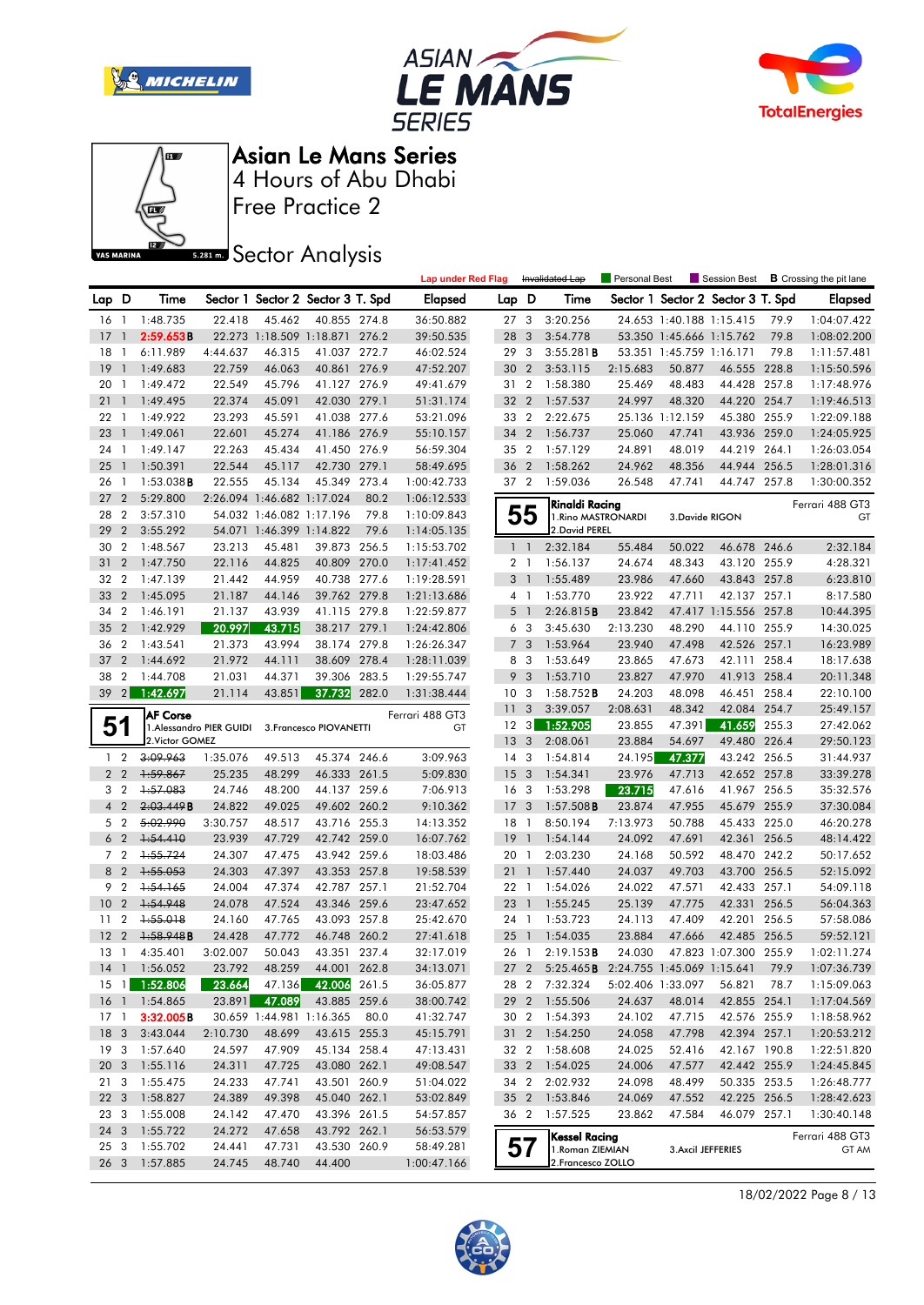







Free Practice 2

**Sector Analysis** 

|                 |                |                        |                     |                                   |                       |       | <b>Lap under Red Flag</b> |                 |                         | Invalidated Lap        | Personal Best           |                            | Session Best                      |       | <b>B</b> Crossing the pit lane |
|-----------------|----------------|------------------------|---------------------|-----------------------------------|-----------------------|-------|---------------------------|-----------------|-------------------------|------------------------|-------------------------|----------------------------|-----------------------------------|-------|--------------------------------|
| Lap D           |                | Time                   |                     | Sector 1 Sector 2 Sector 3 T. Spd |                       |       | Elapsed                   | Lap D           |                         | Time                   |                         |                            | Sector 1 Sector 2 Sector 3 T. Spd |       | Elapsed                        |
| 1 <sub>3</sub>  |                | 2:51.326               | 1:14.382            | 49.538                            | 47.406 224.1          |       | 2:51.326                  | 15 <sub>1</sub> |                         | 2:13.094B              | 24.001                  |                            | 47.617 1:01.476 257.1             |       | 39:06.954                      |
| 2               | 3              | 1:54.750               | 24.237              | 47.765                            | 42.748 259.0          |       | 4:46.076                  | 16              | $\overline{2}$          | 6:11.347               | 4:37.995                | 49.376                     | 43.976 254.1                      |       | 45:18.301                      |
|                 | 3 <sub>3</sub> | 1:54.247               | 24.099              | 47.385                            | 42.763 259.6          |       | 6:40.323                  | 17              | $\overline{2}$          | 1:56.339               | 24.466                  | 48.074                     | 43.799 256.5                      |       | 47:14.640                      |
|                 | 4 3            | 1:53.886               | 24.150              | 47.360                            | 42.376 260.2          |       | 8:34.209                  | 18 2            |                         | 1:56.709               | 24.806                  | 48.304                     | 43.599 255.9                      |       | 49:11.349                      |
|                 | 5 <sub>3</sub> | 2:50.268B              |                     | 24.181 1:09.474 1:16.613 255.9    |                       |       | 11:24.477                 | 19              | $\overline{2}$          | 2:00.029               | 25.128                  | 48.668                     | 46.233 257.1                      |       | 51:11.378                      |
|                 | 6 3            | 3:48.549               | 2:18.285            | 47.651                            | 42.613 257.8          |       | 15:13.026                 | 20 2            |                         | 1:58.627               | 24.855                  | 49.217                     | 44.555 257.8                      |       | 53:10.005                      |
|                 | 7 <sub>3</sub> | 2:01.525               | 23.734              | 50.261                            | 47.530 259.6          |       | 17:14.551                 | 21              | $\overline{2}$          | 1:56.002               | 24.450                  | 48.129                     | 43.423 257.8                      |       | 55:06.007                      |
|                 | 8 3            | 1:52.407               | 23.700              | 47.045                            | 41.662                | 260.2 | 19:06.958                 | 22 2            |                         | 1:55.964               | 24.369                  | 48.034                     | 43.561 258.4                      |       | 57:01.971                      |
| 9               | 3              | 1:56.052               | 23.571              | 47.074                            | 45.407 260.2          |       | 21:03.010                 | 23 2            |                         | 1:58.430               | 24.575                  | 49.193                     | 44.662 255.9                      |       | 59:00.401                      |
| 10              | 3              | 1:52.310               | 23.630              | 47.003                            | 41.677 260.2          |       | 22:55.320                 | 24 2            |                         | 1:55.663               | 24.256                  | 48.143                     | 43.264 257.8                      |       | 1:00:56.064                    |
| 11              | 3              | $1:56.881$ <b>B</b>    | 23.763              | 47.037                            | 46.081                | 259.0 | 24:52.201                 | 25              | $\overline{2}$          | 3:27.728B              |                         | 25.010 1:44.371 1:18.347   |                                   | 80.1  | 1:04:23.792                    |
| 12              | $\overline{2}$ | 4:34.407               | 3:03.063            | 48.274                            | 43.070 257.1          |       | 29:26.608                 | 26              | 3                       | 5:34.391               |                         | 2:29.063 1:47.562 1:17.766 |                                   | 79.9  | 1:09:58.183                    |
| 13              | $\overline{2}$ | 1:57.109               | 25.107              | 48.046                            | 43.956 258.4          |       | 31:23.717                 | 27              | 3                       | $4:03.467$ B           |                         | 54.049 1:50.030 1:19.388   |                                   | 74.8  | 1:14:01.650                    |
| 14              | $\overline{2}$ | 1:57.262               | 24.927              | 48.050                            | 44.285 259.0          |       | 33:20.979                 | 28              | $\mathbf{3}$            | 2:42.707               | 1:05.164                | 50.330                     | 47.213 231.8                      |       | 1:16:44.357                    |
| 15              | $\overline{2}$ | 1:55.810               | 24.874              | 47.845                            | 43.091                | 258.4 | 35:16.789                 | 29              | 3                       | 2:03.860               | 25.834                  | 49.125                     | 48.901                            | 256.5 | 1:18:48.217                    |
| 16              | $\overline{2}$ | $+55.417$              | 24.594              | 47.736                            | 43.087 258.4          |       | 37:12.206                 | 30 3            |                         | 1:59.680               | 24.885                  | 48.890                     | 45.905 254.7                      |       | 1:20:47.897                    |
| 17              | $\overline{2}$ | 2:34.243B              | 24.752              |                                   | 51.879 1:17.612 259.6 |       | 39:46.449                 | 31 <sub>3</sub> |                         | 1:58.446               | 24.794                  | 48.483                     | 45.169 259.0                      |       | 1:22:46.343                    |
| 18              | $\overline{2}$ | 5:54.287               | 4:22.440            | 48.316                            | 43.531 255.9          |       | 45:40.736                 | 32 3            |                         | 1:58.391               | 24.902                  | 47.953                     | 45.536 258.4                      |       | 1:24:44.734                    |
| 19              | $\overline{2}$ | 1:56.485               | 25.340              | 48.041                            | 43.104 258.4          |       | 47:37.221                 | 33              | $\overline{\mathbf{3}}$ | 1:57.570               | 24.838                  | 48.058                     | 44.674                            | 258.4 | 1:26:42.304                    |
| 20              | $\overline{2}$ | 1:57.194               | 24.975              | 47.507                            | 44.712 260.9          |       | 49:34.415                 | 34              | 3                       | 1:57.503               | 25.099                  | 48.107                     | 44.297 257.8                      |       | 1:28:39.807                    |
| 21              | $\overline{2}$ | 1:55.453               | 25.197              | 47.515                            | 42.741                | 259.6 | 51:29.868                 | 35 3            |                         | 1:57.349               | 24.640                  | 47.869                     | 44.840 259.0                      |       | 1:30:37.156                    |
| 22              | $\overline{2}$ | 1:55.533               | 24.585              | 48.232                            | 42.716 259.0          |       | 53:25.401                 |                 |                         | YC Panda Racing        |                         |                            |                                   |       | Audi R8 LMS GT3 EVO            |
| 23              | $\overline{2}$ | 1:59.475B              | 24.570              | 47.914                            | 46.991                | 259.6 | 55:24.876                 |                 | 66                      | 1. Douglas KHOO        |                         |                            |                                   |       | GT AM                          |
| 24              | $\mathbf{1}$   | 3:49.048               | 2:15.764            | 48.715                            | 44.569 256.5          |       | 59:13.924                 |                 |                         |                        | 2. Jean-François BRUNOT |                            |                                   |       |                                |
| 25              | $\overline{1}$ | 1:56.326               | 24.962              | 47.680                            | 43.684 258.4          |       | 1:01:10.250               |                 | $1\quad$                | 2:55.048               | 1:02.874                | 54.925                     | 57.249 254.1                      |       | 2:55.048                       |
| 26              | $\mathbf{1}$   | 3:46.410               |                     | 44.341 1:45.716 1:16.353          |                       | 79.9  | 1:04:56.660               |                 | 2 <sub>1</sub>          | 2:10.151               | 28.858                  | 51.470                     | 49.823 257.8                      |       | 5:05.199                       |
| 27              | $\mathbf{1}$   | 3:55.523               |                     | 53.421 1:45.729 1:16.373          |                       | 79.9  | 1:08:52.183               |                 | 3 1                     | 2:08.510               | 27.156                  | 50.721                     | 50.633 257.8                      |       | 7:13.709                       |
| 28              | -1             | 3:55.750               |                     | 53.495 1:45.818 1:16.437          |                       | 78.9  | 1:12:47.933               |                 | $4-1$                   | 2:15.967B              | 27.301                  | 50.597                     | 58.069 252.9                      |       | 9:29.676                       |
| 29              | $\overline{1}$ | 2:38.994               |                     | 53.677 1:00.432                   | 44.885 228.8          |       | 1:15:26.927               |                 | 5 <sub>1</sub>          | 4:29.575               | 2:41.093 1:01.441       |                            | 47.041 247.1                      |       | 13:59.251                      |
| 30              | $\mathbf{1}$   | 1:56.491               | 24.798              | 48.094                            | 43.599 257.8          |       | 1:17:23.418               | 6               | $\overline{1}$          | 2:02.245               | 26.053                  | 49.576                     | 46.616 259.0                      |       | 16:01.496                      |
| 31              | $\mathbf{1}$   | 1:55.757               | 24.746              | 47.581                            | 43.430 258.4          |       | 1:19:19.175               |                 | 7 <sub>1</sub>          | 2:01.985               | 26.151                  | 49.278                     | 46.556 259.0                      |       | 18:03.481                      |
| 32 1            |                | 1:56.682               | 24.827              | 47.792                            | 44.063 258.4          |       | 1:21:15.857               | 8               | $\overline{1}$          | 2:02.538               | 27.031                  | 49.238                     | 46.269 257.8                      |       | 20:06.019                      |
| 33              | $\mathbf{1}$   | 1:57.006               | 25.126              | 47.686                            | 44.194 258.4          |       | 1:23:12.863               | 9               | $\overline{1}$          | 2:06.853               | 25.779                  | 50.183                     | 50.891 260.2                      |       | 22:12.872                      |
| 34              | $\mathbf{1}$   | 1:56.629               | 25.150              | 47.788                            | 43.691                | 257.1 | 1:25:09.492               | 10              | $\overline{1}$          | 2:12.698B              | 25.802                  | 50.206                     | 56.690 258.4                      |       | 24:25.570                      |
| 35              |                | 1:58.617               | 25.224              | 49.276                            | 44.117                | 216.9 | 1:27:08.109               | 11 <sub>2</sub> |                         | 5:13.490               | 3:39.393                | 50.061                     | 44.036 257.1                      |       | 29:39.060                      |
| 36 1            |                | 2:11.516B              | 25.516              | 50.906                            | 55.094 250.6          |       | 1:29:19.625               | 12 <sub>2</sub> |                         | 1:55.580               | 24.722                  | 47.732                     | 43.126 260.9                      |       | 31:34.640                      |
|                 |                | Garage 59              |                     |                                   |                       |       | McLaren 720S GT3          | 13 2            |                         | 2:30.963               |                         | 24.285 1:21.684            | 44.994 258.4                      |       | 34:05.603                      |
|                 | 59             | 1. Nicolai KJAERGAARD  |                     | 3. James VOWLES                   |                       |       | GT                        | 14              | $\overline{2}$          | 1:55.658               | 24.431                  | 47.952                     | 43.275 261.5                      |       | 36:01.261                      |
|                 |                |                        | 2. Manuel MALDONADO |                                   |                       |       |                           | 15 2            |                         | 1:55.741               | 24.212                  | 47.814                     | 43.715 258.4                      |       | 37:57.002                      |
|                 | $1\quad$       | 4:21.445               | 2:41.160            | 53.087                            | 47.198 218.2          |       | 4:21.445                  | 16 <sub>2</sub> |                         | 3:24.685B              |                         | 24.854 1:42.348 1:17.483   |                                   | 80.1  | 41:21.687                      |
|                 | 2 <sub>1</sub> | 2:03.092 25.290        |                     | 50.778                            | 47.024 221.3          |       | 6:24.537                  |                 |                         | 17 2 5:23.206          | 3:50.322                | 48.718                     | 44.166 257.8                      |       | 46:44.893                      |
|                 |                | 3 1 1:56.624           | 24.663              | 48.299                            | 43.662 252.9          |       | 8:21.161                  |                 |                         | 18 2 1:55.550          | 24.683                  | 47.950                     | 42.917 255.9                      |       | 48:40.443                      |
|                 | 4 1            | 2:36.721B              | 24.188              |                                   | 48.028 1:24.505 258.4 |       | 10:57.882                 |                 |                         | 19 2 1:56.125          | 24.815                  | 47.773                     | 43.537 257.8                      |       | 50:36.568                      |
|                 | 5 1            | 3:42.476               | 2:08.948            | 48.624                            | 44.904 226.4          |       | 14:40.358                 |                 |                         | 20 2 1:55.230          | 24.293                  | 47.832                     | 43.105 259.0                      |       | 52:31.798                      |
|                 | $6 \quad 1$    | 1:54.547               | 24.332              | 47.567                            | 42.648 256.5          |       | 16:34.905                 |                 |                         | 21 2 1:58.463 <b>B</b> | 24.328                  | 47.819                     | 46.316 260.2                      |       | 54:30.261                      |
|                 |                | 7 1 1:59.663           | 24.200              | 47.288                            | 48.175 259.0          |       | 18:34.568                 |                 |                         | 22 2 15:03.590         |                         |                            | 1:51.203 1:19.945                 | 78.6  | 1:09:33.851                    |
|                 |                | 8 1 1:56.570           | 24.079              | 49.226                            | 43.265 255.9          |       | 20:31.138                 |                 |                         | 23 2 3:58.039 <b>B</b> |                         |                            | 54.283 1:47.139 1:16.617          | 79.2  | 1:13:31.890                    |
|                 |                | 9 1 1:58.291 <b>B</b>  | 24.216              | 47.465                            | 46.610 258.4          |       | 22:29.429                 | 24 2            |                         | 3:05.068               | 1:18.365                | 56.264                     | 50.439 201.5                      |       | 1:16:36.958                    |
| 10 <sub>1</sub> |                | 5:08.269               | 3:32.007            | 49.674                            | 46.588 234.3          |       | 27:37.698                 |                 | 25 2                    | 2:02.435               | 25.745                  | 50.728                     | 45.962 250.0                      |       | 1:18:39.393                    |
|                 |                | 11 1 1:59.663          | 25.858              | 49.247                            | 44.558 256.5          |       | 29:37.361                 |                 | 26 2                    | 2:03.935B              | 25.133                  | 50.132                     | 48.670 258.4                      |       | 1:20:43.328                    |
|                 |                | 12 1 1:57.107 <b>B</b> | 24.015              | 47.500                            | 45.592 257.8          |       | 31:34.468                 |                 |                         | Oman Racing            |                         |                            |                                   |       | Aston Martin Vantage AMR GT3   |
| $13-1$          |                | 3:24.815               | 1:52.569            | 48.985                            | 43.261 219.1          |       | 34:59.283                 |                 | 69                      | 1.Ahmad AL HARTHY      |                         |                            | 3. Charlie EASTWOOD               |       | GT                             |
|                 |                | 14 1 1:54.577          | 23.955              | 48.031                            | 42.591 255.3          |       | 36:53.860                 |                 |                         | 2.Sam DE HAAN          |                         |                            |                                   |       |                                |

18/02/2022 Page 9 / 13

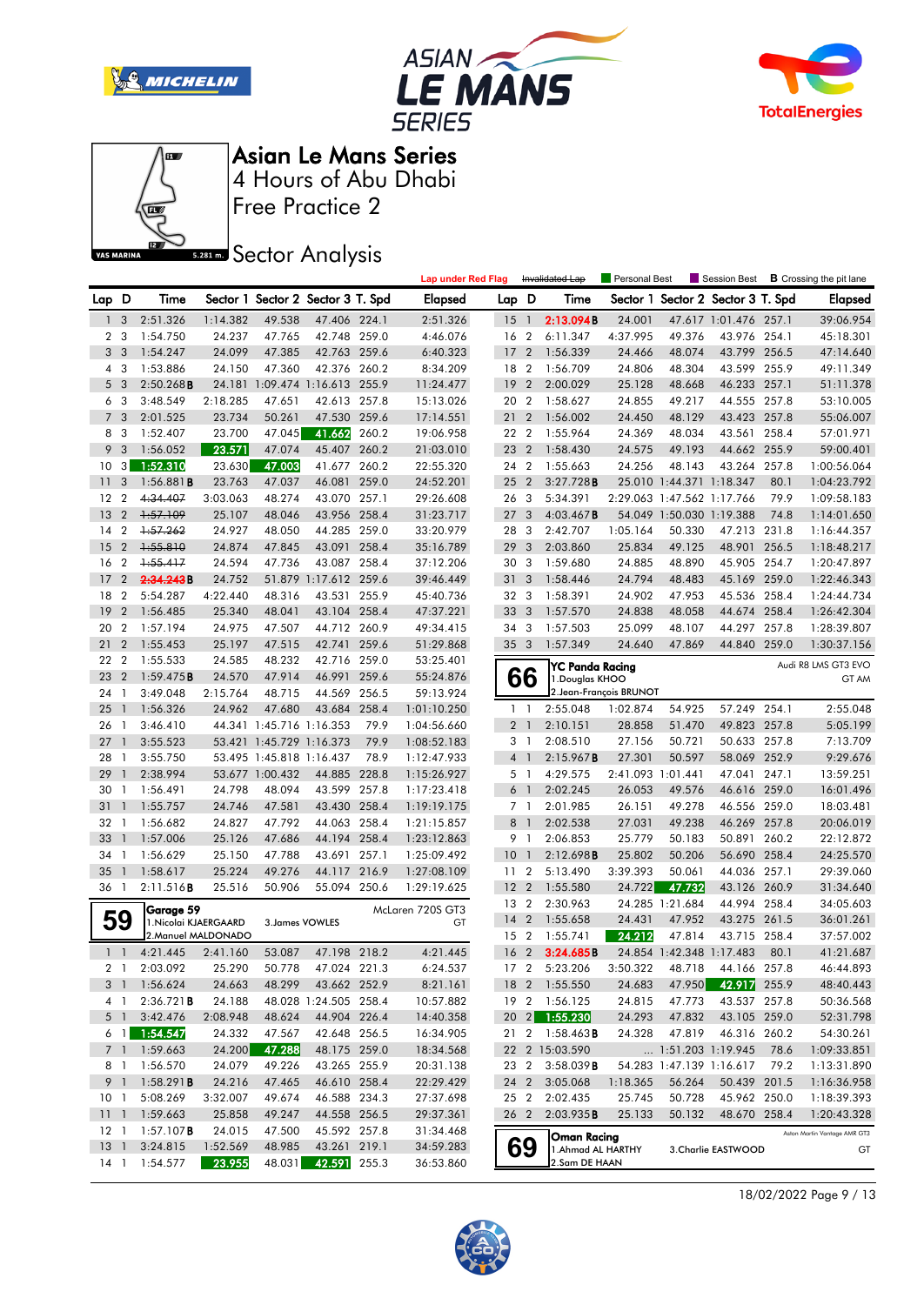







Free Practice 2

**Sector Analysis** 

|       |                |                        |                            |                            |                                   |       | <b>Lap under Red Flag</b> |                 |                         | Invalidated Lap    | Personal Best                            |                            | Session Best                      |       | <b>B</b> Crossing the pit lane |
|-------|----------------|------------------------|----------------------------|----------------------------|-----------------------------------|-------|---------------------------|-----------------|-------------------------|--------------------|------------------------------------------|----------------------------|-----------------------------------|-------|--------------------------------|
| Lap D |                | Time                   |                            |                            | Sector 1 Sector 2 Sector 3 T. Spd |       | <b>Elapsed</b>            | Lap D           |                         | Time               |                                          |                            | Sector 1 Sector 2 Sector 3 T. Spd |       | <b>Elapsed</b>                 |
|       | 1 <sub>3</sub> | 2:19.342               | 47.313                     | 48.357                     | 43.672 257.8                      |       | 2:19.342                  | 15 <sup>3</sup> |                         | 1:54.071           | 23.237                                   | 48.373                     | 42.461 249.4                      |       | 33:41.309                      |
|       | 2 <sub>3</sub> | 1:54.078               | 24.122                     | 47.122                     | 42.834 262.1                      |       | 4:13.420                  | 16 <sub>3</sub> |                         | 2:08.492           | 26.156                                   | 58.585                     | 43.751 176.8                      |       | 35:49.801                      |
| 3     | - 3            | 1:54.387               | 23.945                     | 47.409                     | 43.033 262.8                      |       | 6:07.807                  | 17 <sub>3</sub> |                         | 6:43.505B          | 23.043                                   |                            | 46.361 5:34.101                   | 266.0 | 42:33.306                      |
|       | 4 <sup>3</sup> | 1:54.416               | 23.755                     | 47.432                     | 43.229 260.9                      |       | 8:02.223                  | 18              | 3                       | 5:50.849           | 4:17.916                                 | 48.703                     | 44.230 248.3                      |       | 48:24.155                      |
|       | 5 3            | 2:26.644B              | 23.920                     |                            | 47.332 1:15.392 264.1             |       | 10:28.867                 | 19 <sup>3</sup> |                         | 1:54.365           | 23.524                                   | 47.432                     | 43.409 242.2                      |       | 50:18.520                      |
|       | 6 <sub>3</sub> | 4:57.495               | 3:26.307                   | 48.491                     | 42.697                            | 256.5 | 15:26.362                 | 20              | 3                       | 1:53.675           | 23.603                                   | 48.277                     | 41.795 254.7                      |       | 52:12.195                      |
|       | 7 3            | 1:52.752               | 23.702                     | 46.967                     | 42.083                            | 260.9 | 17:19.114                 | 213             |                         | 1:53.830           | 23.137                                   | 46.942                     | 43.751                            | 255.3 | 54:06.025                      |
|       | 8 3            | 1:55.697               | 23.693                     | 47.076                     | 44.928 261.5                      |       | 19:14.811                 | 22              | 3                       | 1:50.773           | 22.917                                   | 46.110                     | 41.746 267.3                      |       | 55:56.798                      |
| 9     | -3             | 1:52.842               | 23.569                     | 47.117                     | 42.156 261.5                      |       | 21:07.653                 | 23 3            |                         | 1:59.895B          | 23.732                                   | 47.290                     | 48.873 251.7                      |       | 57:56.693                      |
| 10    | 3              | 1:57.270B              | 23.597                     | 47.252                     | 46.421                            | 262.1 | 23:04.923                 | 24 1            |                         | 5:59.768           |                                          | 3:03.059 1:40.511 1:16.198 |                                   | 82.0  | 1:03:56.461                    |
| 11    | $\overline{2}$ | 3:45.675               | 2:11.677                   | 49.536                     | 44.462 257.1                      |       | 26:50.598                 | 25 1            |                         | 3:53.473           |                                          | 52.586 1:45.098 1:15.789   |                                   | 81.8  | 1:07:49.934                    |
| 12    | $\overline{2}$ | 2:00.976               | 24.874                     | 48.903                     | 47.199 257.8                      |       | 28:51.574                 | 26              | $\mathbf{1}$            | 3:53.268           |                                          | 52.690 1:44.720 1:15.858   |                                   | 81.7  | 1:11:43.202                    |
| 13    | $\overline{2}$ | 1:54.975               | 24.303                     | 47.752                     | 42.920 260.2                      |       | 30:46.549                 | 27 1            |                         | 3:15.632           |                                          | 52.628 1:35.368            | 47.636                            | 81.8  | 1:14:58.834                    |
| 14    | $\overline{2}$ | 1:55.180               | 24.341                     | 47.738                     | 43.101                            | 260.9 | 32:41.729                 | 28 1            |                         | 2:00.558           | 25.689                                   | 48.576                     | 46.293 258.4                      |       | 1:16:59.392                    |
| 15    | $\overline{2}$ | 1:55.724               | 24.500                     | 47.489                     | 43.735 260.9                      |       | 34:37.453                 | 29 1            |                         | 1:58.920           | 25.451                                   | 48.091                     | 45.378 261.5                      |       | 1:18:58.312                    |
| 16    | $\overline{2}$ | 1:55.191               | 24.312                     | 47.465                     | 43.414 260.2                      |       | 36:32.644                 | 30              | $\mathbf{1}$            | 2:02.451           | 28.228                                   | 48.989                     | 45.234 259.0                      |       | 1:21:00.763                    |
| 17    | $\overline{2}$ | 2:02.881B              | 24.168                     | 47.586                     | 51.127 259.6                      |       | 38:35.525                 | 31 1            |                         | 2:00.835           | 25.020                                   | 48.423                     | 47.392 260.9                      |       | 1:23:01.598                    |
| 18    | $\mathbf{1}$   | 8:15.465               | 6:41.366                   | 49.166                     | 44.933 247.7                      |       | 46:50.990                 | 32 1            |                         | 1:59.824           | 26.338                                   | 48.501                     | 44.985 261.5                      |       | 1:25:01.422                    |
| 19    | -1             | 1:56.446               | 24.834                     | 48.323                     | 43.289                            | 260.9 | 48:47.436                 | 33 1            |                         | 1:59.444           | 25.036                                   | 48.829                     | 45.579                            | 262.8 | 1:27:00.866                    |
| 20    | $\overline{1}$ | 1:56.071               | 24.312                     | 48.072                     | 43.687 260.2                      |       | 50:43.507                 | 34              | $\mathbf{1}$            | 1:58.515           | 25.247                                   | 48.482                     | 44.786                            | 251.2 | 1:28:59.381                    |
| 21    | -1             | 1:55.911               | 24.280                     | 48.391                     | 43.240 253.5                      |       | 52:39.418                 | 35 1            |                         | 2:10.715B          | 27.407                                   | 48.600                     | 54.708 258.4                      |       | 1:31:10.096                    |
| 22    | $\overline{1}$ | 1:55.109               | 24.123                     | 47.835                     | 43.151 259.6                      |       | 54:34.527                 |                 |                         | Kessel Racing      |                                          |                            |                                   |       | Ferrari 488 GT3                |
| 23    | -1             | 1:54.237               | 23.979                     | 47.141                     | 43.117 262.1                      |       | 56:28.764                 |                 | 74                      |                    | 1. Michael BRONISZEWSKI 3. Mikkel JENSEN |                            |                                   |       | GT                             |
| 24    | $\overline{1}$ | 1:54.480               | 24.102                     | 47.350                     | 43.028 261.5                      |       | 58:23.244                 |                 |                         | 2. David FUMANELLI |                                          |                            |                                   |       |                                |
| 25    | -1             | 1:55.522               | 23.933                     | 47.718                     | 43.871                            | 241.6 | 1:00:18.766               | $\mathbf{1}$    | $\overline{3}$          | 3:04.518           | 1:21.878                                 | 51.792                     | 50.848 207.3                      |       | 3:04.518                       |
| 26    | $\overline{1}$ | 2:50.605B              |                            |                            | 23.865 1:09.606 1:17.134 237.9    |       | 1:03:09.371               |                 | 2 <sub>3</sub>          | 1:53.144           | 23.680                                   | 47.124                     | 42.340 259.0                      |       | 4:57.662                       |
| 27    | $\overline{2}$ | 8:52.877B              |                            | 5:49.744 1:46.214 1:16.919 |                                   | 79.8  | 1:12:02.248               | 3               | $\overline{\mathbf{3}}$ | 1:52.845           | 23.631                                   | 47.282                     | 41.932                            | 258.4 | 6:50.507                       |
| 28    | $\overline{2}$ | 3:46.341               | 2:11.665                   | 49.462                     | 45.214 250.0                      |       | 1:15:48.589               |                 | 4 3                     | 1:57.968           | 23.519                                   | 46.995                     | 47.454 259.0                      |       | 8:48.475                       |
| 29    | $\overline{2}$ | 1:56.852               | 24.663                     | 48.048                     | 44.141 260.2                      |       | 1:17:45.441               | 5               | $\overline{\mathbf{3}}$ | 3:00.221B          |                                          | 23.586 1:20.403 1:16.232   |                                   | 79.8  | 11:48.696                      |
| 30    | $\overline{2}$ | 1:55.579               | 24.578                     | 47.692                     | 43.309                            | 261.5 | 1:19:41.020               | 6 1             |                         | 5:57.467           | 4:24.794                                 | 48.835                     | 43.838 252.3                      |       | 17:46.163                      |
| 31    | $\overline{2}$ | 1:58.405               | 24.269                     | 48.110                     | 46.026 244.3                      |       | 1:21:39.425               | 7 <sup>1</sup>  |                         | 1:58.078           | 24.909                                   | 49.146                     | 44.023 254.7                      |       | 19:44.241                      |
| 32    | $\overline{2}$ | 1:53.989               | 24.104                     | 47.279                     | 42.606 261.5                      |       | 1:23:33.414               | 8 1             |                         | 1:57.023           | 24.709                                   | 48.361                     | 43.953 255.9                      |       | 21:41.264                      |
| 33    | $\overline{2}$ | 1:54.426               | 23.991                     | 47.108                     | 43.327 260.9                      |       | 1:25:27.840               | 9 <sub>1</sub>  |                         | 1:56.379           | 24.772                                   | 48.223                     | 43.384 255.3                      |       | 23:37.643                      |
| 34    | $\overline{2}$ | 1:56.761               | 24.062                     | 47.367                     | 45.332 260.2                      |       | 1:27:24.601               | 10 <sub>1</sub> |                         | 1:56.480           | 24.563                                   | 48.298                     | 43.619 255.3                      |       | 25:34.123                      |
| 35    | $\overline{2}$ | 1:54.283               | 24.036                     | 47.317                     | 42.930 261.5                      |       | 1:29:18.884               | 11              | $\mathbf{1}$            | 1:57.264           | 24.898                                   | 48.937                     | 43.429 255.9                      |       | 27:31.387                      |
| 36 2  |                | 2:00.692B              | 24.022                     | 47.284                     | 49.386 261.5                      |       | 1:31:19.576               | $12-1$          |                         | 1:56.319           | 24.563                                   | 48.398                     | 43.358 257.1                      |       | 29:27.706                      |
|       |                |                        | Koiranen Kemppi Motorsport |                            |                                   |       | Duqueine M30-D08-Nissan   | 13              | $\overline{1}$          | 1:56.500           | 24.378                                   | 48.303                     | 43.819 255.9                      |       | 31:24.206                      |
|       | 72             | 1.Tomi VEIJALAINEN     |                            |                            | 3. Nikita ALEKSANDROV             |       | LMP3                      | $14-1$          |                         | 1:58.031           | 24.762                                   | 49.211                     | 44.058 255.9                      |       | 33:22.237                      |
|       |                | 2. Jesse SALMENAUTIO   |                            |                            |                                   |       |                           | 15              | $\overline{1}$          | 1:58.652           | 25.099                                   | 49.142                     | 44.411                            | 252.9 | 35:20.889                      |
|       | $1\quad 2$     | 2:16.954               | 46.051                     | 48.445                     | 42.458 255.9                      |       | 2:16.954                  | 16 1            |                         | 1:56.763           | 24.864                                   | 48.202                     | 43.697 255.3                      |       | 37:17.652                      |
|       |                | 2 2 1:52.623           | 23.783 46.838              |                            | 42.002 264.1                      |       | 4:09.577                  |                 |                         | 17 1 2:48.841B     |                                          |                            | 24.482 1:06.738 1:17.621 255.9    |       | 40:06.493                      |
|       |                | 3 2 1:50.137           | 23.179                     | 46.268                     | 40.690 266.0                      |       | 5:59.714                  |                 |                         | 18 1 5:37.704      | 4:05.628                                 | 48.723                     | 43.353 254.1                      |       | 45:44.197                      |
|       |                | 4 2 1:51.017           | 23.026                     | 47.320                     | 40.671 264.7                      |       | 7:50.731                  |                 |                         | 19 1 1:55.793      | 24.619                                   | 47.840                     | 43.334 256.5                      |       | 47:39.990                      |
|       |                | 5 2 2:11.934           | 22.952                     |                            | 46.137 1:02.845 268.0             |       | 10:02.665                 |                 |                         | 20 1 1:55.789      | 24.521                                   | 48.003                     | 43.265 255.9                      |       | 49:35.779                      |
|       |                | 623:16.221             |                            | 53.222 1:41.119            | 41.880                            | 80.6  | 13:18.886                 |                 |                         | 21 1 1:57.125      | 24.505                                   | 48.457                     | 44.163 257.8                      |       | 51:32.904                      |
|       |                | 7 2 1:49.954           | 23.307                     | 46.172                     | 40.475 265.4                      |       | 15:08.840                 |                 |                         | 22 1 1:56.235      | 24.905                                   | 47.983                     | 43.347 256.5                      |       | 53:29.139                      |
|       |                | 8 2 1:48.424           | 22.678                     | 45.664                     | 40.082 267.3                      |       | 16:57.264                 |                 |                         | 23 1 1:55.994      | 24.593                                   | 47.812                     | 43.589 256.5                      |       | 55:25.133                      |
|       |                | 9 2 2:04.272           | 22.663                     | 49.275                     | 52.334 268.7                      |       | 19:01.536                 |                 |                         | 24 1 1:55.550      | 24.410                                   | 47.996                     | 43.144 255.9                      |       | 57:20.683                      |
|       |                | 10 2 1:50.258          | 22.803                     | 45.869                     | 41.586 269.3                      |       | 20:51.794                 |                 |                         | 25 1 1:55.639      | 24.464                                   | 47.974                     | 43.201 255.9                      |       | 59:16.322                      |
|       |                | 11 2 1:59.901 <b>B</b> | 22.983                     | 45.912                     | 51.006 270.0                      |       | 22:51.695                 |                 |                         | 26 1 1:56.082      | 24.441                                   | 47.866                     | 43.775 257.1                      |       | 1:01:12.404                    |
|       |                | 12 3 4:45.604          | 3:10.240                   | 51.256                     | 44.108 259.6                      |       | 27:37.299                 | 27 1            |                         | 3:50.770           |                                          | 48.497 1:45.595 1:16.678   |                                   | 79.9  | 1:05:03.174                    |
|       |                | 13 3 2:15.160          |                            | 23.691 1:07.405            | 44.064 264.7                      |       | 29:52.459                 | 28 1            |                         | 3:59.871B          |                                          |                            | 53.519 1:48.928 1:17.424          | 79.9  | 1:09:03.045                    |
|       |                | 14 3 1:54.779          | 24.424                     | 47.696                     | 42.659 260.9                      |       | 31:47.238                 |                 |                         | 29 1 5:14.652      |                                          |                            | 2:23.262 1:45.832 1:05.558        | 79.9  | 1:14:17.697                    |

18/02/2022 Page 10 / 13

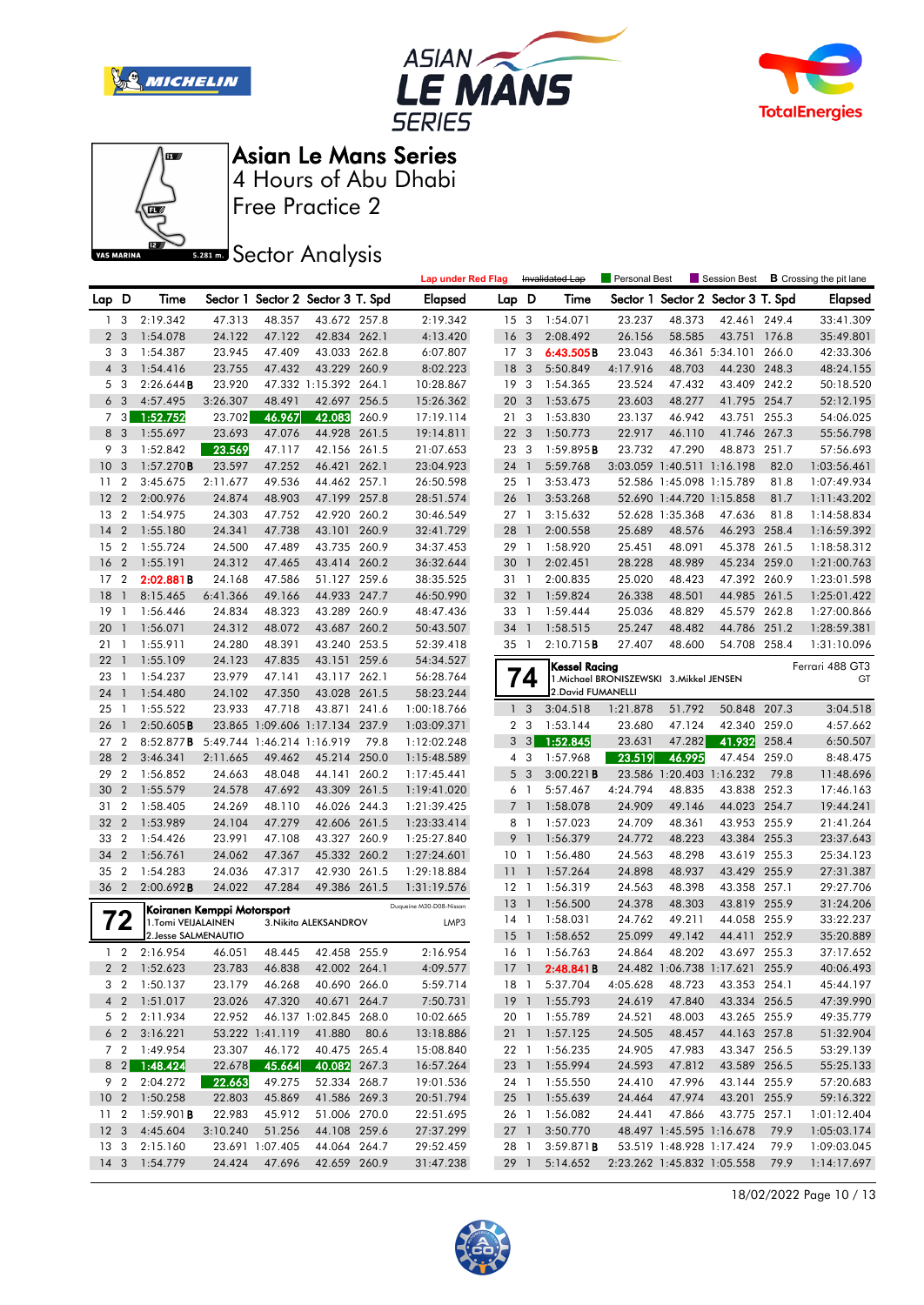







**S281ms** Sector Analysis

|                |                |                         |          |                          |                                   |       | <b>Lap under Red Flag</b>    |                 |                 | Invalidated Lap        | Personal Best              |             | Session Best                      |       | <b>B</b> Crossing the pit lane |
|----------------|----------------|-------------------------|----------|--------------------------|-----------------------------------|-------|------------------------------|-----------------|-----------------|------------------------|----------------------------|-------------|-----------------------------------|-------|--------------------------------|
| Lap D          |                | Time                    |          |                          | Sector 1 Sector 2 Sector 3 T. Spd |       | <b>Elapsed</b>               | Lap D           |                 | Time                   |                            |             | Sector 1 Sector 2 Sector 3 T. Spd |       | <b>Elapsed</b>                 |
| 30             | -1             | 1:58.074                | 25.432   | 48.641                   | 44.001 254.1                      |       | 1:16:15.771                  | 8               | 3               | 1:52.778               | 23.775                     | 47.078      | 41.925                            | 257.1 | 21:26.779                      |
| 31             | $\mathbf{1}$   | 1:55.975                | 24.528   | 47.994                   | 43.453 256.5                      |       | 1:18:11.746                  | 9               | 3               | 1:58.005               | 23.839                     | 48.441      | 45.725 251.7                      |       | 23:24.784                      |
| 32             | - 1            | 1:55.168                | 24.303   | 47.748                   | 43.117 257.1                      |       | 1:20:06.914                  | 10              | -3              | 1:57.729B              | 23.771                     | 47.959      | 45.999 258.4                      |       | 25:22.513                      |
| 33             | $\mathbf{1}$   | 1:55.883                | 24.435   | 48.444                   | 43.004 255.9                      |       | 1:22:02.797                  | 11              | $\overline{2}$  | 3:44.649               | 2:14.221                   | 47.861      | 42.567 255.9                      |       | 29:07.162                      |
| 34             | $\overline{1}$ | 1:55.898                | 24.427   | 47.766                   | 43.705                            | 256.5 | 1:23:58.695                  | 12              | $\overline{2}$  | 1:54.247               | 23.875                     | 47.798      | 42.574 257.1                      |       | 31:01.409                      |
| 35             | $\mathbf{1}$   | 1:56.817                | 24.411   | 49.120                   | 43.286 256.5                      |       | 1:25:55.512                  | 13 2            |                 | 1:57.116               | 24.044                     | 47.520      | 45.552 257.8                      |       | 32:58.525                      |
| 36             | $\overline{1}$ | 1:56.219                | 25.348   | 47.633                   | 43.238 256.5                      |       | 1:27:51.731                  | 14              | $\overline{2}$  | 1:56.380               | 23.916                     | 47.656      | 44.808 256.5                      |       | 34:54.905                      |
| 37             | $\mathbf{1}$   | 1:55.118                | 24.378   | 47.716                   | 43.024 257.1                      |       | 1:29:46.849                  | 15 <sub>2</sub> |                 | 1:53.599               | 23.908                     | 47.584      | 42.107 257.8                      |       | 36:48.504                      |
| 38             | $\overline{1}$ | 1:55.731                | 24.144   | 48.168                   | 43.419 256.5                      |       | 1:31:42.580                  | 16              | $\overline{2}$  | 2:10.050B              | 24.018                     | 47.951      | 58.081                            | 258.4 | 38:58.554                      |
|                |                | <b>D'Station Racing</b> |          |                          |                                   |       | Aston Martin Vantage AMR GT3 | 17              | $\overline{1}$  | 7:26.518               | 5:51.162                   | 50.224      | 45.132 243.8                      |       | 46:25.072                      |
|                | $\prime\prime$ | 1. Satoshi HOSHINO      |          | 3.Tom GAMBLE             |                                   |       | GT                           | 18              | $\overline{1}$  | 1:56.861               | 24.870                     | 48.071      | 43.920 256.5                      |       | 48:21.933                      |
|                |                | 2.Tomonobu FUJII        |          |                          |                                   |       |                              | 19              | $\overline{1}$  | 1:58.028               | 24.615                     | 48.383      | 45.030 255.3                      |       | 50:19.961                      |
| $1 \quad 1$    |                | 3:26.918                | 1:48.162 | 50.624                   | 48.132 254.1                      |       | 3:26.918                     | 20              | $\overline{1}$  | 1:55.997               | 24.484                     | 48.112      | 43.401                            | 257.8 | 52:15.958                      |
| 21             |                | 1:55.873                | 24.646   | 47.777                   | 43.450 260.9                      |       | 5:22.791                     | 21              | $\overline{1}$  | 2:03.079               | 26.200                     | 49.073      | 47.806 257.8                      |       | 54:19.037                      |
| 3 <sup>1</sup> |                | 2:00.610                | 24.399   | 52.378                   | 43.833                            | 203.0 | 7:23.401                     | 22 1            |                 | 1:56.504               | 24.622                     | 47.711      | 44.171 259.0                      |       | 56:15.541                      |
|                | 41             | 2:02.280                | 24.239   | 47.278                   | 50.763 262.8                      |       | 9:25.681                     | 23 1            |                 | 1:56.178               | 24.861                     | 47.880      | 43.437 257.8                      |       | 58:11.719                      |
| 5              | $\overline{1}$ | 3:32.167                |          | 44.799 1:45.620 1:01.748 |                                   | 80.0  | 12:57.848                    | 24 1            |                 | 1:56.075               | 24.575                     | 48.079      | 43.421                            | 258.4 | 1:00:07.794                    |
| 6              | $\overline{1}$ | 1:57.312                | 24.944   | 48.381                   | 43.987 258.4                      |       | 14:55.160                    | 25              | $\overline{1}$  | 2:33.618B              | 24.623                     |             | 51.320 1:17.675 259.0             |       | 1:02:41.412                    |
| $\overline{7}$ | $\overline{1}$ | 1:54.939                | 24.242   | 47.251                   | 43.446 260.9                      |       | 16:50.099                    | 26              | $\overline{2}$  | 5:25.115B              |                            |             | 2:23.788 1:45.234 1:16.093        | 80.0  | 1:08:06.527                    |
| 81             |                | 1:55.117                | 24.294   | 47.438                   | 43.385 260.2                      |       | 18:45.216                    | 27 2            |                 | 5:25.904               |                            |             | 2:23.473 1:45.754 1:16.677        | 78.5  | 1:13:32.431                    |
| 9              | $\overline{1}$ | 1:54.785                | 24.310   | 47.259                   | 43.216 260.2                      |       | 20:40.001                    | 28              | $\overline{2}$  | 2:13.197               | 40.637                     | 48.340      | 44.220 250.6                      |       | 1:15:45.628                    |
| 10             | $\mathbf{1}$   | 2:10.432B               | 28.342   | 49.252                   | 52.838 259.6                      |       | 22:50.433                    | 29 2            |                 | 1:56.989               | 24.362                     | 47.810      | 44.817 256.5                      |       | 1:17:42.617                    |
| 11             | $\overline{2}$ | 3:42.929                | 2:11.968 | 48.184                   | 42.777 255.9                      |       | 26:33.362                    | 30              | $\overline{2}$  | 2:02.677               | 24.250                     | 47.762      | 50.665 257.8                      |       | 1:19:45.294                    |
| $12 \,$        | $\overline{2}$ | 1:53.220                | 23.709   | 46.982                   | 42.529 260.2                      |       | 28:26.582                    | 31              | $\overline{2}$  | 1:55.521               | 24.329                     | 47.556      | 43.636 258.4                      |       | 1:21:40.815                    |
| 13             | $\overline{2}$ | 1:53.976                | 23.820   | 47.403                   | 42.753 259.6                      |       | 30:20.558                    | 32              | $\overline{2}$  | $1:57.302$ <b>B</b>    | 24.059                     | 47.712      | 45.531                            | 259.0 | 1:23:38.117                    |
| 14             | $\overline{2}$ | 1:54.085                | 23.996   | 47.397                   | 42.692 259.6                      |       | 32:14.643                    | 33 3            |                 | 3:50.235               | 2:18.146                   | 47.831      | 44.258 257.1                      |       | 1:27:28.352                    |
| 15             | $\overline{2}$ | 1:53.813                | 23.884   | 47.270                   | 42.659 259.6                      |       | 34:08.456                    | 34 3            |                 | 1:53.406               | 23.915                     | 47.503      | 41.988 258.4                      |       | 1:29:21.758                    |
| 16             | $\overline{2}$ | 1:53.699                | 23.773   | 47.044                   | 42.882 260.9                      |       | 36:02.155                    | 35 3            |                 | 1:53.400               | 23.854                     | 47.175      | 42.371                            | 262.8 | 1:31:15.158                    |
| 17             | $\overline{2}$ | 2:01.616                | 23.863   | 52.758                   | 44.995                            | 250.6 | 38:03.771                    |                 |                 |                        | <b>Herberth Motorsport</b> |             |                                   |       | Porsche 911 GT3 R              |
| 18             | $\overline{2}$ | 3:38.592B               |          | 35.493 1:45.050 1:18.049 |                                   | 80.3  | 41:42.363                    | 9               |                 | 1. Alfred RENAUER      |                            | 3.Ralf BOHN |                                   |       | GT                             |
| 19             | 3              | 4:09.020                | 2:37.811 | 48.091                   | 43.118 255.9                      |       | 45:51.383                    |                 |                 | 2. Robert RENAUER      |                            |             |                                   |       |                                |
| 20             | 3              | 1:53.799                | 23.963   | 47.721                   | 42.115 258.4                      |       | 47:45.182                    | $\mathbf{1}$    | $\overline{2}$  | 2:52.215               | 1:18.696                   | 48.067      | 45.452 256.5                      |       | 2:52.215                       |
| 21             | 3              | 1:58.127                | 24.816   | 47.366                   | 45.945 259.6                      |       | 49:43.309                    |                 | 2 <sub>2</sub>  | 1:56.407               | 24.481                     | 47.442      | 44.484                            | 262.8 | 4:48.622                       |
| 22             | 3              | 1:52.992                | 23.806   | 47.097                   | 42.089                            | 260.9 | 51:36.301                    | 3               | $\overline{2}$  | 1:53.881               | 24.173                     | 47.020      | 42.688 262.1                      |       | 6:42.503                       |
| 23             | 3              | 2:00.055B               | 23.868   | 47.119                   | 49.068                            | 263.4 | 53:36.356                    |                 | 4 <sup>2</sup>  | 1:54.748               | 23.905                     | 47.115      | 43.728 262.1                      |       | 8:37.251                       |
| 24             | 3              | 3:58.152                | 2:18.909 | 56.699                   | 42.544 171.2                      |       | 57:34.508                    | 5               | $\overline{2}$  | 2:49.480B              |                            |             | 23.869 1:08.797 1:16.814 262.1    |       | 11:26.731                      |
| 25             | 3              | 1:54.854                | 23.855   | 46.960                   | 44.039 260.2                      |       | 59:29.362                    | 6               | $\overline{2}$  | 4:55.515               | 3:25.195                   | 48.056      | 42.264 258.4                      |       | 16:22.246                      |
| 26             | -3             | $1:59.064$ <b>B</b>     | 23.732   | 46.962                   | 48.370 260.9                      |       | 1:01:28.426                  |                 | 7 <sub>2</sub>  | 1:53.228               | 24.037                     | 47.445      | 41.746 259.0                      |       | 18:15.474                      |
| 27             |                | 3 15:27.227             |          | 53.548                   | 46.718 214.3                      |       | 1:16:55.653                  | 8               | $\overline{2}$  | 1:51.951               | 23.535                     | 46.722      | 41.694                            | 260.9 | 20:07.425                      |
| 28             | 3              | 1:53.816                | 24.046   | 47.327                   | 42.443 259.6                      |       | 1:18:49.469                  | 9               | $\overline{2}$  | 1:59.416B              | 24.458                     | 47.578      | 47.380 259.6                      |       | 22:06.841                      |
| 29             |                | 3 1:53.405              | 23.813   | 47.347                   | 42.245 262.8                      |       | 1:20:42.874                  |                 | 10 <sub>2</sub> | 8:42.848               | 7:11.097                   | 47.216      | 44.535 260.9                      |       | 30:49.689                      |
|                |                | 30 3 1:56.673           | 24.891   | 47.414                   | 44.368 261.5                      |       | 1:22:39.547                  |                 |                 | 11 2 1:52.286          | 23.583                     | 46.713      | 41.990 263.4                      |       | 32:41.975                      |
|                |                | 31 3 1:57.802 <b>B</b>  | 23.727   | 47.274                   | 46.801 261.5                      |       | 1:24:37.349                  |                 |                 | 12 2 1:54.497          | 25.031                     | 46.635      | 42.831 260.2                      |       | 34:36.472                      |
|                |                | Garage 59               |          |                          |                                   |       | McLaren 720S GT3             |                 |                 | 13 2 1:55.196 <b>B</b> | 23.587                     | 46.800      | 44.809 261.5                      |       | 36:31.668                      |
|                | 88             | 1. Alexander WEST       |          |                          | 3. Marvin KIRCHOFER               |       | GT                           |                 |                 | 14 3 9:23.361          | 7:51.397                   | 48.756      | 43.208 257.8                      |       | 45:55.029                      |
|                |                | 2.Frankie BIRD          |          |                          |                                   |       |                              | $15 \quad 3$    |                 | 1:55.053               | 24.237                     | 47.803      | 43.013 259.6                      |       | 47:50.082                      |
|                | 13             | 2:53.930                | 1:06.357 | 59.245                   | 48.328 172.5                      |       | 2:53.930                     |                 | 16 3            | 1:55.120               | 24.364                     | 48.116      | 42.640 260.2                      |       | 49:45.202                      |
|                | 2 3            | 1:57.467                | 24.737   | 49.472                   | 43.258 230.8                      |       | 4:51.397                     | 17 <sub>3</sub> |                 | 1:54.282               | 24.201                     | 47.433      | 42.648 260.2                      |       | 51:39.484                      |
|                | 33             | 1:55.328                | 24.184   | 48.000                   | 43.144 256.5                      |       | 6:46.725                     | 18 3            |                 | 1:55.080               | 24.300                     | 48.187      | 42.593 260.2                      |       | 53:34.564                      |
|                | 4 3            | 1:57.236                | 24.164   | 47.500                   | 45.572 257.8                      |       | 8:43.961                     | 19 <sup>3</sup> |                 | 1:54.466               | 24.172                     | 47.628      | 42.666 262.1                      |       | 55:29.030                      |
|                | 5 3            | 3:03.982B               |          |                          | 24.752 1:22.751 1:16.479 80.0     |       | 11:47.943                    | 20 3            |                 | 1:55.232               | 24.498                     | 47.817      | 42.917 260.9                      |       | 57:24.262                      |
|                | 6 <sub>3</sub> | 5:53.015                | 4:18.853 | 49.248                   | 44.914 252.9                      |       | 17:40.958                    |                 |                 | 21 3 1:54.260          | 24.187                     | 47.479      | 42.594 259.6                      |       | 59:18.522                      |
|                | 7 3            | 1:53.043                | 23.846   | 47.260                   | 41.937 256.5                      |       | 19:34.001                    |                 |                 | 22 3 1:57.473 <b>B</b> | 24.027                     | 47.553      | 45.893 260.9                      |       | 1:01:15.995                    |

18/02/2022 Page 11 / 13

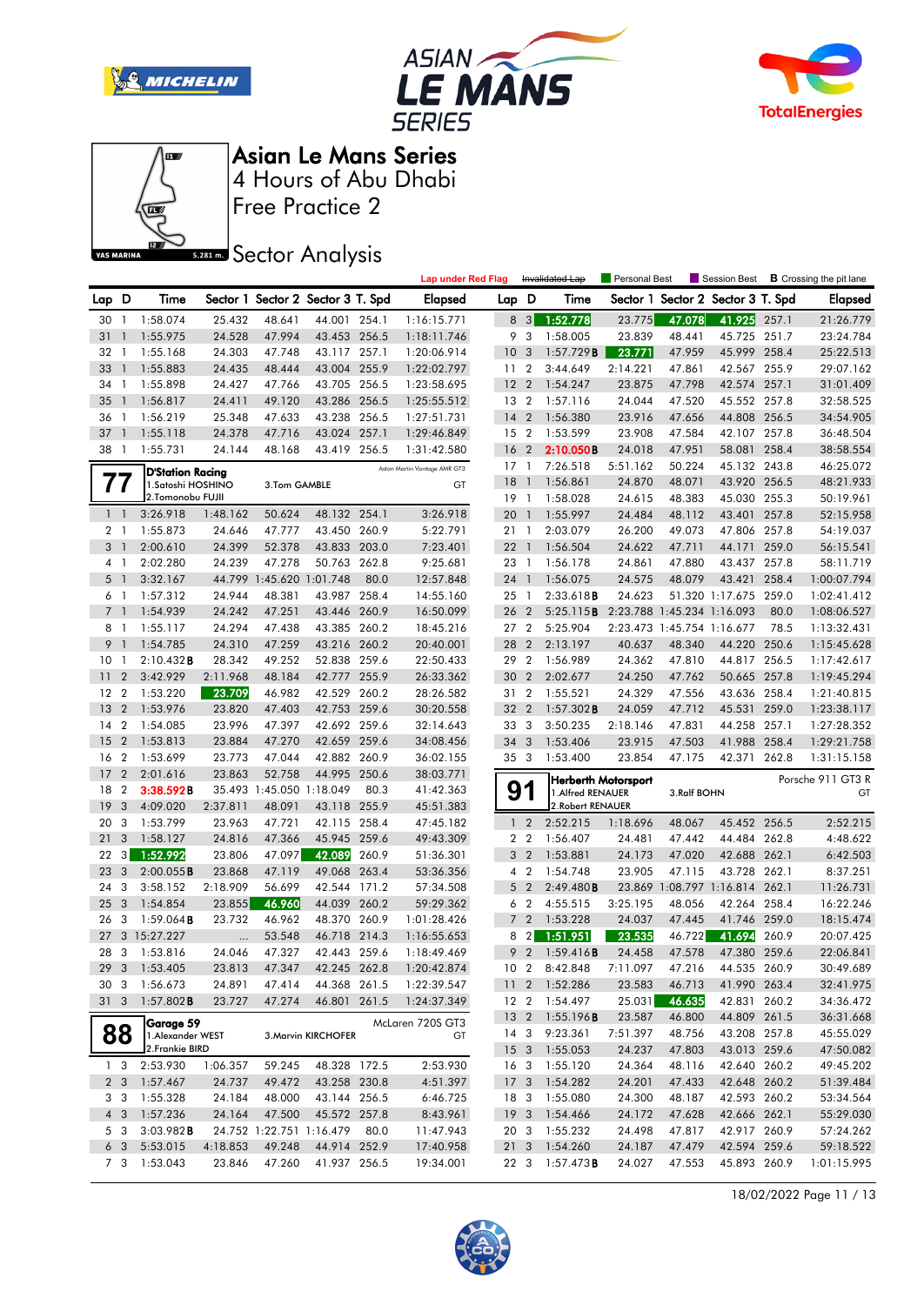







Free Practice 2

## **Sector Analysis**

|                 |                |                               |          |                            |                                   |       | <b>Lap under Red Flag</b>    |                 |                         | Invalidated Lap | Personal Best              |                 | Session Best                      |       | <b>B</b> Crossing the pit lane |
|-----------------|----------------|-------------------------------|----------|----------------------------|-----------------------------------|-------|------------------------------|-----------------|-------------------------|-----------------|----------------------------|-----------------|-----------------------------------|-------|--------------------------------|
| Lap D           |                | Time                          |          |                            | Sector 1 Sector 2 Sector 3 T. Spd |       | <b>Elapsed</b>               | Lap D           |                         | Time            |                            |                 | Sector 1 Sector 2 Sector 3 T. Spd |       | <b>Elapsed</b>                 |
| 23              | 3              | 7:47.581                      |          | 4:41.469 1:49.434 1:16.678 |                                   | 78.6  | 1:09:03.576                  |                 | 4 3                     | 1:56.398        | 24.343                     | 48.170          | 43.885 260.9                      |       | 9:04.203                       |
| 24              | 3              | 4:01.947B                     |          | 53.692 1:49.655 1:18.600   |                                   | 79.6  | 1:13:05.523                  | 5               | $\overline{\mathbf{3}}$ | 3:18.911        |                            |                 | 24.472 1:38.460 1:15.979          | 82.2  | 12:23.114                      |
| 25              | $\mathbf{1}$   | 3:44.628                      | 2:11.534 | 49.909                     | 43.185 228.3                      |       | 1:16:50.151                  |                 | 6 3                     | 2:06.165B       | 31.581                     | 48.471          | 46.113 256.5                      |       | 14:29.279                      |
| 26              | $\mathbf{1}$   | 1:55.793                      | 24.221   | 48.092                     | 43.480 234.8                      |       | 1:18:45.944                  | $\overline{7}$  | $\overline{2}$          | 3:51.564        | 2:16.341                   | 50.111          | 45.112 257.8                      |       | 18:20.843                      |
| 27              | $\overline{1}$ | 1:54.165                      | 24.360   | 47.083                     | 42.722 262.1                      |       | 1:20:40.109                  | 8               | $\overline{2}$          | 1:59.219        | 24.441                     | 49.979          | 44.799                            | 259.6 | 20:20.062                      |
| 28              | -1             | 1:54.254                      | 25.006   | 47.227                     | 42.021                            | 259.6 | 1:22:34.363                  | 9               | $\overline{2}$          | 1:56.671        | 24.623                     | 48.088          | 43.960 260.2                      |       | 22:16.733                      |
| 29              | $\mathbf{1}$   | 1:54.485                      | 24.105   | 47.319                     | 43.061 259.0                      |       | 1:24:28.848                  |                 | 10 <sub>2</sub>         | 1:57.199        | 24.548                     | 48.046          | 44.605 260.2                      |       | 24:13.932                      |
| 30              | -1             | 1:53.501                      | 24.080   | 47.265                     | 42.156 259.0                      |       | 1:26:22.349                  | $\overline{11}$ | $\overline{2}$          | 1:56.446        | 24.546                     | 47.839          | 44.061 260.9                      |       | 26:10.378                      |
| 31              | $\overline{1}$ | 1:53.747                      | 24.198   | 47.389                     | 42.160 258.4                      |       | 1:28:16.096                  |                 | 12 <sub>2</sub>         | 1:55.581        | 24.348                     | 48.010          | 43.223 259.0                      |       | 28:05.959                      |
| 32              | -1             | 1:53.497                      | 24.094   | 47.286                     | 42.117 259.6                      |       | 1:30:09.593                  | 13              | $\overline{2}$          | 1:56.487        | 24.434                     | 48.717          | 43.336 260.2                      |       | 30:02.446                      |
|                 |                |                               |          |                            |                                   |       | Aston Martin Vantage AMR GT3 |                 | 14 2                    | 2:03.771        | 24.299                     | 48.265          | 51.207 260.9                      |       | 32:06.217                      |
|                 | 95             | TF Sport<br>1.John HARTSHORNE |          |                            | 3. Henrique CHAVES                |       | GT                           | 15              | $\overline{2}$          | 1:59.026        | 25.141                     | 48.528          | 45.357 258.4                      |       | 34:05.243                      |
|                 |                | 2. Jonathan ADAM              |          |                            |                                   |       |                              |                 | 16 2                    | 1:55.505        | 24.348                     | 47.666          | 43.491                            | 259.6 | 36:00.748                      |
| 1 <sup>3</sup>  |                | 2:36.250B                     | 1:01.744 | 48.687                     | 45.819 247.7                      |       | 2:36.250                     | 17              | $\overline{2}$          | 2:01.466B       | 24.367                     | 47.662          | 49.437 259.0                      |       | 38:02.214                      |
| 2 <sub>1</sub>  |                | 3:51.421                      | 2:12.862 | 52.573                     | 45.986 243.2                      |       | 6:27.671                     |                 |                         | 18 1 11:13.239  | 9:40.695                   | 49.241          | 43.303 246.0                      |       | 49:15.453                      |
| 3 <sub>1</sub>  |                | 1:59.556                      | 25.591   | 48.821                     | 45.144 262.1                      |       | 8:27.227                     | 19              | $\overline{1}$          | 1:56.233        | 24.409                     | 47.906          | 43.918 254.7                      |       | 51:11.686                      |
| 4 <sub>1</sub>  |                | 2:51.366B                     |          |                            | 25.129 1:06.834 1:19.403          | 262.8 | 11:18.593                    | 20              | $\overline{1}$          | 1:54.554        | 24.615                     | 47.341          | 42.598 259.6                      |       | 53:06.240                      |
| 5               | $\mathbf{1}$   | 3:14.111                      | 1:39.020 | 49.735                     | 45.356 259.0                      |       | 14:32.704                    | 21              | $\mathbf{1}$            | 1:53.765        | 24.038                     | 47.137          | 42.590 260.2                      |       | 55:00.005                      |
| 6 1             |                | 1:59.370                      | 25.198   | 48.260                     | 45.912 261.5                      |       | 16:32.074                    |                 | 22 1                    | 1:53.804        | 24.050                     | 47.128          | 42.626 260.9                      |       | 56:53.809                      |
| $\overline{7}$  | $\overline{1}$ | 1:59.343                      | 24.872   | 47.847                     | 46.624 261.5                      |       | 18:31.417                    | 23              | $\overline{1}$          | 1:58.518B       | 24.477                     | 47.844          | 46.197                            | 246.6 | 58:52.327                      |
| 8               | $\overline{1}$ | 2:02.191                      | 26.651   | 49.593                     | 45.947 262.1                      |       | 20:33.608                    |                 | 24 3                    | 5:04.685        |                            |                 | 2:11.216 1:38.287 1:15.182        | 82.1  | 1:03:57.012                    |
| 9               | $\overline{1}$ | 1:57.476                      | 24.951   | 47.667                     | 44.858 261.5                      |       | 22:31.084                    | 25 <sub>3</sub> |                         | 3:53.437        |                            |                 | 52.625 1:45.542 1:15.270          | 79.1  | 1:07:50.449                    |
| 10 <sup>°</sup> | -1             | 1:57.941                      | 25.086   | 47.771                     | 45.084 262.1                      |       | 24:29.025                    |                 | 26 3                    | 3:53.146        |                            |                 | 52.533 1:45.635 1:14.978          | 82.1  | 1:11:43.595                    |
| 11              | $\mathbf{1}$   | 1:58.086                      | 24.647   | 47.647                     | 45.792 260.9                      |       | 26:27.111                    | 27              | $\overline{\mathbf{3}}$ | 3:14.728B       |                            | 52.623 1:34.859 | 47.246                            | 80.8  | 1:14:58.323                    |
| 12              | -1             | $2:03.803$ <b>B</b>           | 25.171   | 47.768                     | 50.864                            | 262.1 | 28:30.914                    | 28              | -3                      | 3:47.229        | 2:11.190                   | 51.512          | 44.527 252.9                      |       | 1:18:45.552                    |
| 13              | $\overline{2}$ | 4:57.136                      | 3:26.412 | 47.663                     | 43.061                            | 259.6 | 33:28.050                    | 29              | 3                       | 1:54.347        | 24.130                     | 47.448          | 42.769 259.6                      |       | 1:20:39.899                    |
| 14              | $\overline{2}$ | 2:02.479                      | 23.895   | 51.230                     | 47.354 263.4                      |       | 35:30.529                    |                 | 30 3                    | 1:55.934        | 25.393                     | 47.856          | 42.685 259.0                      |       | 1:22:35.833                    |
| 15              | 2 <sub>1</sub> | 1:52.804                      | 23.731   | 46.685                     | 42.388                            | 261.5 | 37:23.333                    |                 | 31 <sub>3</sub>         | 1:54.563        | 24.246                     | 47.925          | 42.392                            | 259.0 | 1:24:30.396                    |
| 16              | $\overline{2}$ | 2:49.789B                     |          |                            | 23.850 1:09.159 1:16.780          | 262.8 | 40:13.122                    |                 | 32 3                    | 1:54.156        | 23.974                     | 47.676          | 42.506 259.6                      |       | 1:26:24.552                    |
| 17              | 1              | 5:25.229                      | 3:49.926 | 49.159                     | 46.144 255.3                      |       | 45:38.351                    |                 | 33 <sup>3</sup>         | 1:54.158        | 23.989                     | 47.573          | 42.596 258.4                      |       | 1:28:18.710                    |
| 18              | -1             | 1:58.465                      | 25.059   | 47.800                     | 45.606 261.5                      |       | 47:36.816                    |                 | 34 3                    | 1:54.678        | 24.186                     | 47.607          | 42.885 260.2                      |       | 1:30:13.388                    |
| 19              | $\mathbf{1}$   | 1:57.313                      | 24.750   | 47.752                     | 44.811 261.5                      |       | 49:34.129                    |                 |                         |                 |                            |                 |                                   |       |                                |
| 20              | 1              | 2:00.064                      | 25.884   | 49.354                     | 44.826 243.8                      |       | 51:34.193                    |                 | 99                      | 1.Jurgen HARING | <b>Herberth Motorsport</b> |                 | 3. Marco SEEFRIED                 |       | Porsche 911 GT3 R<br>GT AM     |
| 21              | $\mathbf{1}$   | 1:57.470                      | 25.168   | 47.476                     | 44.826 263.4                      |       | 53:31.663                    |                 |                         | 2.Fin GEHRSITZ  |                            |                 |                                   |       |                                |
| 22              | $\overline{1}$ | 1:56.912                      | 24.834   | 47.672                     | 44.406 262.1                      |       | 55:28.575                    | $\mathbf{1}$    | $\mathbf{3}$            | 4:22.692        | 1:57.711 1:26.962          |                 | 58.019 118.4                      |       | 4:22.692                       |
| 23              | $\mathbf{1}$   | 1:57.674                      | 24.827   | 48.451                     | 44.396 236.3                      |       | 57:26.249                    | $\overline{2}$  | -3                      | 2:27.674        |                            | 29.144 1:06.440 | 52.090 140.3                      |       | 6:50.366                       |
| 24              | -1             | 2:04.483B                     | 24.817   | 47.891                     | 51.775                            | 262.1 | 59:30.732                    |                 | 3 <sub>3</sub>          | 2:16.366        | 27.203                     | 57.228          | 51.935 167.7                      |       | 9:06.732                       |
| 25              | 3              | 8:08.311                      |          | 5:06.933 1:44.782 1:16.596 |                                   | 80.0  | 1:07:39.043                  |                 | $4\quad3$               | 3:25.725        |                            |                 | 25.425 1:43.751 1:16.549          | 79.6  | 12:32.457                      |
| 26              | 3              | 3:56.421                      |          | 53.862 1:45.942 1:16.617   |                                   | 79.4  | 1:11:35.464                  |                 | 5 <sub>3</sub>          | 2:13.316        |                            | 27.094 1:00.352 | 45.870                            | 177.6 | 14:45.773                      |
| 27              | 3              | 3:18.602                      |          | 54.178 1:39.685            | 44.739                            | 79.1  | 1:14:54.066                  |                 | 6 3                     | 2:04.018        | 25.068                     | 54.193          | 44.757 203.8                      |       | 16:49.791                      |
|                 |                | 28 3 1:54.359                 |          | 24.355 47.339              | 42.665 260.2                      |       | 1:16:48.425                  |                 | 7 <sup>3</sup>          | 2:21.329B       |                            | 26.172 1:00.385 | 54.772 152.3                      |       | 19:11.120                      |
| 29 3            |                | 1:53.878                      | 24.054   | 47.191                     | 42.633 263.4                      |       | 1:18:42.303                  |                 |                         | 8 1 4:19.520    | 2:42.066                   | 51.284          | 46.170 238.9                      |       | 23:30.640                      |
| 30 3            |                | 1:53.364                      | 23.849   | 47.151                     | 42.364 262.8                      |       | 1:20:35.667                  |                 |                         | 9 1 1:58.249    | 25.122                     | 48.086          | 45.041 254.7                      |       | 25:28.889                      |
| 31 <sub>3</sub> |                | $1:55.831$ <b>B</b>           | 24.263   | 46.934                     | 44.634 262.1                      |       | 1:22:31.498                  |                 | 10 <sub>1</sub>         | 2:00.219        | 27.729                     | 48.005          | 44.485 256.5                      |       | 27:29.108                      |
| 32 2            |                | 3:40.628                      | 2:09.779 | 47.245                     | 43.604 262.1                      |       | 1:26:12.126                  | 111             |                         | 1:57.230        | 24.828                     | 48.213          | 44.189 256.5                      |       | 29:26.338                      |
| 33 2            |                | 1:54.467                      | 23.936   | 46.956                     | 43.575 264.1                      |       | 1:28:06.593                  |                 |                         | 12 1 1:57.003   | 25.048                     | 48.130          | 43.825 259.0                      |       | 31:23.341                      |
| 34 2            |                | 1:57.863                      | 23.893   | 46.983                     | 46.987 264.1                      |       | 1:30:04.456                  | 13 <sup>1</sup> |                         | 1:58.526        | 24.994                     | 48.231          | 45.301 258.4                      |       | 33:21.867                      |
|                 |                | <b>Attempto Racing</b>        |          |                            |                                   |       | Audi R8 LMS GT3 EVO          |                 | 14 1                    | 1:56.297        | 24.776                     | 47.896          | 43.625 261.5                      |       | 35:18.164                      |
|                 | 96             | 1. Alex AKA                   |          |                            | 3. Finlay HUTCHISON               |       | GT                           | 15 1            |                         | 2:00.348        | 27.567                     | 49.030          | 43.751 256.5                      |       | 37:18.512                      |
|                 |                | 2. Florian SCHOLZE            |          |                            |                                   |       |                              |                 | 16 1                    | 2:49.427B       |                            |                 | 24.577 1:06.776 1:18.074 229.3    |       | 40:07.939                      |
|                 | 1 <sub>3</sub> | 3:16.939                      | 1:41.801 | 49.385                     | 45.753 248.3                      |       | 3:16.939                     | 17 <sub>2</sub> |                         | 5:12.489        | 3:38.719                   | 49.062          | 44.708 255.9                      |       | 45:20.428                      |
|                 | 2 3            | 1:55.364                      | 24.423   | 48.048                     | 42.893 258.4                      |       | 5:12.303                     |                 | 18 2                    | 1:58.411        | 24.249                     | 48.406          | 45.756 261.5                      |       | 47:18.839                      |
|                 | 3 <sub>3</sub> | 1:55.502                      | 24.282   | 47.849                     | 43.371 259.6                      |       | 7:07.805                     |                 | 19 <sup>2</sup>         | 1:54.107        | 24.207                     | 47.442          | 42.458 257.8                      |       | 49:12.946                      |

18/02/2022 Page 12 / 13